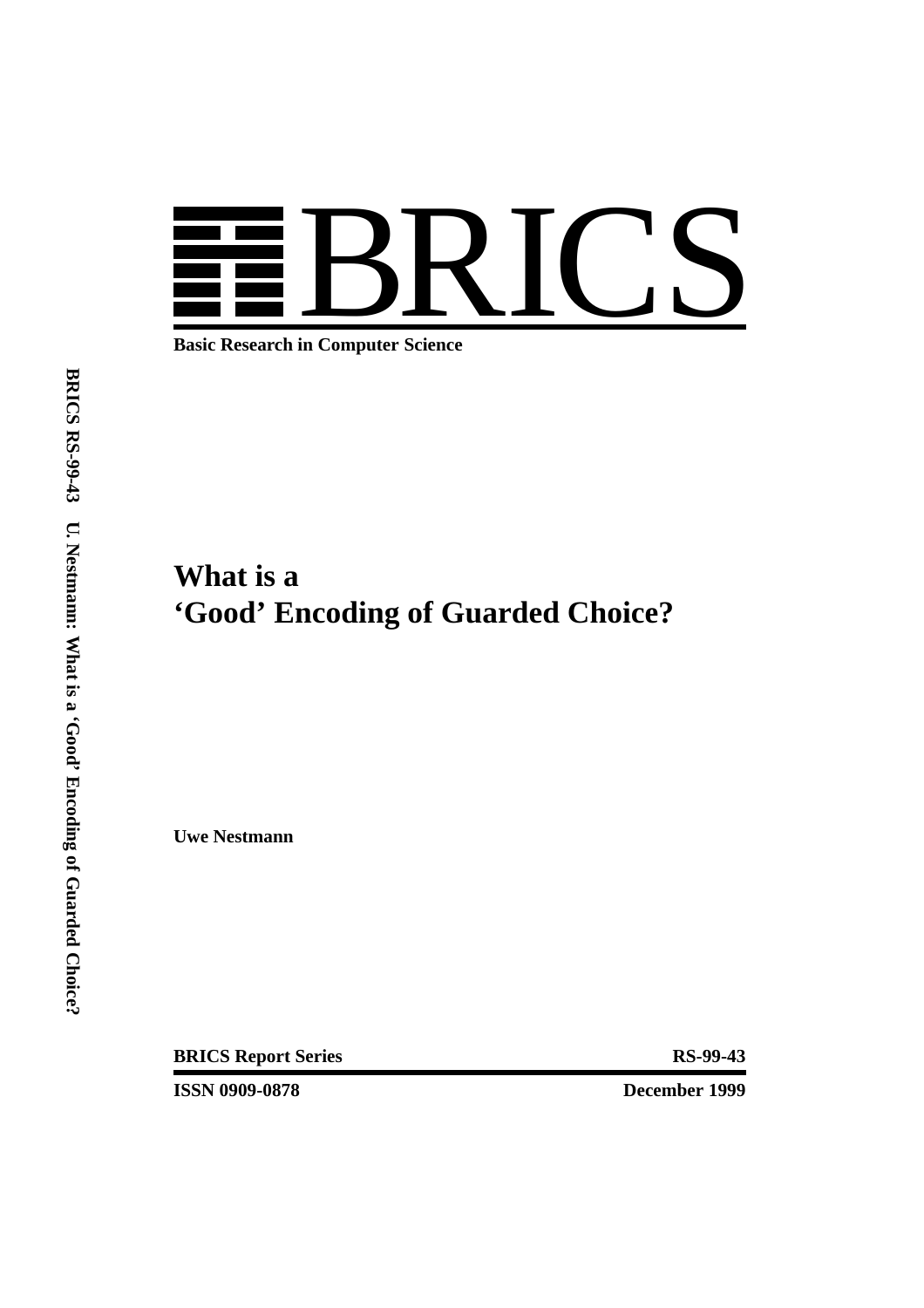Copyright  $\hat{c}$  **1999**, Uwe Nestmann. **BRICS, Department of Computer Science University of Aarhus. All rights reserved. Reproduction of all or part of this work**

**is permitted for educational or research use on condition that this copyright notice is included in any copy.**

**See back inner page for a list of recent BRICS Report Series publications. Copies may be obtained by contacting:**

> **BRICS Department of Computer Science University of Aarhus Ny Munkegade, building 540 DK–8000 Aarhus C Denmark Telephone: +45 8942 3360 Telefax: +45 8942 3255 Internet: BRICS@brics.dk**

**BRICS publications are in general accessible through the World Wide Web and anonymous FTP through these URLs:**

> http://www.brics.dk ftp://ftp.brics.dk **This document in subdirectory** RS/99/43/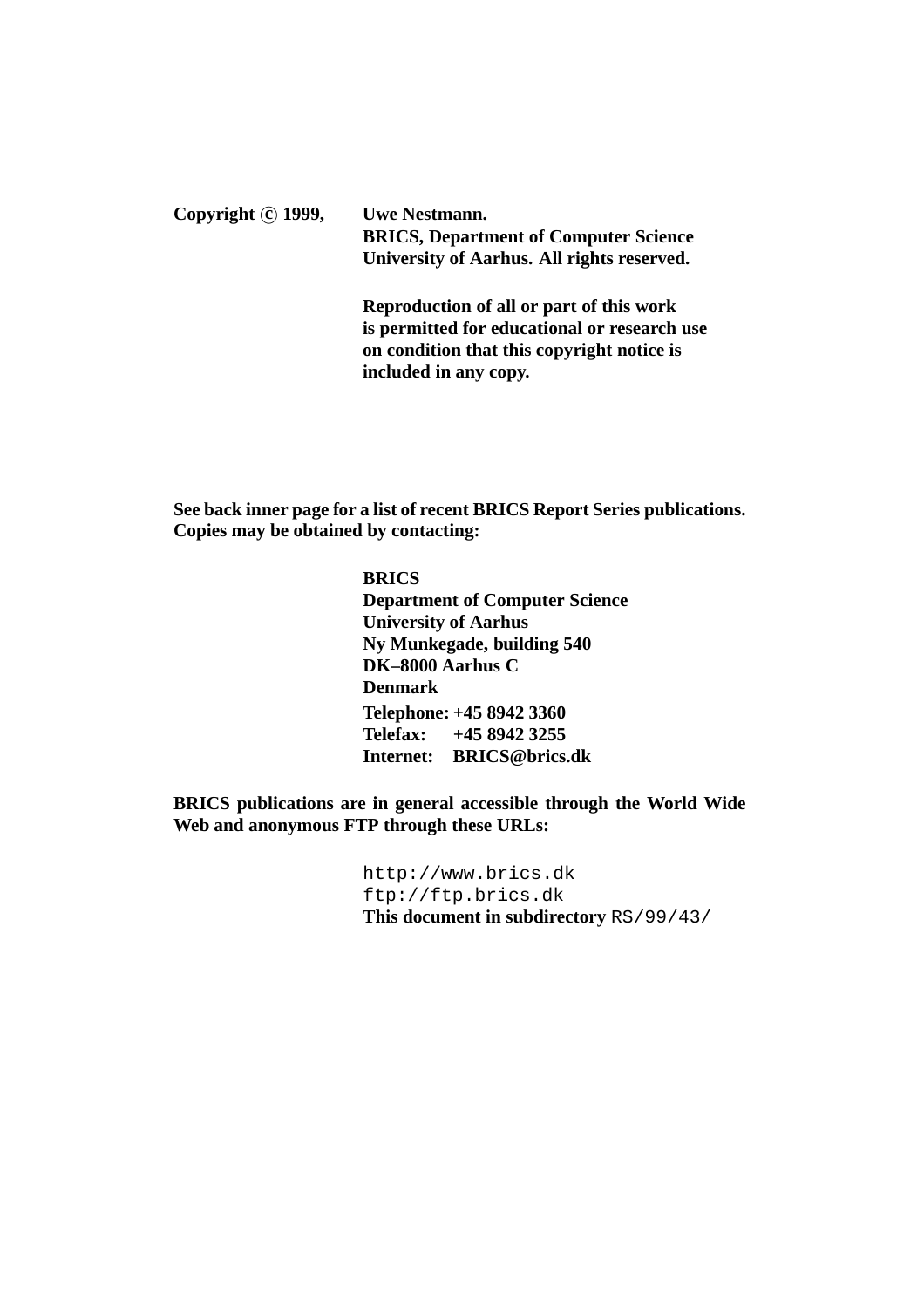# What is a 'Good' Encoding of Guarded Choice?<sup>∗</sup>

Uwe Nestmann† BRICS‡ , Aalborg University, Denmark

### **Abstract**

The  $\pi$ -calculus with synchronous output and mixed-guarded choices is strictly more expressive than the  $\pi$ -calculus with asynchronous output and no choice. This result was recently proved by Palamidessi and, as a corollary, she showed that there is no fully compositional encoding from the former into the latter that preserves divergencefreedom and symmetries. This paper argues that there are nevertheless 'good' encodings between these calculi.

In detail, we present a series of encodings for languages with (1) input-guarded choice, (2) both input- and output-guarded choice, and (3) mixed-guarded choice, and investigate them with respect to compositionality and divergence-freedom. The first and second encoding satisfy all of the above criteria, but various 'good' candidates for the third encoding—inspired by an existing distributed implementation—invalidate one or the other criterion. While essentially confirming Palamidessi's result, our study suggests that the combination of strong compositionality and divergence-freedom is too strong for more practical purposes.

<sup>∗</sup>This is a revised and slightly extended version of a paper published in the Proceedings of EXPRESS'97 (4th International Workshop on Expressiveness in Concurrency), volume 7 of Electronic Notes in Theoretical Computer Science, Elsevier Science Publishers.

<sup>†</sup>The work was mainly carried out while the author was supported by a post-doc fellowship from ERCIM (*European Research Consortium for Informatics and Mathematics*) and partially supported by the ESPRIT CONFER-2 WG-21836. The work was revised and completed under a grant from BRICS.

<sup>‡</sup>Basic Research in Computer Science, Centre of the Danish National Research Foundation.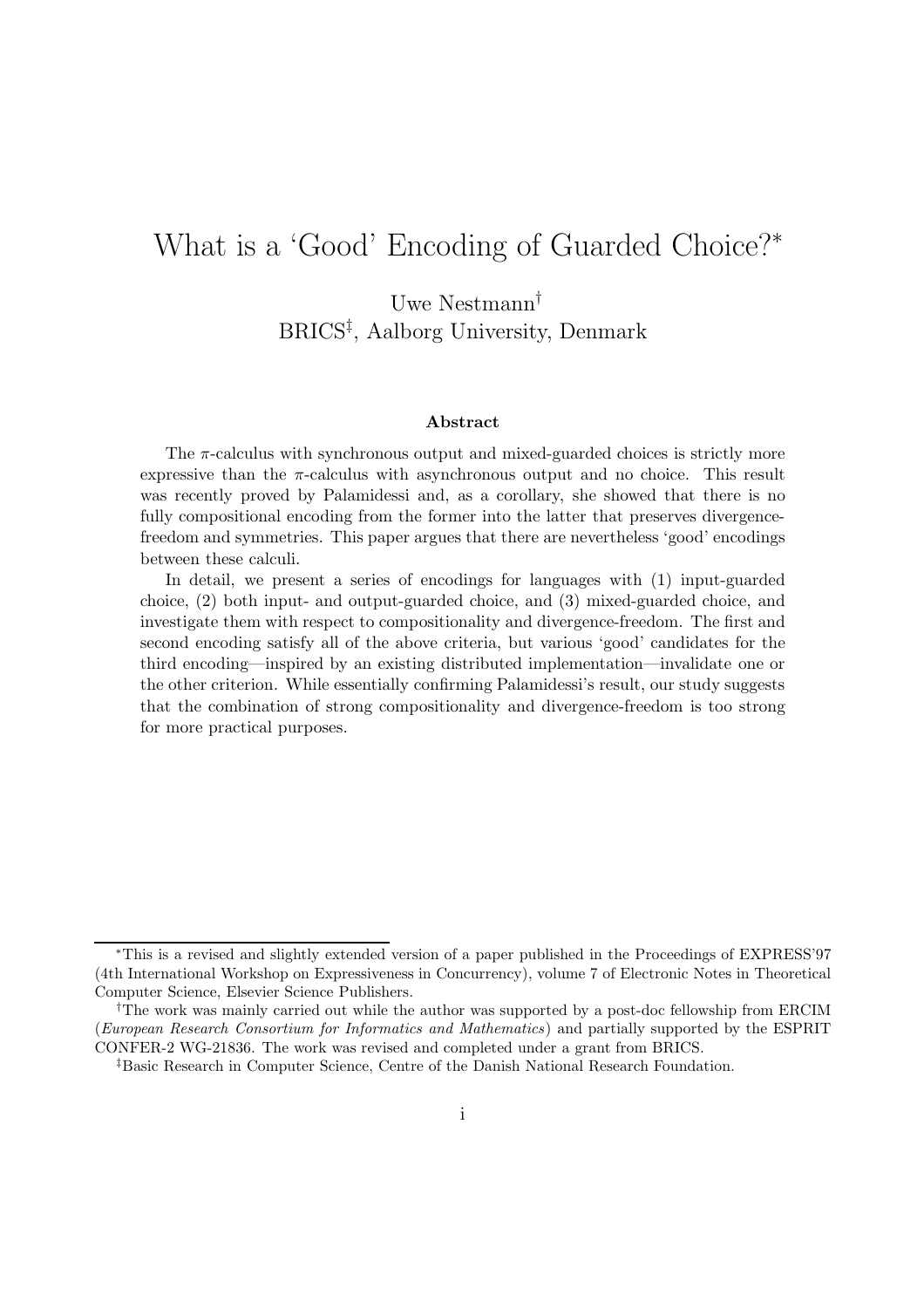# **Contents**

| $\mathbf{1}$   | Introduction                                           | $\mathbf{1}$         |  |  |  |
|----------------|--------------------------------------------------------|----------------------|--|--|--|
| $\overline{2}$ | <b>Technical Preliminaries</b><br>$\overline{5}$       |                      |  |  |  |
| 3              | <b>Implementing Separate Choice</b><br>3.1<br>3.2      | $\overline{7}$<br>8  |  |  |  |
| 4              | <b>Implementing Mixed Choice</b><br>4.1<br>4.2<br>4.3  | 10<br>11<br>13<br>15 |  |  |  |
| $5^{\circ}$    | <b>Full abstraction</b><br>5.1<br>5.2<br>5.3           | 17<br>17<br>18<br>23 |  |  |  |
| 6              | Conclusion<br>26                                       |                      |  |  |  |
|                | A Channel managers are not uniform                     | 27                   |  |  |  |
|                | B Type-checking partial deadlock-freedom<br>B.1<br>B.2 | 28<br>28<br>30<br>32 |  |  |  |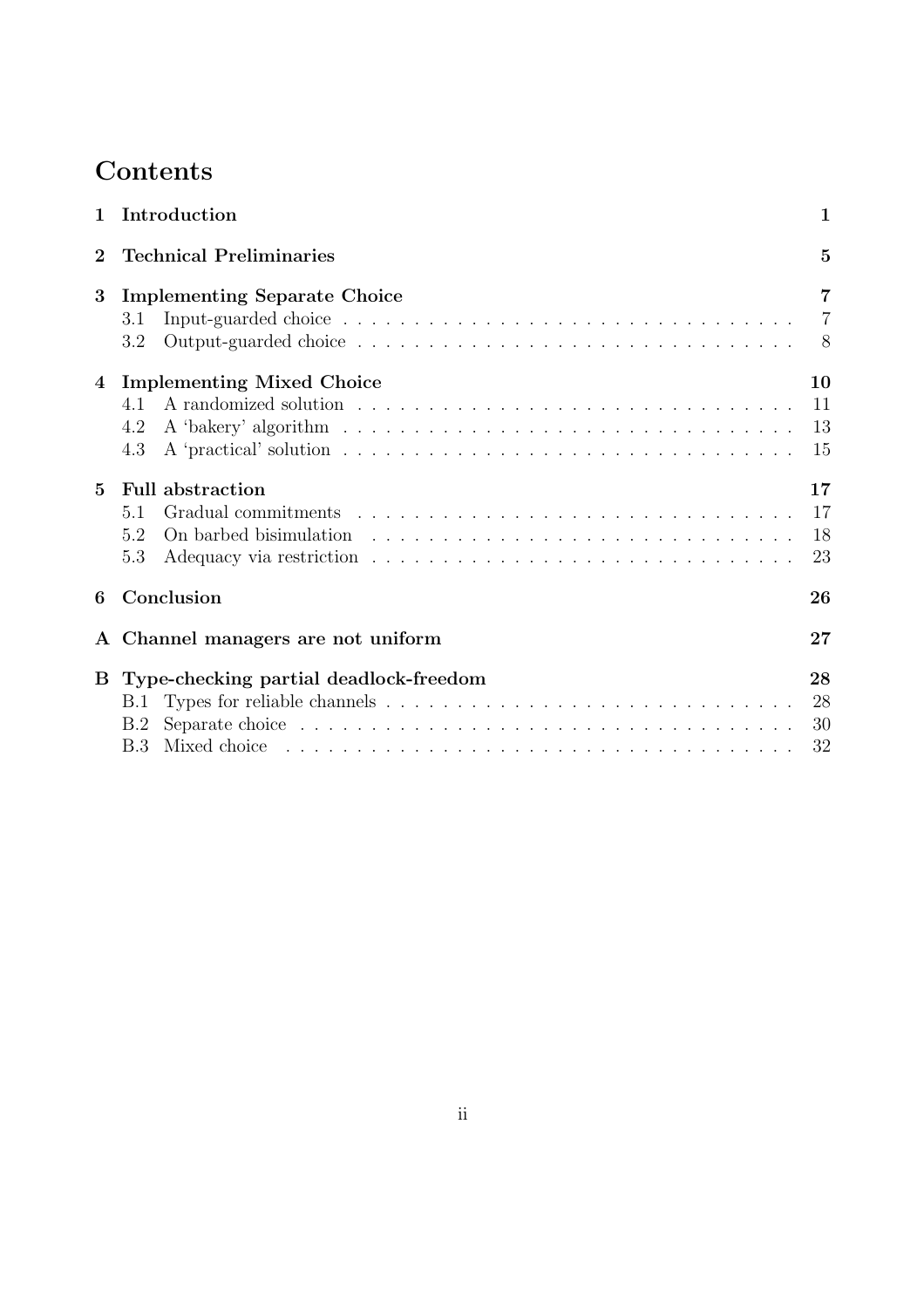## **1 Introduction**

The invention of the  $\pi$ -calculus [MPW92] by Milner, Parrow, and Walker, has triggered a wide range of encodings of other calculi into it, due to its well-developed semantic theory, but also because of the similarities between encodings and actual implementations by the use of namepassing. Soon the question arose, which operators would be responsible for this surprisingly expressive power of the original  $\pi$ -calculus. This paper contributes to the understanding of the role of choice operators for the expressiveness of the  $\pi$ -calculus.

A widely-used method for measuring the relative expressiveness of calculi is by (mutual) encodings. A calculus is considered more expressive than another, if it represents the target language of an encoding of the other calculus. The meaningfulness of such propositions rests on the (syntactic and semantic) properties that are preserved and/or reflected by the encoding. An example criterion for being a 'good' encoding is the popular notion of full abstraction: in the context of process calculi, it requires that the equivalence of terms is both preserved and reflected (cf. Sangiorgi [San93]). Of course, the choice of equivalence is crucial. Weak bisimulation equivalences and congruences have become prominent in this area, because they permit abstraction from internal steps that might be added by an encoding, and also because they provide handy proof techniques. Yet, weak bisimulation is not the only interesting equivalence relation; in particular, it is insensitive to divergence. Consequently, an encoding that introduces infinite loops may nevertheless be fully abstract with respect to weak bisimulation; for stating that an encoding is divergence-free, we need additional arguments (or a different equivalence). If full abstraction can not be achieved for any known equivalences, then the mere preservation of states' properties like

- deadlock-freedom: it is possible to perform some transition
- livelock-freedom: it is always possible to escape infinite internal computations
- divergence-freedom: there are no infinite internal computations

may also be used to argue that an encoding can be accepted as 'good'.

More traditional methods of measuring the expressiveness of models for concurrency are by checking the existence of solutions for certain well-known problems, e.g. algorithms for mutual exclusion [RL94], consensus [Ben83], and leader election [Bou88] in symmetric distributed systems, or else by checking their Turing power via the construction of random access machines [BGZ97]. Here, a model (possibly provided by a process calculus) is considered more expressive than another, if it provides solutions to more problems.

Many variations of the above-mentioned measures have been applied to study the expressiveness of a whole family of name-passing process calculi. Calculi with asynchronous name-passing like the *v*-calculus [HT92] and the corresponding variant of the choice-free  $\pi$ calculus [Bou92] have recently attracted particular interest, since they still have surprisingly expressive power. To study their expressiveness relative to the original  $\pi$ -calculus [MPW92], the existence of 'good' encodings of operators for synchronous output and guarded choice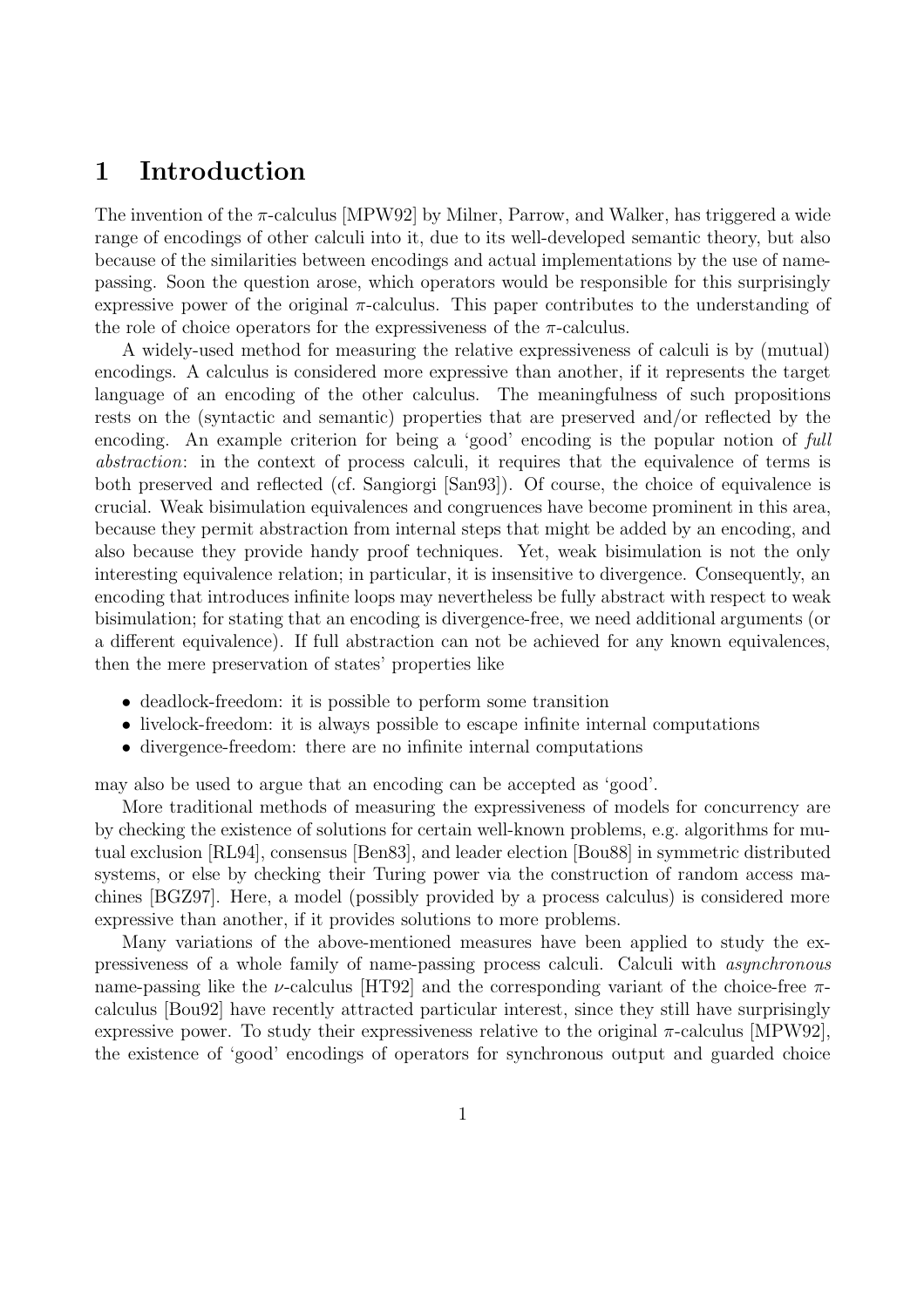

Figure 1: Encodings for choice and synchrony in the asynchronous  $\pi$ -calculus

(we are not concerned with matching operators) is investigated. Figure 1 summarizes the respective results that are known from the literature, on which we comment in the following paragraphs. The subscripts a and s denote calculi with asynchronous and synchronous output, respectively, whereas the superscripts inp, sep, and mix denote, which kind of guarded choice is contained in the language: input-guarded, separate (choices with either only inputor only output-guards), or mixed.

Synchronous output can be encoded by means of asynchronous output using explicit acknowledgement channels: Boudol [Bou92] provided an encoding from  $\pi_s$  into  $\pi_a$  and proved its correctness as adequacy (just the reflection part of full abstraction) with respect to Morrisstyle contextual congruence; Honda [Hon92] gave a more efficient (in terms of number of low-level steps needed for implementing one high-level step) encoding and showed correctness as adequacy with respect to some weak bisimulation, and as preservation of satisfaction for logical formulae via an embedding of a modal logic.

Choice operators play a crucial role in assessing the expressiveness of the original (synchronous)  $\pi$ -calculus and its asynchronous descendants, since they are usually present in the former, but not [HT92, Bou92] (or only restricted [ACS98]) in the latter. Nestmann and Pierce showed in [NP96] that at least input-guarded choice can be encoded into  $\pi_a$  and proven to be fully abstract with respect to weak bisimulation [HT92, ACS98] for an encoding with infinite loops, and fully abstract with respect to coupled simulation for a divergence-free encoding.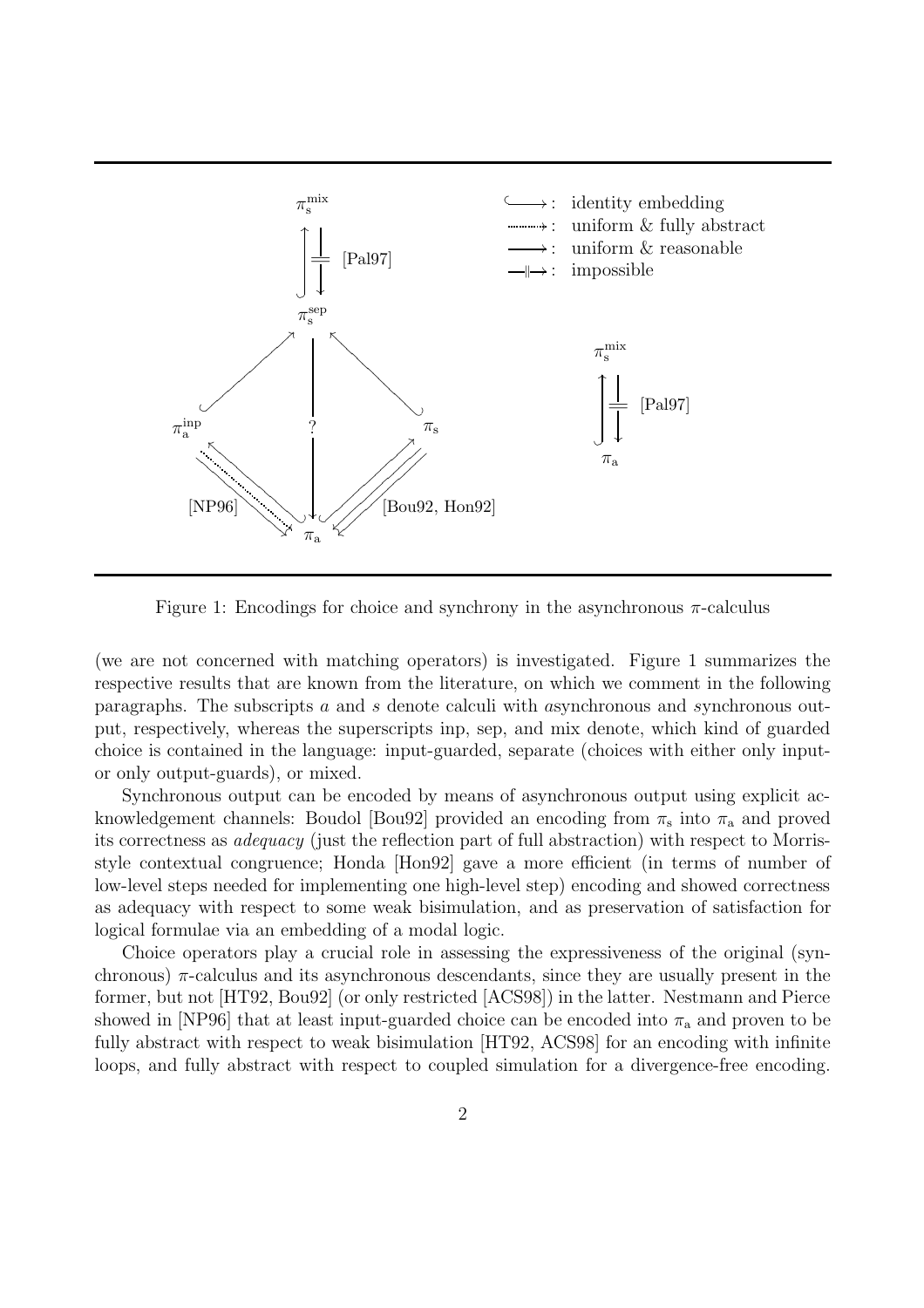However, Palamidessi proved that there is no uniform encoding from  $\pi_s^{\text{mix}}$  into  $\pi_a$  that preserves a reasonable semantics. In other words, it is impossible to encode mixed-guarded choice with only asynchronous name-passing, when imposing Palamidessi's criteria:

**uniform** means, according to Palamidessi [Pal97]: for all source terms  $P$ ,  $P_1$ , and  $P_2$ ,

$$
\llbracket \sigma(P) \rrbracket = \sigma(\llbracket P \rrbracket) \tag{1}
$$

$$
\llbracket P_1 | P_2 \rrbracket = \llbracket P_1 \rrbracket | \llbracket P_2 \rrbracket \tag{2}
$$

where  $\sigma$  denotes an injective renaming function. While the first condition merely requires that the candidate encoding be compatible with the renaming of free channels, the second condition represents the requirement that an encoding of mixed-guarded choice should be 'truly distributed', in the sense that it is not allowed to have a mediating process M, as in

$$
\llbracket P_1 | P_2 \rrbracket = (\nu x_1, \dots, x_n) \left( \llbracket P_1 \rrbracket | M | \llbracket P_2 \rrbracket \right) \tag{3}
$$

which could monitor parallel activities via the internal names  $x_1, \ldots, x_n$ .

**reasonable** means, according to Palamidessi [Pal97]: "We call reasonable a semantics which distinguishes two processes  $P$  and  $Q$  whenever in some computation of  $P$  the actions on certain intended channels are different from those in any computation of Q." This includes sensitivity to divergence since an action on an intended channel in some computation of  $P$  is required to happen in *any* computation of  $Q$ , so infinite loops in computations of Q that do not mention the intended action are detected.

Palamidessi's impossibility theorem for encodings of mixed choice is a corollary of her formal separation result between  $\pi_s^{\text{mix}}$  and  $\pi_a$  (and also  $\pi_s^{\text{sep}}$ ). Similar to previous work of Bougé [Bou88] within the setting of CSP, it is based on the ability or inability of the calculi to express leader election algorithms in symmetric networks (here: of  $\pi$ -calculus processes). Such algorithms require the ability to break symmetries in communication graphs, like the atomic agreement of two processes about two values (e.g. the process id of the leader).  $\pi_{\rm s}^{\rm mix}$ can break such symmetries, e.g. in the parallel composition of 'symmetric' choices

$$
P \mid Q \stackrel{\text{def}}{=} y_0![0].P_0 + y_1![x].P_1 \mid y_0![x].Q_0 + y_1![1].Q_1 \tag{4}
$$

where symmetry means that the program code of  $P$  and  $Q$  is identical under structural congruence and renaming of process id's modulo 2, we end up with either of the asymmetric systems  $P_0|Q_0\{^0\}_x$  or  $P_1\{^1\}_x$  |  $Q_1$ . In contrast, the above symmetric system could not be

written in  $\pi_a$  since mixed-guarded choice is not a part of this language. Instead, corresponding systems with concurrently enabled input- and output-actions (see the diagram aside for a process which mimics the behavior of the above  $P$ ) would behave under the regime of a confluence property. Here, since both  $P$  and the corresponding  $Q$  would behave confluently, the symmetry of  $P | Q$  would be preserved under computation, i.e. no leader could be elected (an attempt for leader

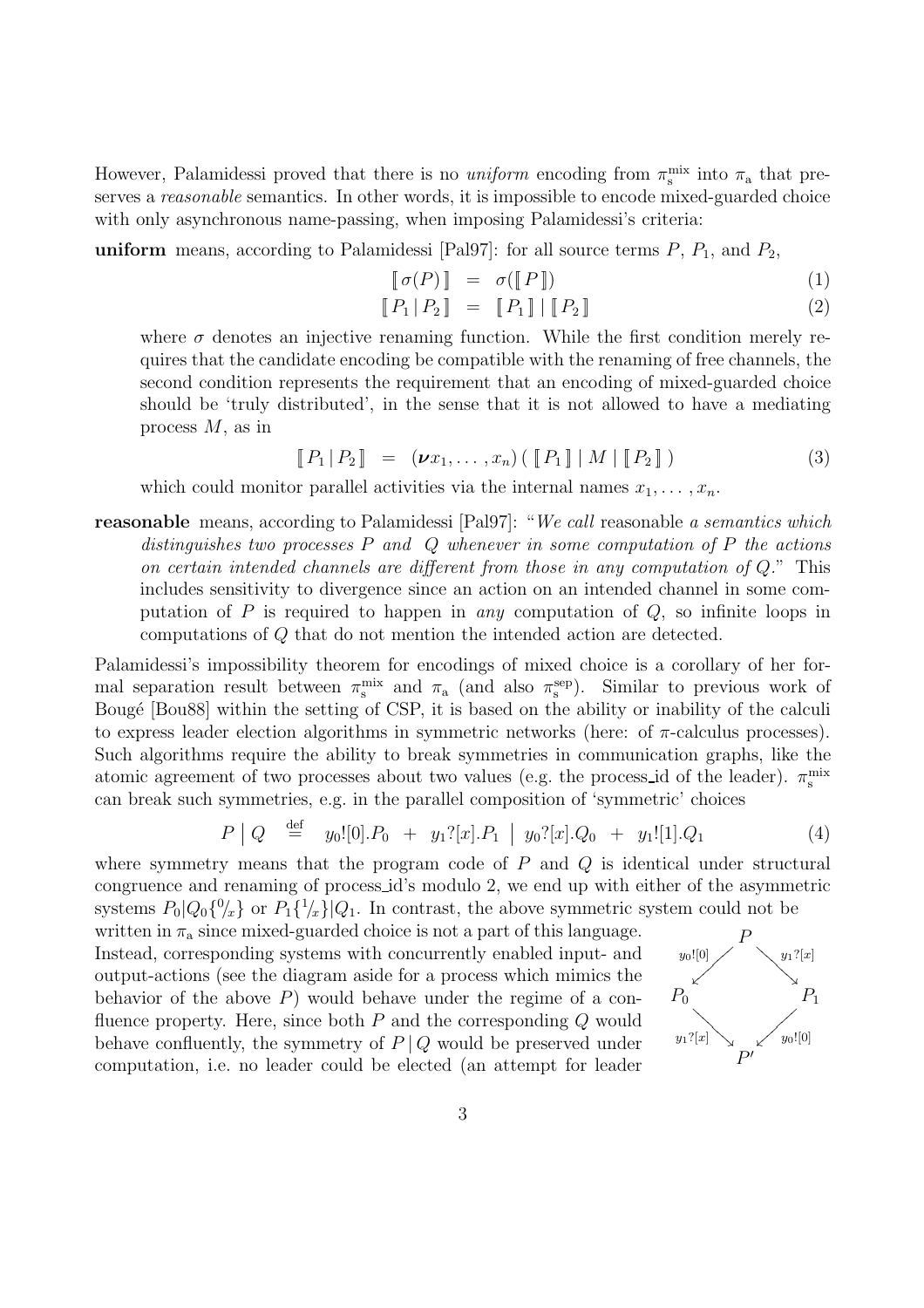election in  $\pi_a$  would go on for an infinite amount of time, while leader election in  $\pi_s$  succeeds in finite time). Since encodings that satisfy Palamidessi's uniformity requirements preserve symmetry of networks, and since 'reasonable' semantics are divergence-sensitive, the impossibility result can be derived.

There has been remarkable interest in concurrent programming languages that include mixed choice for channel-based synchronous communication, as exemplified with Concurrent ML [Rep91] and Facile [TLK96]. Despite Palamidessi's impossibility result, there also exist algorithms for the distributed implementation of such languages, and in particular of mixed choice, e.g. by Bernstein [Ber80], Buckley and Silberschatz [BS83] and Knabe [Kna93], which all have been proven—although rather informally—to be correct or, at least, to be deadlockfree.<sup>1</sup> The question arises how these practically satisfactory implementations relate to Palamidessi's impossibility result. It is worthwhile to ask, whether the criteria of uniformity and reasonableness are adequate or, maybe, too strong in that the above implementations invalidate them.<sup>2</sup>

This paper sheds more light on the correctness of distributed implementations of choice by formally studying choice encodings (apart from uniformity) with respect to the preservation of deadlock-, divergence-, and livelock-freedom. These properties are tightly related to Palamidessi's criteria, but they seem more precise than requiring to 'preserve a reasonable semantics'.

### **Overview of the paper**

First, we introduce the formal  $\pi$ -calculus framework for our study (§2). Then, quickly recalling the uniform encoding of input-guarded choice of [NP96], we extend it to a uniform encoding of output-guards in the context of separate choices (§3). For this case, we show how to prove important 'reasonable' properties like deadlock- and divergence-freedom. By the attempt to smoothly reuse this encoding for the case of choices with mixed guards  $(\S 4)$ , we expose inherent deadlock-problems due to cyclic waiting and 'incestuous' self-communication. To overcome these problems, we propose various solutions, which, however, invalidate either uniformity or reasonableness. One successful possibility for an encoding of mixed choice is finally suggested by restricting the source and, at the same time, extending the target language. We also show how full abstraction results for choice encodings can be achieved with respect to barbed and other bisimulations (§5). Finally (§6), we offer some possible interpretations of our work.

<sup>&</sup>lt;sup>1</sup>It has only recently (14 years after publication) turned out that the algorithm presented by Buckley and Silberschatz is not deadlock-free [KS97], although otherwise stated [BS83]. This emphasizes the need for more formal analysis of distributed implementations and, in particular, of guarded choice.

<sup>2</sup>Note also that all of the previous encodings in Figure 1 satisfy Palamidessi's criteria, with one exception: the dotted arrow from  $\pi_a^{\text{inp}}$  to  $\pi_a$  indicates that one of the encodings studied in [NP96] is uniform and fully abstract, but not reasonable; this is due to infinite loops that were necessary to achieve full abstraction with respect to weak bisimulation, otherwise full abstraction could only be proved with respect to the weaker notion of coupled simulation.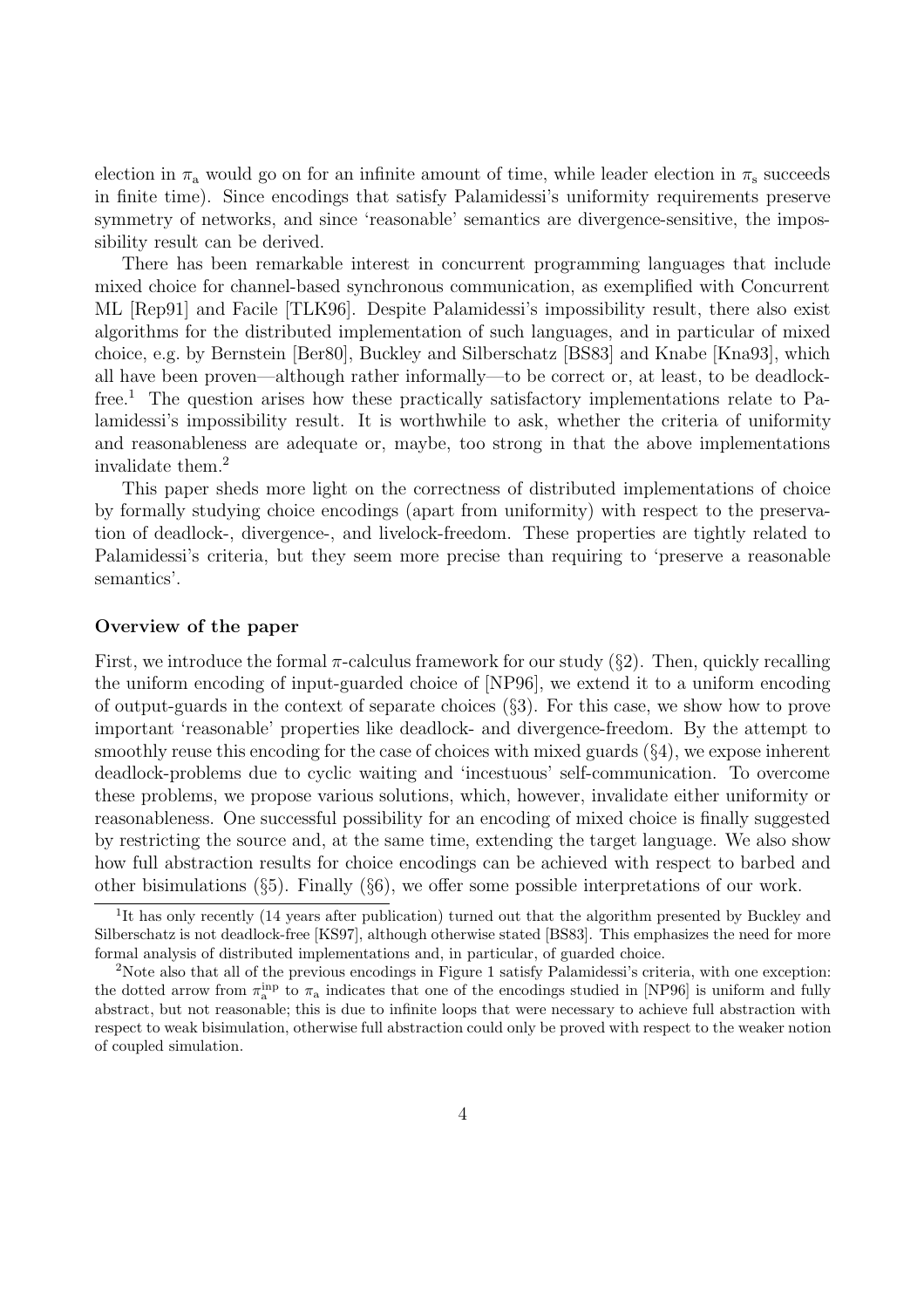Throughout the paper, we emphasize the exposition of encodings, algorithms, and tradeoffs instead of just presenting the formal proofs, which are rather straightforward in most cases. Some technicalities of proofs of deadlock-freedom by using type systems, where we apply interesting more recent techniques, are assembled in the Appendix.

## **2 Technical Preliminaries**

We introduce various polyadic  $\pi$ -calculi [Mil93] as source (S) and target (T) languages. Let **N** be a countable set of *names*, and let  $\tilde{x}$  denote a finite tuple  $x_1, \dots, x_n$  of names in:

$$
\pi \quad ::= \quad y![\tilde{z}] \quad | \quad y?[\tilde{x}]
$$
\n
$$
\mathbb{S}^{\text{mix}} : P \quad ::= \quad P|P \quad | \quad (\nu y) P \quad | \quad y?^{*}[\tilde{x}].P \quad | \quad \sum_{i \in I} \pi_{i}.P_{i}
$$
\n
$$
\mathbb{S}^{\text{sep}} : P \quad ::= \quad P|P \quad | \quad (\nu y) P \quad | \quad y?^{*}[\tilde{x}].P \quad | \quad \sum_{i \in I} y_{i}?[\tilde{x}_{i}].P_{i} \quad | \quad \sum_{i \in I} y_{i}![\tilde{z}_{i}].P_{i}
$$
\n
$$
\mathbb{S}^{\text{inp}} : P \quad ::= \quad P|P \quad | \quad (\nu y) P \quad | \quad y?^{*}[\tilde{x}].P \quad | \quad \sum_{i \in I} y_{i}?[\tilde{x}_{i}].P_{i}
$$
\n
$$
\mathbb{T} : \quad P \quad ::= \quad P|P \quad | \quad (\nu y) P \quad | \quad y?^{*}[\tilde{x}].P \quad | \quad y?[\tilde{x}].P \quad | \quad y![\tilde{z}]
$$

where  $x, y, z \in \mathbb{N}$ , and I ranges over finite sets of indices i. The source languages  $\mathbb{S}^{\Sigma}$  with  $\Sigma \in \{\text{mix}, \text{sep}, \text{inp}\}\$ are polyadic versions of the calculi  $\pi_s^{\text{mix}}, \pi_s^{\text{sep}},$  and  $\pi_a^{\text{inp}},$  respectively, of Figure 1. The target language  $\mathbb T$  is defined with just asynchronous output, i.e. messages, and only single input-prefixes instead of choice and, thus, is a polyadic version of  $\pi_a$ .

The informal semantics of parallel composition and restriction is as usual. In choices, we use an *output quard y*![ $\tilde{z}$ ]. P to denote the emission of names  $\tilde{z}$  along channel y before behaving as P, and an *input guard y*?[ $\tilde{x}$ ]. P to denote the reception of arbitrary names  $\tilde{z}$  along channel y and afterwards behaving as  $P\{\tilde{z}/\tilde{x}\}$ , which denotes the simultaneous substitution of all free occurrences of names  $\tilde{x}$  by the received names  $\tilde{z}$ , while silently performing  $\alpha$ -conversion, wherever necessary. A *replicated input guard*  $y$ <sup>2\*</sup>[ $\tilde{x}$ ]. P denotes a process that allows us to spawn off arbitrary instances of the form  $P\{\tilde{z}/\tilde{x}\}$  in parallel by repeatedly receiving names  $\tilde{z}$ along channel y. We use  $N_1 + N_2$  to abbreviate binary choice (commutative and associative), and **0** to denote empty choice in  $\mathbb{S}^{\Sigma}$  and the term  $(\nu x)(x||)$  in T.

Operator precedence is, in decreasing order of binding strength: (1) substitution, (2) prefixing, restriction, replication, (3) choice, and (4) parallel composition. A term is guarded when it occurs as a subterm of some guard. In  $y:[\tilde{z}]$  and  $y:[\tilde{x}]$ , y is called *subject*, while  $\tilde{x}$ and  $\tilde{z}$  are called *objects*. The sets  $\mathsf{fn}(P)$  and  $\mathsf{bn}(P)$  of free and bound names of a process P, and their union  $n(P)$ , are defined as usual. Created names are assumed to be fresh, i.e. not occurring in any other term.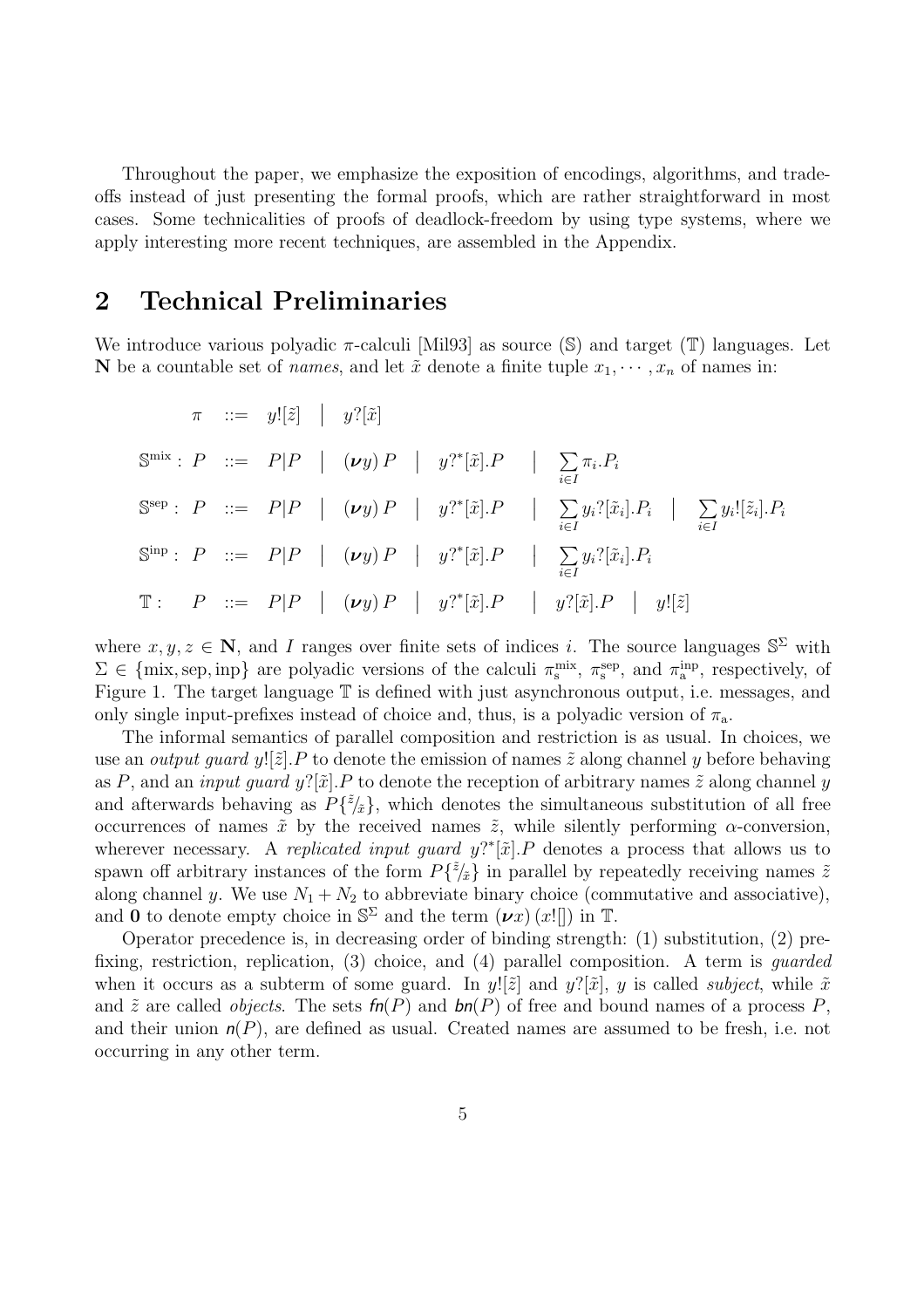| $\mathbb{S}^{\text{mix}}, \mathbb{S}^{\text{sep}}$ : | $(\cdots+y^{2}[\tilde{x}].P)   (y![\tilde{z}].Q+\cdots) \rightarrow P\{\tilde{z}/\tilde{x}\}   Q$                               |
|------------------------------------------------------|---------------------------------------------------------------------------------------------------------------------------------|
| $\mathbb{S}^{\text{mix}}, \mathbb{S}^{\text{sep}}$ : | $y?^{*}[\tilde{x}].P \mid (y![\tilde{z}].Q + \cdots) \rightarrow P\{^{\tilde{z}}_{\tilde{x}}\} \mid Q \mid y?^{*}[\tilde{x}].P$ |
| $\mathbb{S}^{\text{inp}}$ :                          | $(\cdots + y?[\tilde{x}].P)  y![\tilde{z}] \rightarrow P\{\tilde{z}\}$                                                          |
| $\mathbb{S}^{\text{inp}}, \mathbb{T}$ :              | $y?^{*}[\tilde{x}].P \mid y![\tilde{z}] \rightarrow P\{^{z}\!/\tilde{x}\} \mid y?^{*}[\tilde{x}].P$                             |
| $\mathbb{T}$ :                                       | $y?[\tilde{x}].P \mid y![\tilde{z}] \rightarrow P\{\tilde{z}/\tilde{x}\}$                                                       |
| $\mathbb{T}$ :                                       | test y then P else $Q   y![t] \rightarrow P$                                                                                    |
| $\mathbb{T}$ :                                       | test y then P else $Q   y! [f] \rightarrow Q$                                                                                   |
| if<br>$P \rightarrow P'$<br>then                     | $(\nu x) P \rightarrow (\nu x) P'$                                                                                              |
| if<br>$P \rightarrow P'$<br>then                     | $Q \mid P \rightarrow Q \mid P'$                                                                                                |
| if $P \equiv Q \rightarrow Q' \equiv P'$ then        | $P \rightarrow P'$                                                                                                              |
| $P \mid Q \equiv Q \mid P$                           | $(\boldsymbol{\nu} y) (\boldsymbol{\nu} x) P \equiv (\boldsymbol{\nu} x) (\boldsymbol{\nu} y) P$                                |
| $P (Q R) \equiv (P Q)   R$                           | $(\nu y) P \mid Q \equiv (\nu y) (P \mid Q)$ if $y \notin \mathit{fn}(Q)$                                                       |
|                                                      |                                                                                                                                 |

Figure 2: Reduction relation & structural congruence

For the sake of readability in  $\mathbb{T}$ , we use primitive boolean names  $t, f \in \mathbb{B}$  and conditional operators test y then  $P$  else  $Q$  for destructively reading and testing the current (boolean) value on channel y. The above conditional is an abbreviation of  $y'[x]$  . if x then P else Q with the usual meaning of if, which is only defined, if the name received for x is a boolean. For  $\mathbb T$ with booleans, we require for the grammar above that  $y \in \mathbb{N}$ , while  $x, z \in \mathbb{V} := \mathbb{N} \cup \mathbb{B}$ . Note that booleans can be cleanly encoded into the intended target language T (cf. [Nes96]).

As Milner [Mil93], we assume that all processes are well-typed according to the correct use of polyadic channels, i.e. matching senders and receivers always have the same expectation about the arity or the boolean type of transmitted values. This also prevents us from restriction on, communications on, and substitution for booleans, e.g. by using structural types  $T := \mathbb{B} \left[ \tilde{T} \right]$  without recursion, together with straightforward typing rules.

The formal semantics for the languages  $\mathbb{S}^{\Sigma}$  and  $\mathbb{T}$  is presented in Figure 2 as a reduction relation  $\rightarrow$  (with reflexive-transitive closure  $\Rightarrow$ ) on structural congruence classes (silently including  $\alpha$ -conversion). The only difference among the languages is in the rules for communication, which arise from the different kinds of choices and receptors.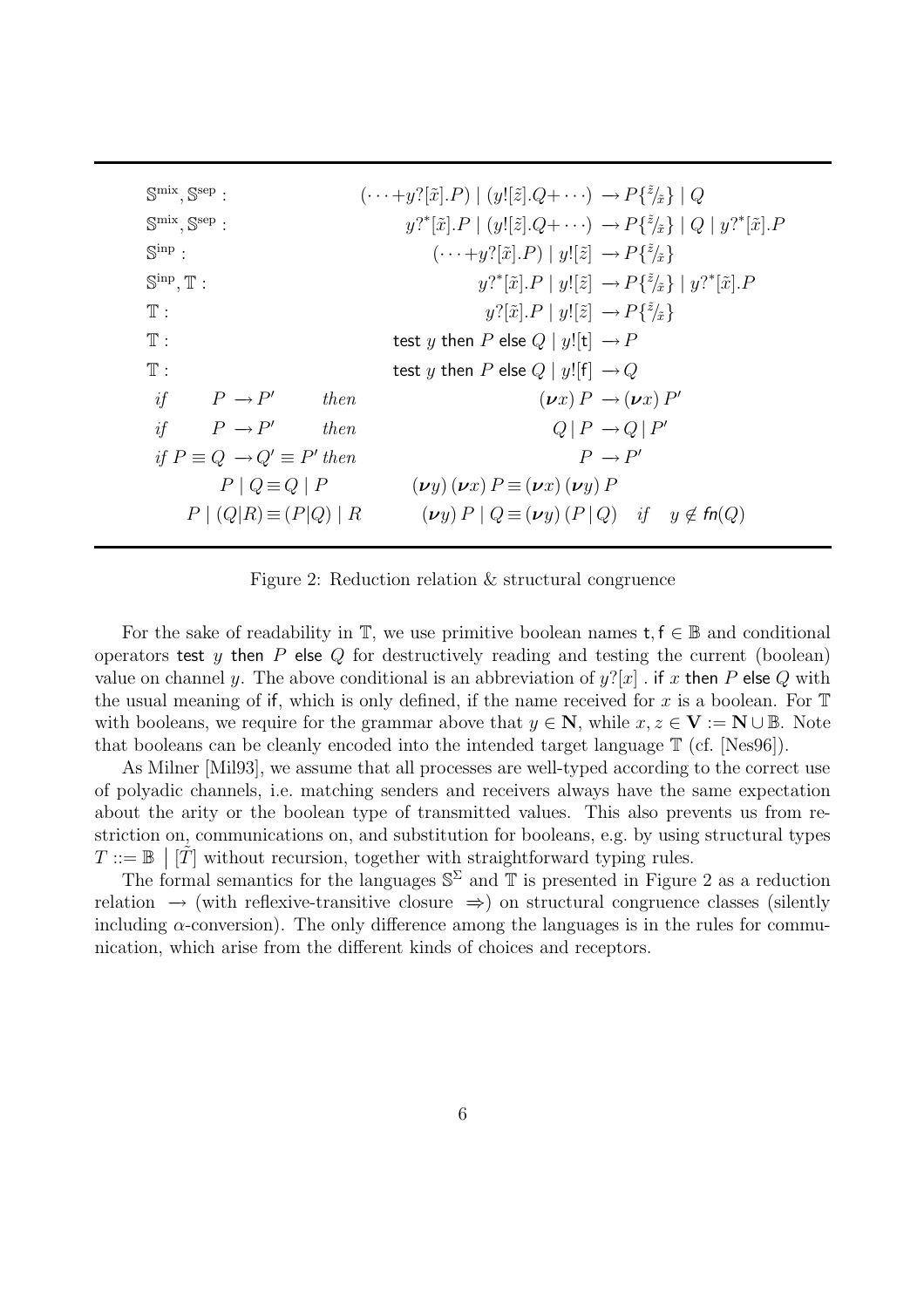| $\llbracket P_1 \mid P_2 \rrbracket$                                             | $\stackrel{\text{def}}{=} \left[ P_1 \right] \mid \left[ P_2 \right]$                                                                                                   |
|----------------------------------------------------------------------------------|-------------------------------------------------------------------------------------------------------------------------------------------------------------------------|
| $[ (\boldsymbol{\nu} x) P ] \stackrel{\text{def}}{=} (\boldsymbol{\nu} x) [ P ]$ |                                                                                                                                                                         |
| $i \in I$                                                                        | $\llbracket \sum \pi_i P_i \rrbracket \quad \stackrel{\text{def}}{=} \quad (\nu l) \left( \right. l! [\mathsf{t}] \mid \prod \llbracket \pi_i P_i \rrbracket_l \right)$ |

Figure 3: Encoding scheme  $\mathbb{S}^{\Sigma} \to \mathbb{T}$ 

## **3 Implementing Separate Choice**

Intuitively, branches in a guarded choice may be seen as individual, but concurrently available processes that have to synchronize each others progress by mutual exclusion. Reminiscent of distributed implementations, we should use parallel composition to express this concurrent activity of branches.

The encoding scheme in Figure 3 implements choice-states as boolean messages on private channels l, so-called locks: t means that no branch in the current choice has yet been chosen, f means the contrary (so the initial value must be t). Whenever (an encoding of) a branch wants to proceed, it must test its associated lock; it must also explicitly reset the lock after having tested it in order to enable competing branches to also test the choices' state. We use the scheme for several encodings. Instead of presenting them all at once, and studying their properties afterwards, we proceed stepwise, which allows us to emphasize their differences. In all cases, uniformity [Pal97] is guaranteed by the compositional encoding of parallel composition and restriction (see Appendix A).

## **3.1 Input-guarded choice**

According to [NP96], input-guarded choice can be encoded as shown in Figure 3 and 4. The only non-trivial case is for input-guards: after receiving a value from the environment, the name l is used to test whether the current guard is allowed to proceed (by reading  $t$  from l), or whether it has to be aborted (by reading f from  $l$ ) and obliged to resend the received value.

| $[y![\tilde{z}]$ $\qquad \qquad \stackrel{\text{def}}{=} \qquad y![\tilde{z}]$ |                                                                                                                                |
|--------------------------------------------------------------------------------|--------------------------------------------------------------------------------------------------------------------------------|
|                                                                                | $[y?[\tilde{x}].P]_l$ $\stackrel{\text{def}}{=} y?[\tilde{x}]$ is test l then $(l![f]   [P]])$ else $(l![f]   y![\tilde{x}] )$ |
|                                                                                | $\llbracket y'^{*}[\tilde{x}].P \rrbracket \stackrel{\text{def}}{=} y'^{*}[\tilde{x}].\llbracket P \rrbracket$                 |

Figure 4:  $\mathbb{S}^{\text{inp}} \to \mathbb{T}$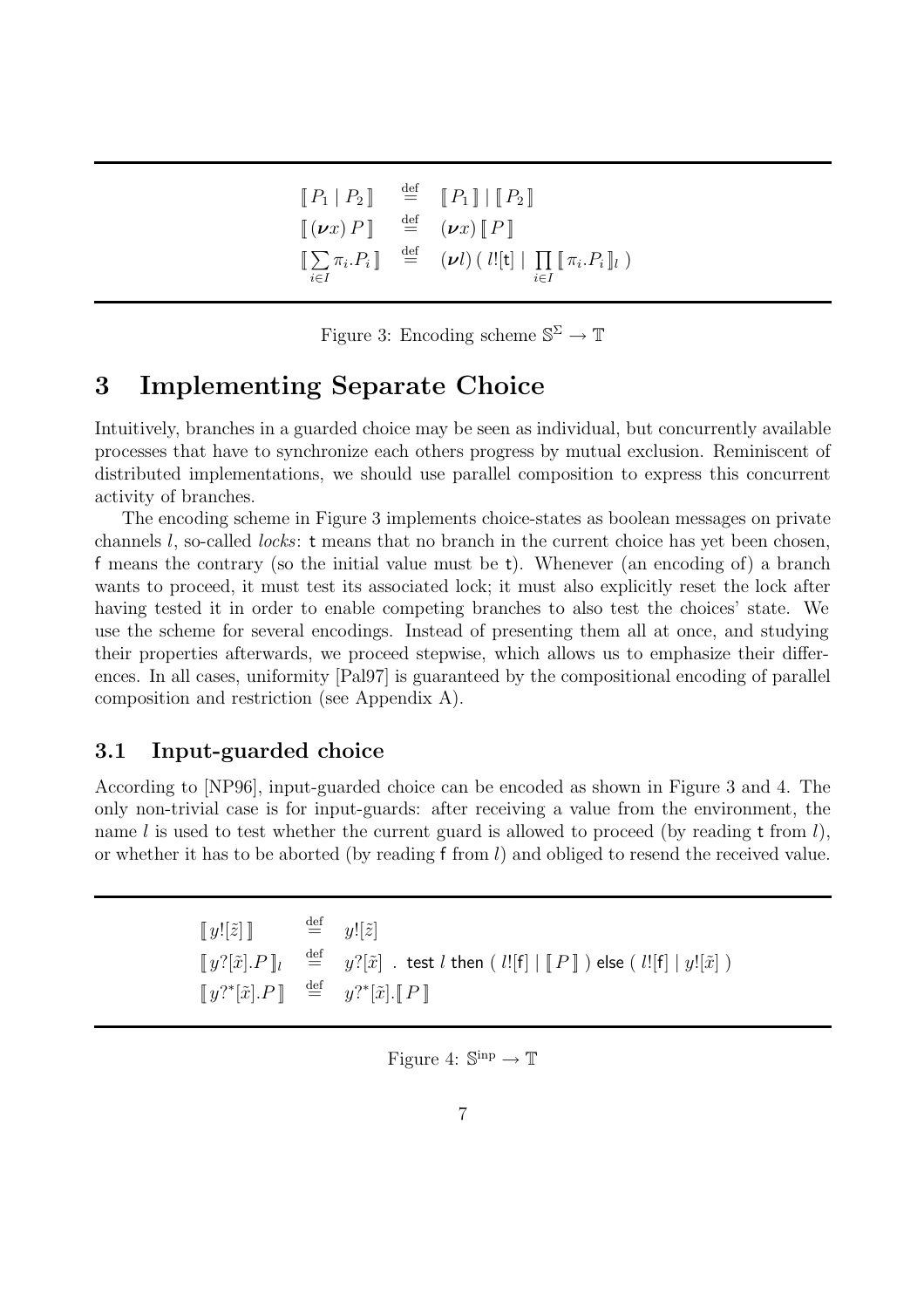The encoding obeys strong invariant properties on the use of locks:

- "On each lock, at most one message may ever be available at any time". This guarantee implements locking, which enables mutual exclusion.
- "Each reader of a lock eventually writes back to the lock". This obligation enables the correct abortion of non-chosen branches.

It is crucial for the correctness that send-requests that do not lead to communication—because of the receiver being aborted—are resent, i.e. possibly passed on to another receiver waiting on the same channel. Furthermore, abortion would not be handled correctly, were we not guaranteed that, once read, lock  $l$  eventually becomes available again with message f. This encoding preserves a 'reasonable' semantics since it is fully abstract with respect to coupled simulation, which implies deadlock-freedom, and it is also divergence-free. In fact, a correctness result stronger than full abstraction holds: terms and their translations are congruent, so they cannot be distinguished by any context.

## **3.2 Output-guarded choice**

If output is blocking, i.e. guarding some behavior that is only enabled if the output was successful, then synchronization is no longer local to the receiver's choice. The idea is (cf. Figure 5) that, in the target language, a sender asynchronously transmits its values  $\tilde{z}$  together with a private acknowledgement channel a, which can be used just once by some matching receiver to signal either success or failure, i.e. either enabling the sender's continuation to proceed, or to abort it. Since output-guards are also branches in a choice whose state must be tested, the corresponding lock r is, in addition to  $\tilde{z}$  and a, transmitted to some matching receiver that then performs the required choice-test.

**Input-guards, revisited** The encoding is more elaborate due to the increased information that is transmitted by send-requests. Firstly, there are now two locks that have to be tested in some order. In Figure 5, we chose to test the local lock l first, and only in the case of a positive outcome to test the remote lock r. (This particular order is useful in an actual distributed implementation, where remote communication is usually much more expensive than local communication.) Secondly, we have to use the acknowledgement channel correctly, which means that a positive acknowledgement may only be sent if both locks were tested positively. Thirdly, in the case that the test of sender's choice-lock was negative, we must not resend the send-request—instead, and only if the test of the receiver's choice-lock was positive, we have to restart the receiver process from the beginning by allowing it to try other send-requests. In Figure 5, this is implemented by recursively sending a trigger-signal to a replicated input process on b that represents the receiver-loop's entry point. In order to match this protocol of synchronous outputs, the encoding of input-guarded replication has to check the sender's lock, and based on its value either to commit and trigger a copy of its continuation, or to abort the sender.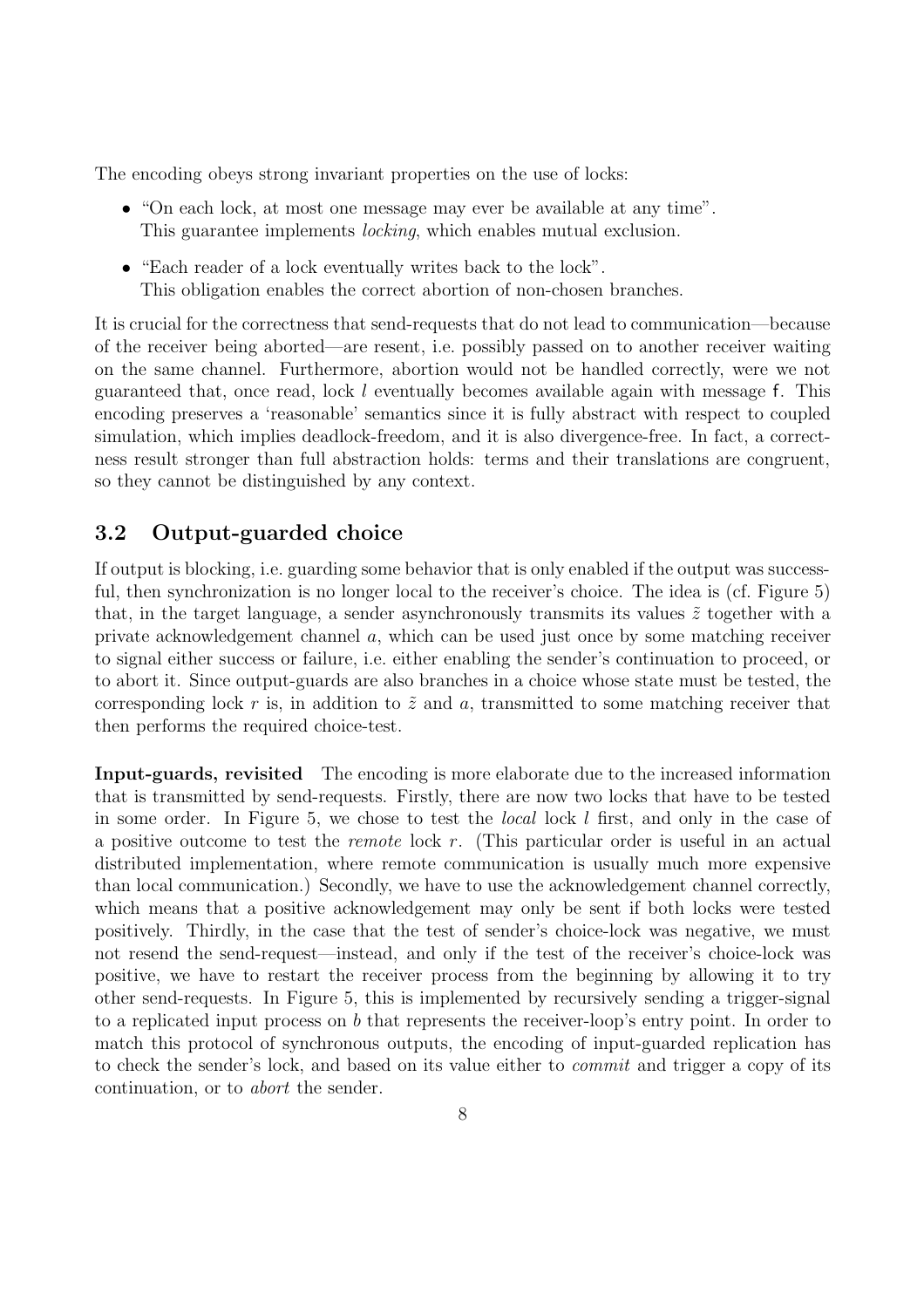$\llbracket y \cdot |[\tilde{z}].P \rrbracket_r$  $\stackrel{\text{def}}{=} (\nu a) (y![r, a, \tilde{z}] \mid \text{test } a \text{ then } \llbracket P \rrbracket \text{ else } 0)$  $\llbracket y?[\tilde{x}].P \rrbracket_l$  $\stackrel{\text{def}}{=}$  (*vb*) (*b*![] | *b*?\*[].  $y$ ?[r, a,  $\tilde{x}$ ]. test  $l$ then test  $r$ then  $l![f] | r![f] | a![t] | || P$ else  $l![t] | r![f] | a![f] | b![]$ else  $l!$ [f]  $|y!$ [ $r, a, \tilde{x}$ ] )  $[y$ <sup>2</sup>\* $[\tilde{x}]$ . $P$ ]  $\stackrel{\text{def}}{=}$  $\mathcal{L}^{\text{def}}=y$ ?\* $[r,a,\tilde{x}].$ test  $r$  then  $r![\mathsf{f}] \mid a![\mathsf{t}] \mid [ \! [ \boldsymbol{P} ] \!]$  else  $r![\mathsf{f}] \mid a![\mathsf{f}]$ 

Figure 5:  $\mathbb{S}^{\text{sep}} \to \mathbb{T}$ 

**Evaluation** An encoding is *deadlock/divergence-free*, if it does not *add* deadlocks/loops to the behavior of terms: a deadlock/loop that occurs in (some derivative of) an encoded term necessarily results from a deadlock/loop already occurring in (some derivative of) the original term. Note that divergence-freedom implies livelock-freedom.

To prove deadlock-freedom, we take advantage of type information for the channels that are added in the encoding. We refine channel types according to Kobayashi's classification [Kob97], which distinguishes between reliable and unreliable channels. The following three types of channels are reliable:

- *linear* channels, which are used just once (like our acknowledgement channels  $a$ ),
- replicated input channels, whose input ends must not occur more than once, but whose output ends may be used arbitrarily often (like our restart channels b), and
- mutex channels, which need to obey the invariants (of our lock channels  $l$ ) that we mentioned on page 8; also, a message must be available right after their creation.

Kobayashi also developed a typing system that provides a behavioral property for well-typed processes: every (immediate) deadlock can only be caused by unreliable channels. A subject reduction theorem extends the proposition to deadlocks that may ever occur in derivatives of well-typed processes.

As indicated above, every channel that is added by our choice encodings, is reliable. Since we can further show that every encoded term is well-typed with respect to Kobayashi's type system (when regarding every source-level channel as unreliable), we already get the desired proposition: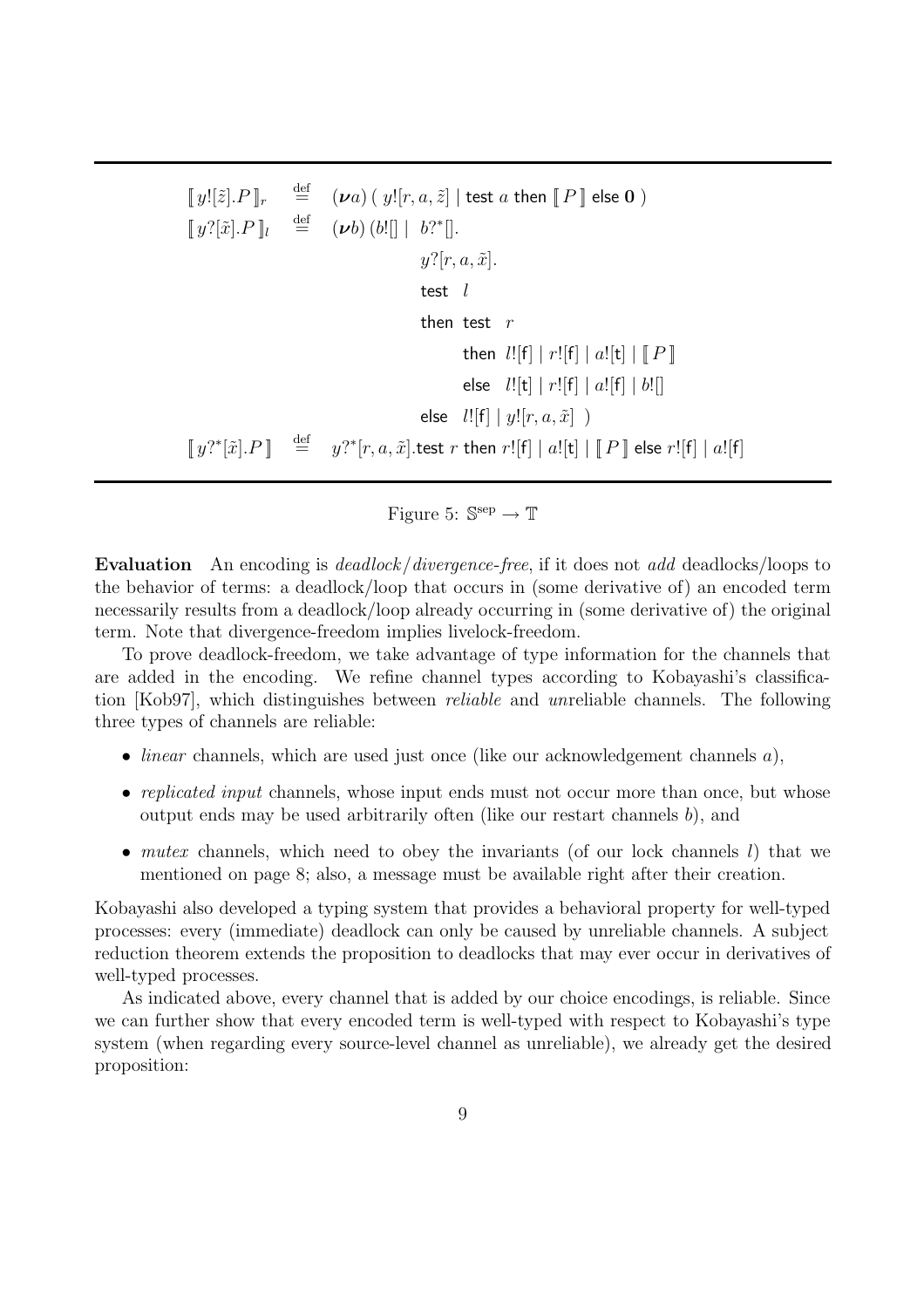**Proposition 3.2.1.**  $\mathbb{S}^{\text{sep}} \to \mathbb{T}$  is deadlock-free.

Proof. By type-checking. More details can be found in Appendix B.

**Proposition 3.2.2.**  $\mathbb{S}^{\text{sep}} \to \mathbb{T}$  is divergence-free.

Proof. The only possibility for an encoding to add an infinite loop would be in the translation of input-guards since it is only there that we use replication. In order to trigger a copy of this replication, three conditions must be met: (1) the receiver's lock must still contain  $t$ , (2) a matching send-request must be consumed from the environment, and (3) this sender's lock must contain f. However, in this situation, by 'looping back' the consumed message will not be given back to the system—in other words, the system's state is decreased. This cannot be done infinitely often unless an infinite number of matching send-requests is produced. This, in turn, is only possible by using replication, e.g. by  $(\nu x)$   $(x!] \mid x$ <sup>\*</sup> $[].(x!] \mid \cdots$   $y![\tilde{z}] \cdots)$ , but then, due to the encoding of replicated input, this replication of messages must have been already present in the source language. <sup>3</sup>  $\Box$ 

 $\Box$ 

## **4 Implementing Mixed Choice**

The naïve attempt is to simply reuse the encoding for separate choices of the previous section as is for encoding mixed choices. This seems sensible at first, because in both cases all inputand output-guards are branches in choices, so they should behave similarly. However, we are faced with two inherent sources of potential deadlock in the mixed setting: one is for the symmetric term  $P|Q := y_0![0] \cdot P_0 + y_1^2[x] \cdot P_1 \mid y_0^2[x] \cdot Q_0 + y_1^1[1] \cdot Q_1$  of equation 4 in the Introduction, the other is for  $I := y![z] \cdot P + y![x] \cdot Q$ . The deadlock situations may become clear from a spatial representation:



In process  $\llbracket P \rrbracket Q \rrbracket$ , imagine the situation, where both receivers for  $y_0$  and  $y_1$  have input the matching request, and afterwards successfully tested their own choice-lock: here, both have to wait for their respective sender's choice-lock to become available again, but neither of them will do, so both receivers remain blocked forever. This symmetric cyclic-wait situation is very similar to the classical 'dining philosophers' problem [RL94], where several (in our case: two) processes compete for mutually exclusive access to forks (locks).

<sup>3</sup>Note that the presence of output-guarded replication in the source language would not invalidate this result, since in the encoding, this construct would be translated by mentioning a lock that always carries t due to the lack of competitors, thus invalidating condition (3) in the proof.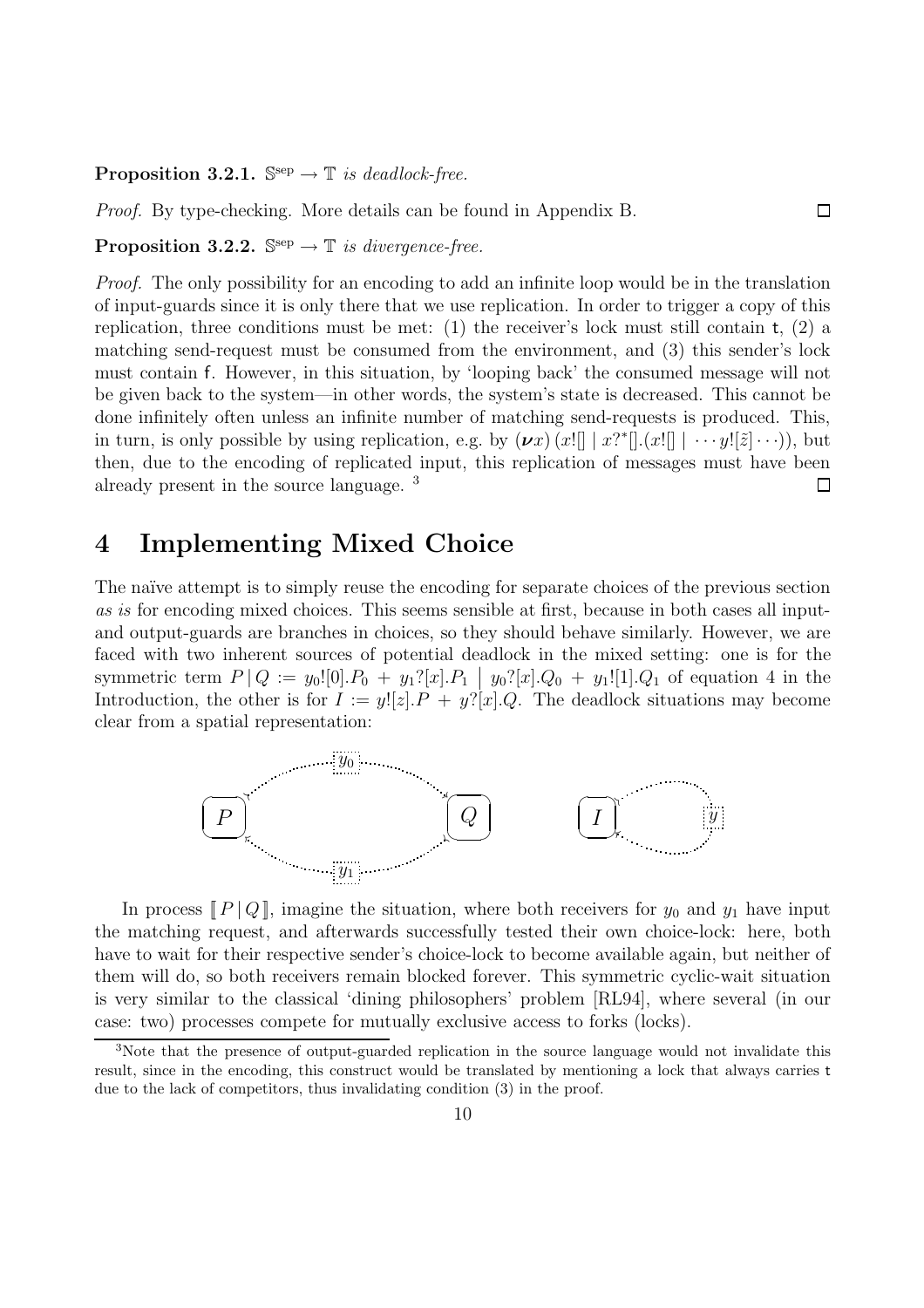In process  $\llbracket I \rrbracket$ , the sender's request on y could be consumed by the competing receiver branch, which results in a deadlock situation, because the receiver would try to test the same lock twice, which is impossible.

**Breaking the symmetry** In Distributed Computing, one method to resolve cyclic dependencies among processes is by using time-outs or probabilistic algorithms for the attempt to acquire some lock. Then, however, we face the problem of infinite loops, such that randomized solutions are not 'reasonable' [Pal97], although it is known that solutions exist that guarantee progress with probability 1 [RL94]. If, in such cases, we assume fair execution schedulers, then divergence is not harmful anymore, as long as there is no danger for live-locks.

Another method, known from the distributed implementation of concurrent languages, is exploiting a total order among the threads in the system by, for example, always choosing the lock of the smaller thread first [Ber80, BS83, Kna93], when required to make a choice. Then, the above symmetric cyclic-wait situation is immediately prevented since both receivers choose the same thread, i.e. lock, as the first to interrogate. Note also that under a total order assumption symmetric networks according to [Pal97] do not exist.

In the following subsections, we adapt the methods of randomization (see  $\S 4.1$ ) and total ordering of threads (see §4.2 and §4.3) to our case of encoding mixed choice into the asynchronous  $\pi$ -calculus, and we evaluate their properties.

## **4.1 A randomized solution**

Randomization means removing determinism from an algorithm and adding randomly possible computation paths. In our case, instead of choosing a fixed order for testing the locks as in Figure 5, we might allow ourselves to test them nondeterministically in either order and allow first-phase locks to be given back (cf. [RL94]). Of course, in our target language we cannot trivially write down "either receive from the second lock, or resend on the first lock", because in order to do so, we would need a mixed choice construct. Note that we cannot use internal choice either, because it would only delay potential deadlocks, which arise when the internal decision favors the branch "waiting for the second lock".

In Figure 6, we model a randomized solution based on the encoding in Figure 5 by only supplying a new clause for receivers.<sup>4</sup> We use a local state, implemented as a mutex channel s that carries a tag<sup>5</sup> (and a boolean value) that tells, whether none (tag N), the local (tag L) or the remote (tag  $R$ ) lock are currently held by the receiver. The tag-information, initially  $N$  (w.l.o.g. with value f), is supplied by two processes, called lock-checkers, waiting at *lcl* and rmt, which try to get hold of the local lock l and remote lock r, respectively. After grabbing a lock, these processes need to read the current state: if the complementary lock is

<sup>4</sup>A similar solution is used in the implementation of receivers in the join-calculus [FG96].

<sup>5</sup>We use this special syntax for the sake of readability; since we only need 3 different tags, we can easily simulate them by 2 boolean tags and use the corresponding if- and test-expressions for matching.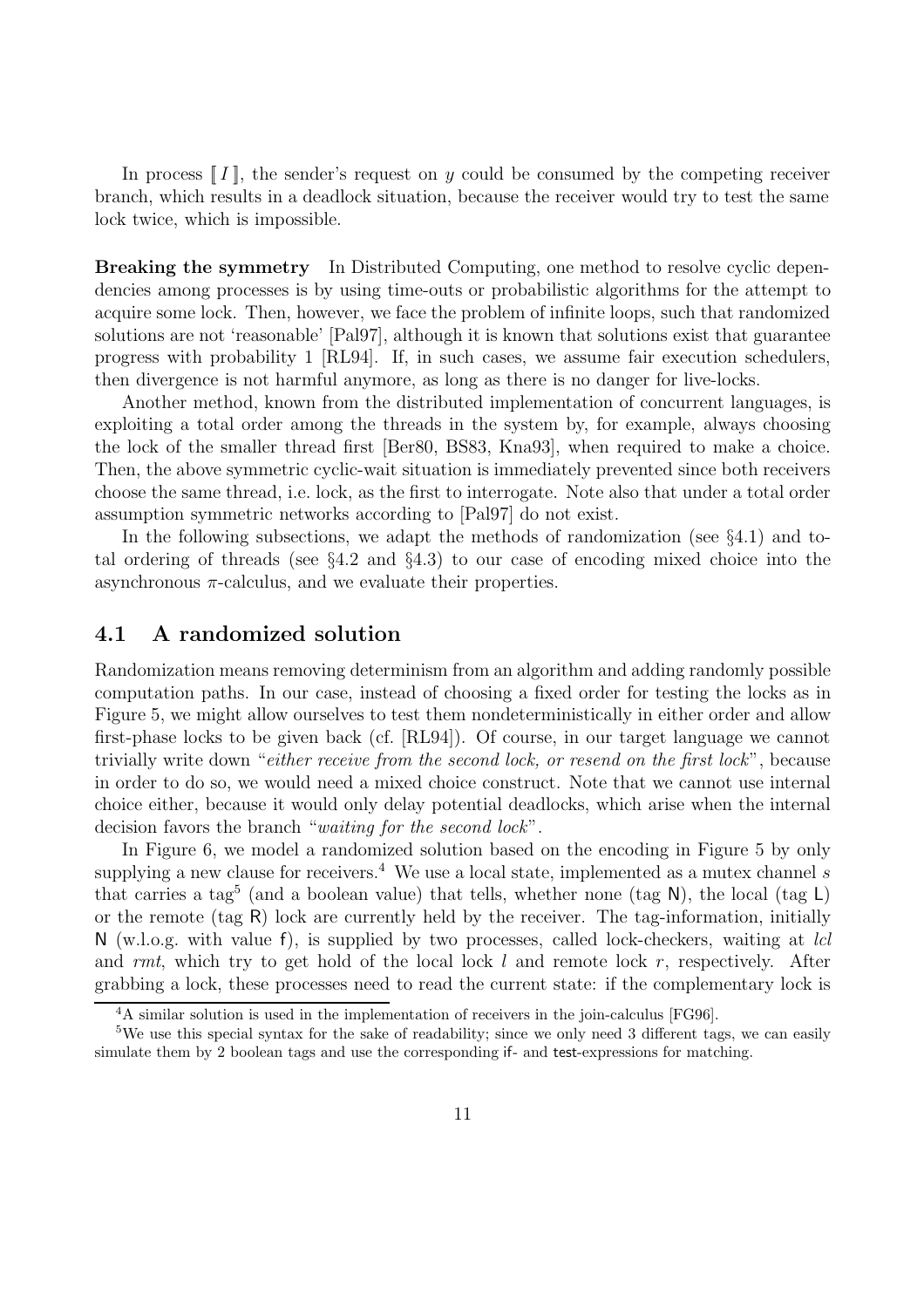$\llbracket y?[\tilde{x}].P \rrbracket_l \stackrel{\text{def}}{=} (\boldsymbol{\nu} b) \Big( b! \rrbracket \mid b?^* \rrbracket . y? [r, a, \tilde{x}] .$  $(\boldsymbol{\nu} s, lcl, rmt, rnd, bth)$   $\left( \begin{array}{c} lcl ?^* \left[ \right].\ l? [b_L] \ .\ s? [tag, b] \ . \end{array} \right.$ if  $taq=R$  then  $bth![b_L, b] | s![N, f]$  else  $s![L, b_L] | rnd!]$  $\left\vert \quad rmt ?^* \left[ \right]. r ?[b_R] . s ?[tag, b] .$ if  $tag=$  then  $bth$ [[b,  $b_R$ ] | s![N, f] else s![R,  $b_R$ ] |  $rnd$ [[]  $\bigg\}$  $rnd$  ?\* [].  $s$ ?[tag, b]. ( $s$ ![N, f] | if tag=L then  $l$ ![b] |  $lcl$ .]] else if  $tag=R$  then  $r![b]$  |  $rmt![$  else **0** )  $\overline{\phantom{a}}$  $\mathit{bth}?\left[b_L, b_R\right] \text{ . if } \quad b_L \wedge b_R \quad \text{then } \quad \mathit{l} \left[\left.\mathsf{f}\right] \ \right| \ r \left[\left.\mathsf{f}\right] \ \right| \ a \left[\left.\mathsf{t}\right] \ \right| \, \left[\!\!\left[ \ \mathit{P} \ \right] \right] \ \text{else}$ if  $b_L$  then  $l![t] | r![f] | a![f] | b![$  else if  $b_R$  then  $l![f] | r![t] | y! [r, a, \tilde{x}]$ else  $l![f] | r![f] | a![f]$   lcl![] <sup>|</sup> rmt![] <sup>|</sup> <sup>s</sup>![N, <sup>f</sup>]

Figure 6: Randomized  $\mathbb{S}^{\text{sep}} \to \mathbb{T}$  for use as  $\mathbb{S}^{\text{mix}} \to \mathbb{T}$ 

already held, then the two lock values are passed on to the analyzer process waiting at bth and the state s is initialized; otherwise, the state s is appropriately updated to announce success for getting the current lock and, in addition to this announcement, a randomizer process at rnd is started that competes with the lock-checkers for reading the state. If the randomizer succeeds in reading the state, it resets the state and resends the lock, while restarting the corresponding lock-checker. If both lock-checkers succeed reading the state without the randomizer interfering, then s is left with its initial value and is finally consumed by the active randomizer to terminate the system by resetting the state without restarting any of the lock-checkers and without restarting the randomizer itself. Note that after restarting the whole receiver at b in the case of local success  $(b<sub>L</sub>=t)$  and remote failure  $(b<sub>R</sub>=f)$ , a new state will be created, when a new request on y arrives.

**Evaluation** As the encoding for separate choice, the randomized encoding for mixed choice in Figure 6 is uniform since restriction and parallelism are encoded purely compositionally. The randomized encoding is deadlock-free due to the ever present possibility of backing out, when a second-phase lock is not available: all receivers on the state channel—both lockcheckers and the randomizer—have equal priority, so in case of a potential deadlock, the randomizer can help, since it is triggered, whenever a non-trivial state is set. (Note that, again, we only use channels of reliable type: b, lcl,  $rmt$ , and  $rnd$ , are replicated, bth is linear, and s is mutex. So we can apply Kobayashi's type system for the proof.)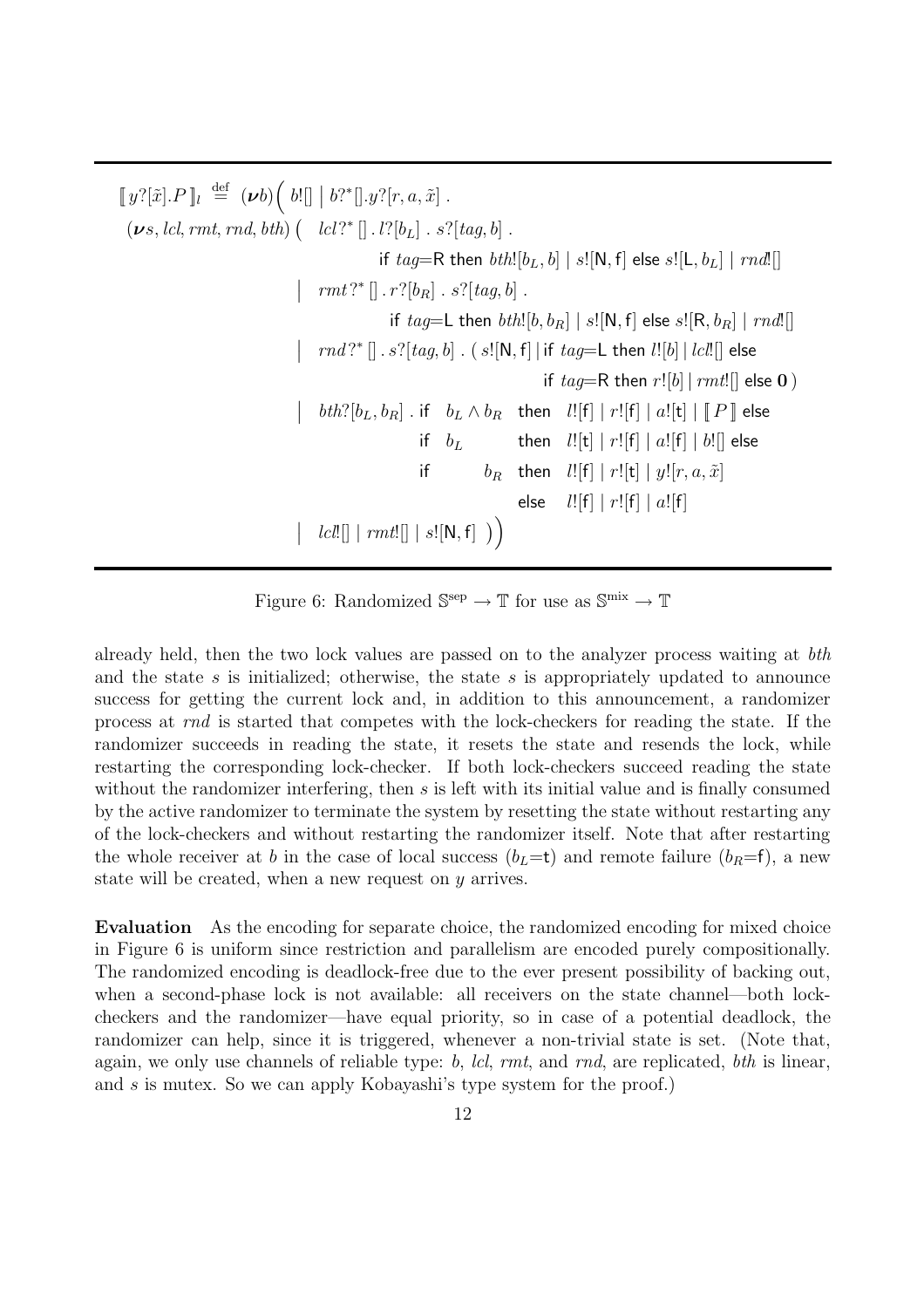However, the encoding is not divergence-free, since the randomizer introduces potentially infinite loops. Yet, under fair execution, divergence would be prevented with probability 1. Furthermore, the encoding is livelock-free—again due to the ever present possibility of backing out: whenever the randomizer is starting to loop by continuously trying to reset the state after one of the lock-checkers has proceeded, we know that there is always a second lock-checker ready and willing to interfere. The liveness of the lock-checker rests on the fact that lock messages are correctly used according to the obligations of mutex channels, which have the important property to become available again and again.

## **4.2 A 'bakery' algorithm**

The  $\pi$ -calculus itself does not directly provide total ordering information as required for modelling the choice protocols as used in the distributed implementations mentioned in the introduction of §4. However, we may program a number server, which can be interrogated to dynamically provide unique global numbers when required, reminiscent of Lamport's bakery algorithm (cf.  $\text{Lam74}$ ). Natural numbers as well as comparison operators can be easily encoded in the  $\pi$ -calculus [Mil93]. For convenience, we add them explicitly: let if  $n\lt m$  then  $P_1$  else  $P_2$  be a comparison operator, where m and n become integers (in N), and let now  $x, z \in V := N \cup \mathbb{B} \cup N$ in T (with straightforward extensions to the type system).

A single globally accessible channel c suffices to implement a bakery algorithm for our purposes. However, this channel must not be accessible by external processes, which might possibly violate the numbering mechanism. Therefore, an encoding according to this programming scheme (see Figure 7) must appear as a two-level definition: an internal compositional encoding (fully compositional according to [Pal97]) that is parameterized on the global channel, equipped with a top-level context that protects the global counting mechanism and restricts access to the translations of the original processes. At the top-level, c is initialized with some integer value and passed on as a parameter to the inner compositional encoding  $\llbracket \cdot \rrbracket^c$ . Essentially, c is only used, when a thread enters a choice point (our 'bakery'). There, it is *dynamically* equipped with a globally unique number n. Immediately incrementing the counter, this number is transmitted as an additional parameter of the threads' send requests and used later on in the protocol of the receivers. Figure 7 shows the corresponding variant of the protocol for separate choice, now adapted to mixed choice using two different strands of actions based on the ordering of the locks.

**Evaluation** The encoding  $\llbracket \rrbracket$  (with top-level) is not uniform since  $\llbracket P|Q \rrbracket \neq \llbracket P \rrbracket \llbracket Q \rrbracket$  (see also Appendix A), whereas the mere inner encoding  $\llbracket \cdot \rrbracket^c$  is uniform. The encoding is deadlockfree, since we (1) prevent cyclic waiting on locks by using a variant of the bakery algorithm, and (2) deal with 'incestuous' communication by checking equality  $n=m$  of the request's id's, such that an unintended send-request is resent and the receiver's loop is restarted. Knabe's graphbased proof sketch [Kna93] for deadlock-freedom of his implementation could be adapted to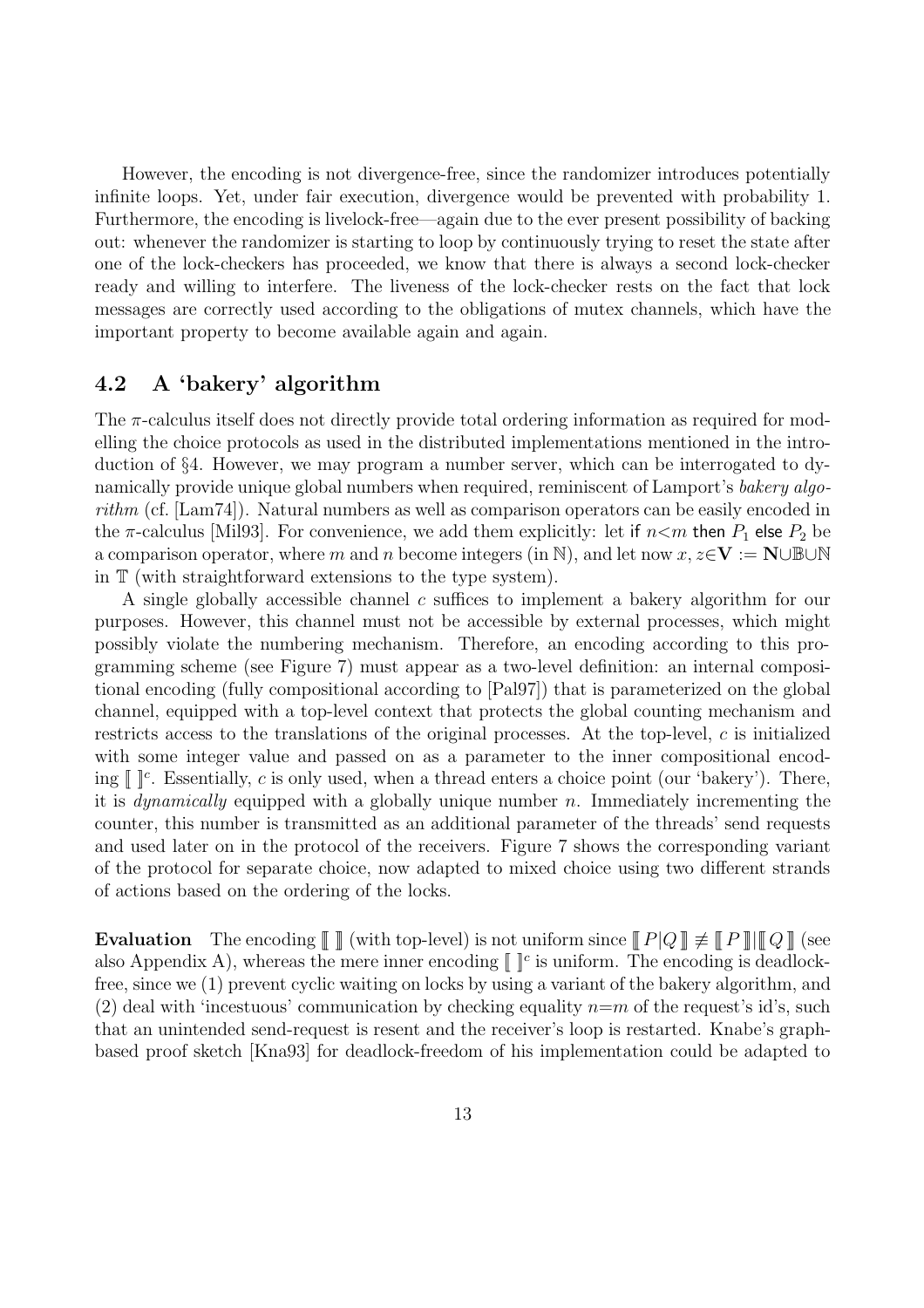$\llbracket P \rrbracket$   $\stackrel{\text{def}}{=} (\nu c) ( c! [42] \mid \llbracket P \rrbracket^c )$ <br> $\llbracket P_1 \mid P_2 \rrbracket^c$   $\stackrel{\text{def}}{=} \llbracket P_1 \rrbracket^c \mid \llbracket P_2 \rrbracket^c$  $[P_1 | P_2]$ <sup>c</sup>  $\stackrel{\text{def}}{=} [P_1]$ <sup>c</sup>  $[P_2]$ <sup>c</sup>  $[(\boldsymbol{\nu}x) P]^{c}$  def  $(\boldsymbol{\nu}x) [P]^{c}$  $[\![ \sum\!]$ i∈I  $\pi_i.P_i$ ]<sup>c</sup>  $\stackrel{\text{def}}{=}$  $\stackrel{\text{def}}{=} c^2[n] \cdot ( \; c! [n+1] \; | \; (\nu l) \, ( \; l! [\texttt{t}] \; | \; \prod_{i \in I}$  $[\![\pi_i.P_i]\!]_{n,l}^c$ )  $[\![\,y![\widetilde{z}].P\,]\!]_{n,l}^c$  $\stackrel{\text{def}}{=} (\nu a)$  (  $y![n,l,a,\tilde{z}]$  | test  $a$  then  $\llbracket P \rrbracket^c$  else  $\mathbf 0$  )  $[\![\,y?[\tilde{x}].P\,]^{c}_{n,l}$  $\stackrel{\text{def}}{=} (\boldsymbol{\nu} b) (b! \cdots b)$ <sup>2\*</sup> $\cdots$  $y$ ?[m, r, a,  $\tilde{x}$ ]. if  $n=m$  then  $(y![m, r, a, \tilde{x}] | b!]$  ) else if  $n < m$ then test  $l$ then test  $r$ then  $l![f] | r![f] | a![t] | || P ||^c$ else  $l![t] | r![f] | a![f] | b![]$ else  $l![f] | y![m, r, a, \tilde{x}]$ else test r then test  $l$ then  $l![f] | r![f] | a![t] | || P ||^c$ else  $l![f] | r![t] | y![m, r, a, \tilde{x}]$ else  $r![f] | a![f] | b![]$  $[[y?^*[\tilde{x}].P]^c \stackrel{\text{def}}{=}$  $\widetilde{v}^{\text{net}}=y?^{*}[n,r,a,\tilde{x}].$ test  $r$  then  $r![\mathrm{f}]\mid a![\mathrm{t}]\mid [I\!\!P]\!]^c$  else  $r![\mathrm{f}]\mid a![\mathrm{f}]$ 

Figure 7: A 'bakery' solution for  $\mathbb{S}^{\text{mix}} \to \mathbb{T}$ 

the current setting. See Appendix B for a discussion on an extension of Kobayashi's typing system [Kob97] to cope with the encoding.

Unfortunately, the encoding is not quite divergence-free due to the way we avoid deadlocks in the case of 'incestuous' self-communication in the  $n=m$  clause: a sender's request may be re-consumed again and again. Yet, the encoding is still livelock-free, since for every enabled matching competitor of an incestuous pair of branches it is always, i.e. again and again, possible to stop the self-communication.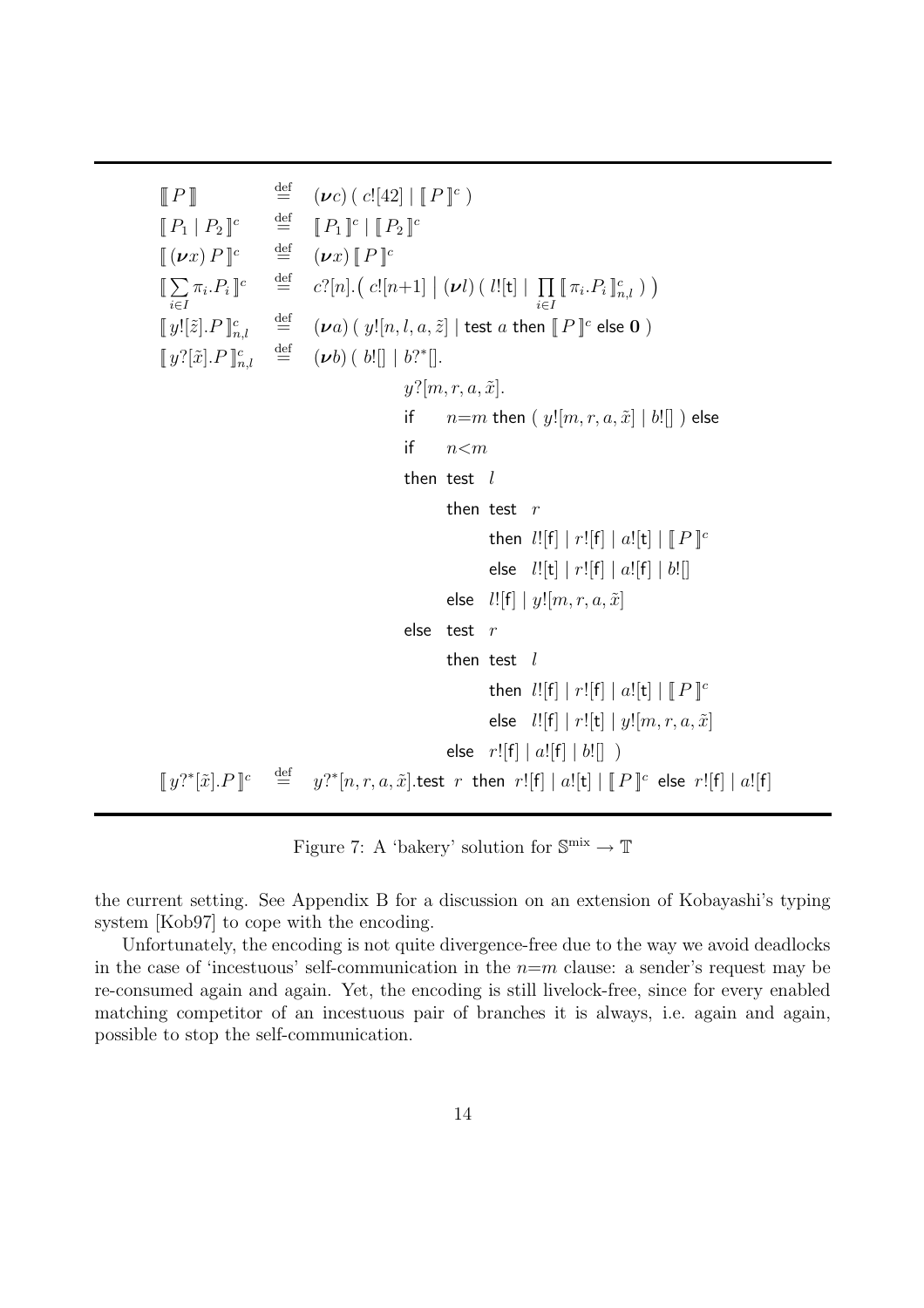## **4.3 A 'practical' solution**

The main theme in this subsection is the approach of changing the source and target languages of the choice encodings to reflect some phenomena that occur in distributed implementations. It turns out that the source language can be restricted to shrink the number of programs that are difficult to cope with. On the other hand, we propose an extension of the target language that handles total ordering at an abstract level.

**Dealing with 'incestuous' self-communication** A quick solution for the above unwanted divergence defines the source language such that 'incestuous' self-communication in mixed choices is allowed, similar to the self-communication in the output prefixes of Milner's synchronous  $\pi$ -calculus, as observed by Bellin and Scott [BS94]. So, if we trigger the continuation processes in the  $n=m$  clause of the receiver's protocol in the case that the local lock (which is then the same as the remote lock) can be successfully tested, as in

if  $n=m$  then ( test l then  $l![f] | a![t] | \mathbb{F}$  |  $[0,1]$  else  $l![f] | a![f]$  ) else ...

then we actually get a (still not uniform, but) deadlock- and divergence-free encoding.

In contrast, Knabe's implementation [Kna93] models a channel as a process that collects send and receive requests on queues. It only then considers two matching requests as candidates to enter the communication protocol, if they belong to different choices. Such implementations are not uniform (see Appendix A), but deadlock- and divergence-free.

Another practically motivated solution is due to the observation that, in distributed systems, it is often the case that receivers are localized, i.e. on each channel there is only one receiver waiting. This can be exploited for both implementation and reasoning; see the work on the join-calculus [FG96, Ama97], where such forms of locality are guaranteed either syntactically or by a simple type system, and also the work on linear receptiveness [San97]. We also profit from a unique-receiver property: 'incest' can then be avoided without divergence by simply throwing away the critical send-request; no other receiver could be waiting for it. This is the approach taken in Figure 8 (see the line for  $n=m$ ).

**Bakery primitive** Here, we recall the idea of deriving a total order among threads (lightweight processes) from some distribution order among the nodes and processors and processes' creation id's for finer identification [Ber80, BS83, Kna93]. For the  $\pi$ -calculus, we choose an abstract view, that captures the idea syntactically. Let us assume an extended target language  $\pi_a^{\kappa}$ with a binding primitive  $(\kappa n)P$  for creating totally ordered identifiers n in process P, then our bakery algorithm can be programmed in a 'uniform' way without the need of a top-level: in the encoding of choice in Figure 8 (see line 3) the actual identity of  $n$  is not important—it only matters that every pair  $n, m$  of different identifiers is ordered.

With the 'bakery primitive' in the target  $(\pi_a^{\kappa})$  and a unique-receiver property in the source  $(\pi_s^{\text{mix},1})$ , we get the encoding in Figure 8. It is similar to Knabe's distributed implementation [Kna93], but replaces channel managers by assuming unique receivers.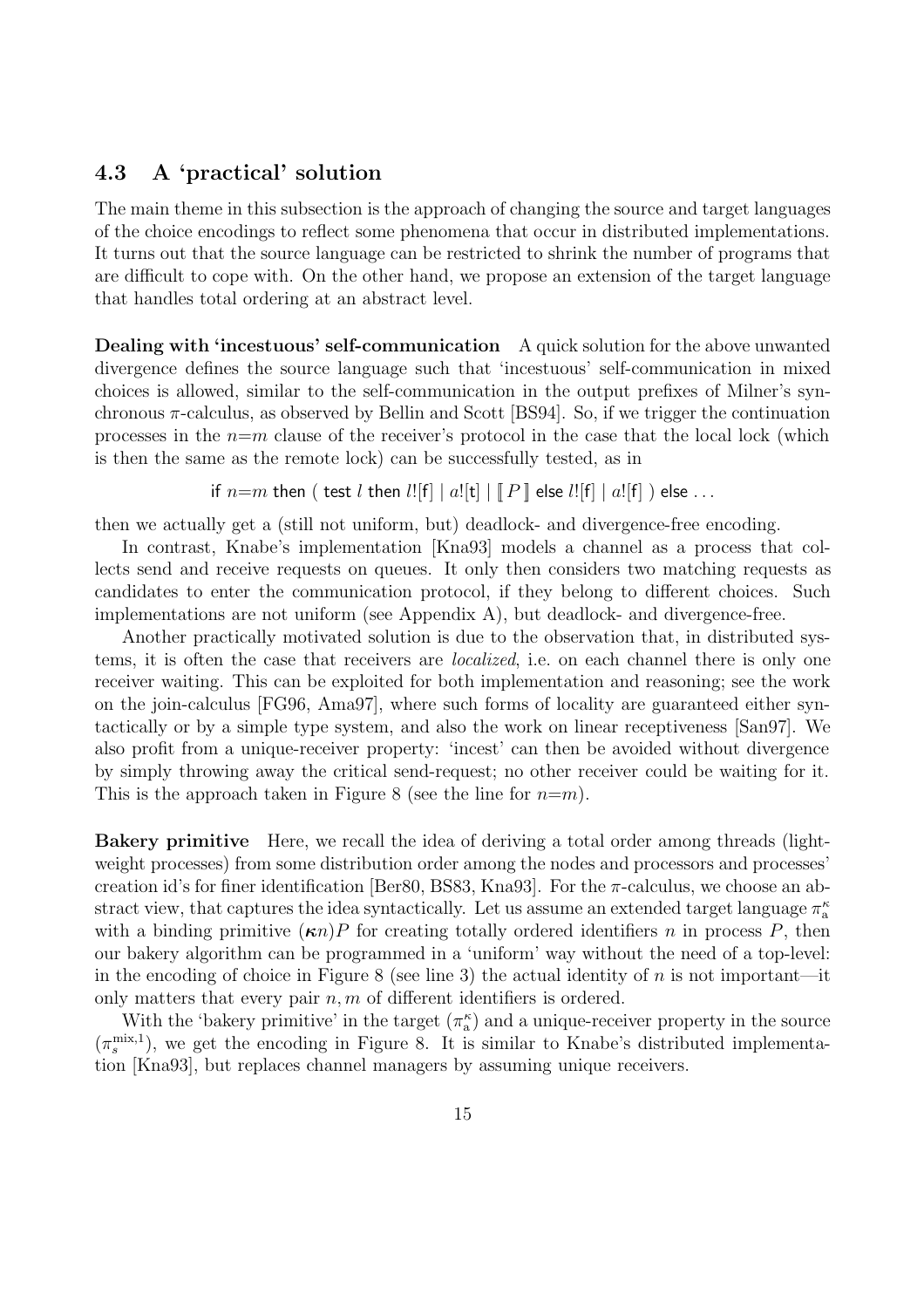$\begin{bmatrix} [P_1 | P_2] \ [P_2 | P_3] \end{bmatrix}$  def  $\begin{bmatrix} [P_1] | [P_2] \ [P_3 | P_4] \end{bmatrix}$  $[\![ (\boldsymbol{\nu} \boldsymbol{x}) \boldsymbol{P} ]\!]$   $\stackrel{\text{def}}{=} (\boldsymbol{\nu} \boldsymbol{x}) [\![ \boldsymbol{P} ]\!]$  $[\![ \sum\nolimits$ i∈I  $\pi_i.P_i \rrbracket \quad \overset{\text{def}}{=} \quad (\boldsymbol{\kappa} n)(\boldsymbol{\nu} l) \left( \right. l! [\texttt{t}] \mid \; \prod \;$ i∈I  $[\![ \pi_i.P_i]\!]_{n,l}$ )  $\llbracket y![\tilde{z}].P \rrbracket_{n,l}$  $\stackrel{\text{def}}{=} (\nu a)$   $(\ y![n,l,a,\tilde{z}] \mid \text{test } a \text{ then } \llbracket P \rrbracket$  else  $\mathbf 0$ )  $\llbracket y^{\gamma}[\tilde{x}].P \rrbracket_{n,l}$  $\stackrel{\text{def}}{=} (\boldsymbol{\nu} b) (b! \mid b?^* \mid).$  $y$ ?[m, r, a,  $\tilde{x}$ ]. if  $n=m$  then  $b$ ! [] else if  $n < m$ then test  $l$ then test  $r$ then  $l![f] | r![f] | a![t] | || P$ else  $l![t] | r![f] | a![f] | b![]$ else  $l![f] | y![m, r, a, \tilde{x}]$ else test r then test  $l$ then  $l![f] | r![f] | a![t] | || P$ else  $l![f] | r![t] | y![m, r, a, \tilde{x}]$ else  $r![f] | a![f] | b![]$  $[y$ <sup>2</sup>\* $[\tilde{x}]$ . $P$ ]  $\stackrel{\text{def}}{=}$  $\widetilde{v}^{\text{net}}=y?^{*}[n,r,a,\tilde{x}].$ test  $r$  then  $r![\mathrm{f}]\mid a![\mathrm{t}]\mid [I\!\!P]\!]^c$  else  $r![\mathrm{f}]\mid a![\mathrm{f}]$ 

Figure 8:  $\pi_s^{\text{mix},1} \to \pi_a^{\kappa}$ 

**Evaluation** The encoding in Figure 8 gets rid of the problem of possible self-communication by exploiting uniqueness, and is deadlock-free—and also divergence-free—by exploiting the inherent total-order. Note that such encodings do not preserve the symmetry of networks, as necessary for Palamidessi's impossibility argumentation, because the target language is intrinsically asymmetric due to the totally ordering 'bakery' primitive. Since such languages allow for fully compositional encodings of mixed-guarded choice, while the standard (symmetric) asynchronous  $\pi$ -calculus only allows for 'semi-compositional' encodings, this can be interpreted as a separation between symmetric and asymmetric calculi.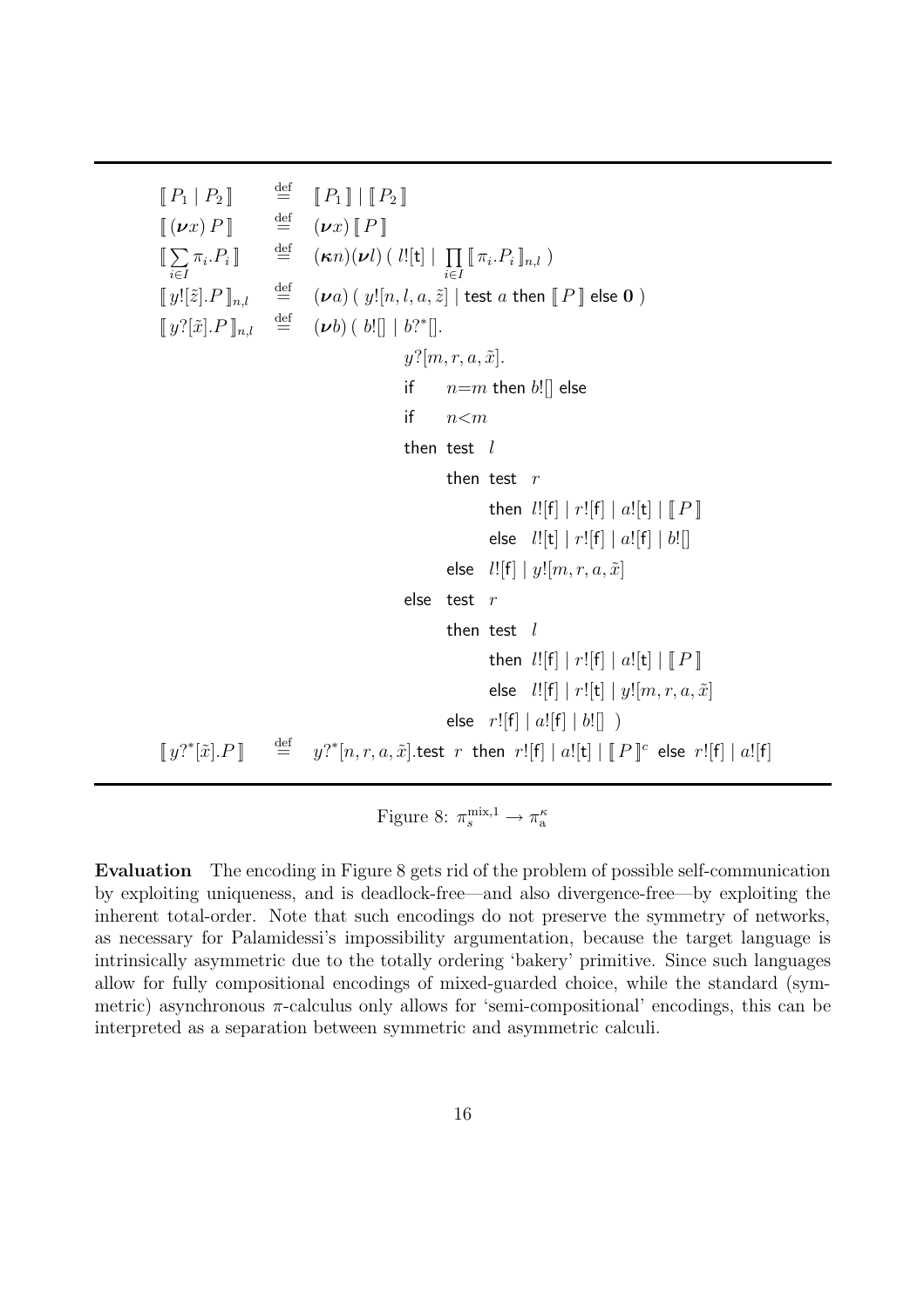## **5 Full abstraction**

An encoding is often considered correct only if it is fully abstract with respect to some notions of equivalence in the source and target language, meaning that these notions are to be preserved and reflected by the encoding. In §5.1, we recall the problem of gradual commitments, e.g. known from the encoding of input-guarded choice, and its consequences on full abstraction. In §5.2, we summarize a few observations that highlight the inherent problems of stating full abstraction properties—with respect to barbed bisimulation—in the presence of outputguards. In §5.3, we state a rather restricted full abstraction result, which can nevertheless be interpreted as: 'programming with choice' is implemented correctly.

## **5.1 Gradual commitments**

The encoding of input-guarded choice in Figure 4 is not fully abstract with respect to weak asynchronous bisimulation  $\approx_a$ . This can be shown by using a simple counter-example that turns atomic commitments of the source into so-called gradual commitments in the target.

**Fact 5.1.1.** Let  $S = \overline{y_2} | y_1 \cdot \overline{p_1} + y_2 \cdot \overline{p_2} \in \mathbb{S}^{\text{inp}}$ . Then  $S \not\approx_{\text{a}} \llbracket S \rrbracket$ .

Intuitively, at the source-level, when a send-request is consumed by some receiver, this action also resolves the choice atomically. At the target-level, the consumption of the message  $\overline{y_2}$ merely means that this receiver has started its choice protocol; it is not yet decided, in general, that this receiver will win—a message  $\overline{y_1}$ , which may be supplied by the context and is actually considered by the notion of weak asynchronous bisimulation, might join the competition on its way before the choice-lock is actually read. At this stage, it is only clear that this choice will *eventually* be resolved and, unless that happens, the messages losing in this game will not become available to other receivers in other choices.

Using the above example, we proved that the encoding of Figure 4 neither preserves nor reflects weak asynchronous bisimulation [NP96]. However, this encoding is nevertheless fully abstract with respect to an asynchronous version of coupled simulation [PS92], Note that we can also manipulate the encoding to become fully abstract with respect to weak asynchronous bisimulation, but we only managed to do that by introducing divergence [NP96], which we are meant to avoid, here, in order to satisfy Palamidessi's criteria.

As the encodings for separate and mixed choice in this paper are built on the same idea of gradual commitments, we cannot expect to do better, so also have to cope with gradual commitments in these cases and, therefore, weak bisimulation is not promising success. However, even aiming at coupled simulation turns out to be problematic since there are other problems that are inevitable in the presence of output guards. These are best explained using the notion of barbs.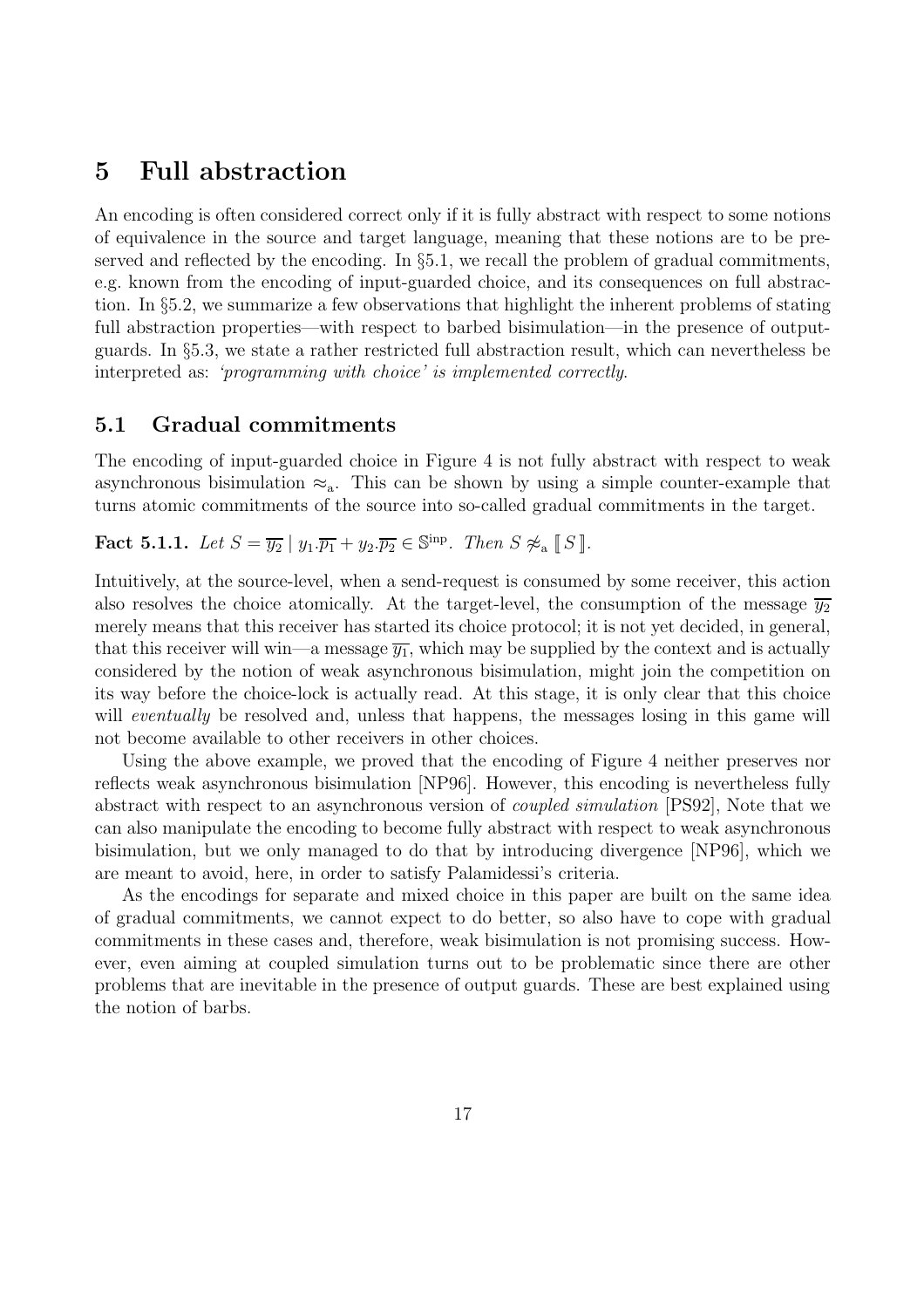## **5.2 On barbed bisimulation**

An encoding may be considered sufficiently adequate if it is fully abstract with respect to barbed bisimulation [MS92], which concentrates on the correspondence between the reductions of source and target terms. In addition, barbed bisimulation only requires the correspondence between the terms' *barbs*—an observation predicate that captures the immediate communication capabilities, e.g. input, output, or just convergence—without taking potentially nasty contexts into account. Barbed congruence is capturing context-sensitive behavior by means of a universal quantification on top of barbed bisimulation.

As usual, there are strong and weak versions of barbed bisimulation. It is the weak case, which is interesting for reasoning about the correctness of encodings since, in general, one high-level reduction corresponds to several low-level reductions. We only introduce the weak case, and we only consider output barbs, since they correspond to asynchronous bisimulation [ACS98], which is useful for reasoning about choice encodings [NP96].

We first recall a few definitions, for which we let  $S_y$  be a sender on y: depending on the underlying language P being either of the  $\mathbb{S}^{\Sigma}$  or T, this is just a message  $\overline{y}(\tilde{z})$  (for T,  $\overline{S}^{\text{inp}}$ ), or a choice term  $R+y![\tilde{z}].Q$  with an output (prefix) on y sitting inside (for  $\mathbb{S}^{\text{sep}}, \mathbb{S}^{\text{mix}}$ ).

### **Definition 5.2.1 (Barbed bisimulation).** Let  $P \in \mathbb{P}$ . Then:

- $P \downarrow_y \text{ iff } P \equiv (\nu \tilde{x}) \left( P \mid S_y \right) \text{ for } y \notin \tilde{x}, \text{ and } P \Downarrow_y \text{ iff } P \Rightarrow P' \downarrow_y \text{ for some } P'.$
- A relation  $\mathcal R$  is a barbed bisimulation, if  $(P, Q) \in \mathcal R$  implies
	- $-$  If  $P \rightarrow P'$ , then there is  $Q \Rightarrow Q'$  with  $(P', Q') \in \mathcal{R}$ .  $-$  If  $P\Downarrow_{w}$ , then  $Q\Downarrow_{w}$ .

and vice versa. Two processes are barbed bisimilar, written  $P \approx Q$ , if there is some barbed bisimulation with  $(P,Q) \in \mathcal{R}$ .

We use the notation  $S\Downarrow_N$  to denote  $\forall x \in N \subseteq \mathbb{N} : S\Downarrow_x$ , and  $S\Downarrow_{\emptyset}$  for  $\exists x \in \mathbb{N} : S\Downarrow_x$ .

Note If we do not take into account observing contexts—as it is the case when we concentrate on barbed bisimulation—then we can no longer observe gradual commitments. The reason is that, in the translation, barbs do not disappear during gradual commitments, but only when the last committing step—the successful testing of the lock—is performed. Thus, for the above counter-example of Fact 5.1.1, we have  $S \approx \llbracket S \rrbracket$ , so we cannot use it to prove a negative result for input-guarded choice. However, if we get positive full abstraction results for our choice encodings with respect to barbed bisimulation—as it is the case for input-guarded choice, for the others see below—then every attempt to strengthen the result by taking contexts into account that potentially contain messages, will suffer from the problem of gradual commitments and require some 'coupled' adaptation of the involved bisimulation (Fournet and Gonthier have recently proposed a range of such [FG98]).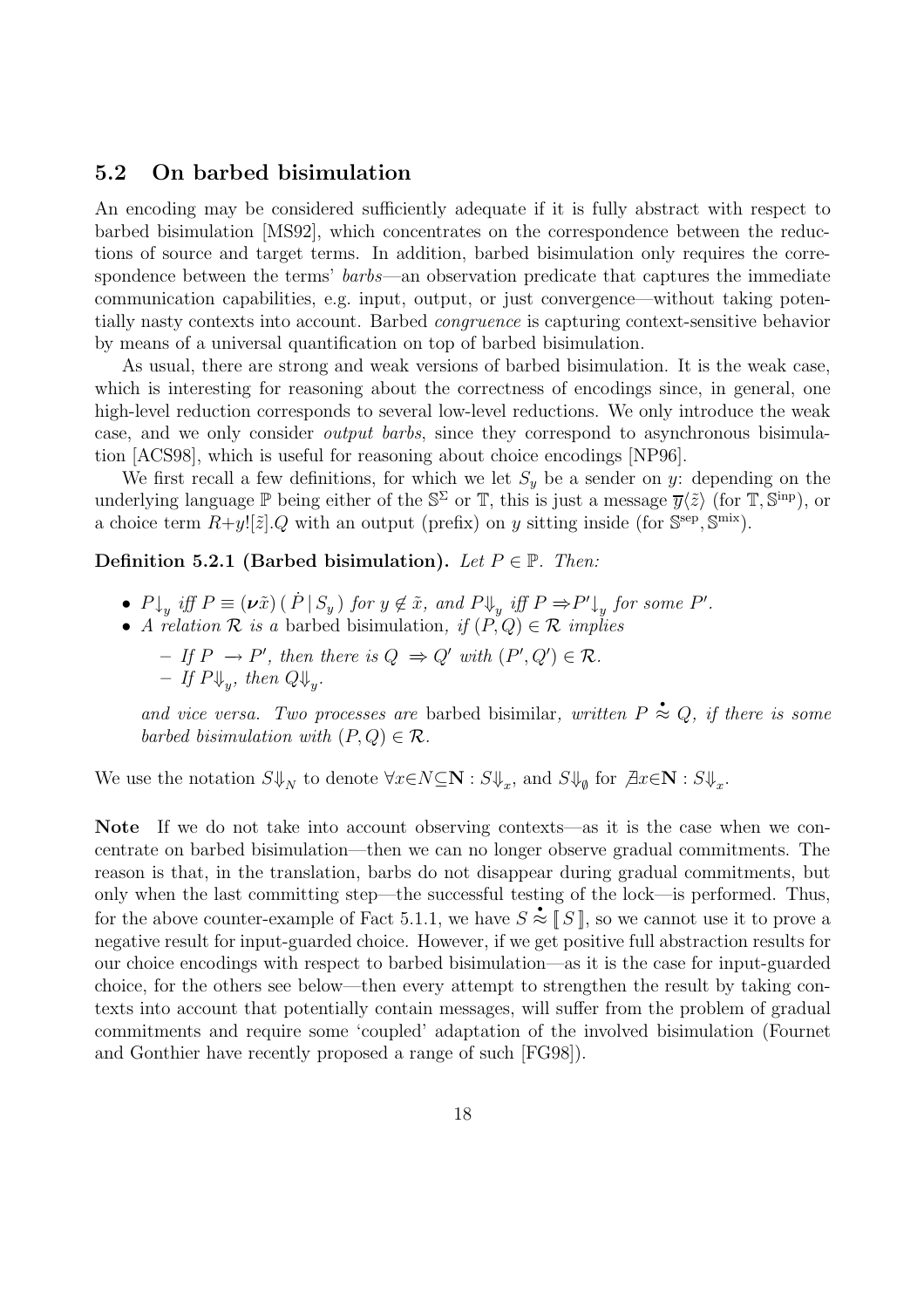In the following, whenever we do not exactly specify the encoding function  $\llbracket \cdot \rrbracket$ , we use it as a placeholder for all choice encodings in this paper. In order to approach full abstraction with respect to barbed bisimulation, we check encodings for (1) the correspondence of barbs and (2) the correspondence of reductions in terms and their translations. Whereas barbed correspondence is straightforward, operational correspondence will require some machinery.

## **Lemma 5.2.2 (Barbed correspondence).** Let  $S \in \mathbb{S}^{\Sigma}$ . Then:  $S \Downarrow_{y}$  iff  $\llbracket S \rrbracket \Downarrow_{y}$ .

*Proof.* Immediate for  $\Sigma \in \{\text{inp}\}\$ . Straightforward for  $\Sigma \in \{\text{sep}, \text{mix}\}\$  by looking at the encoding for the case of choice into parallel composition and synchronous outputs. The direction "only if" holds since each of the channels  $l, r, a, b$  that are introduced by  $\llbracket \cdot \rrbracket$  is initially restricted, so the only observable actions are on high-level channels.  $\Box$ 

## **Problem 1: Invalid outputs**

While the encoding of input-guarded choice satisfies a nice correspondence between reductions in terms and their translations (expressed as a pair of coupled asynchronous simulations), encodings that need to consider output-guards in choices cause severe problems in this case, as depicted in Figure 9: after simulating the choice for branch  $k$  with a sequence of low-level steps there is some active non-chosen 'garbage'  $G_k$  (indicated as the underlined remainder of the encoded choice after choosing  $k$ ) in the system that is running in parallel with the intended encoding  $\llbracket Q' \mid P'_{k} \rrbracket$  of the continuation of the communication partners. For the encoding of input-guarded choice, we found that an asynchronous observation principle [HT92, ACS98] yields an appropriate notion of equivalence  $\approx_a$  since it allows us to garbage-collect processes that do nothing else than eventually resending every message that they consume, so  $G_k \approx_a 0$ holds in this case. With output-guards, however, non-chosen branches may still perform asynchronously visible outputs, which—according to their lock-information—are not valid, so  $G_k$  exhibits too much observable behavior.

Let us look at the details for  $\Sigma \in \{sep\}$ . Every visible activity of a term T that is reachable via reduction from some translation  $\llbracket S \rrbracket$  is necessarily on some high-level channel. The reason is that the low-level channels  $l, r, a, b$  are introduced under restriction, which cannot be opened up by reductions, but only by output. So, by analysis of Figure 5:



Figure 9: Simulation of a choice reduction, committing to branch  $k$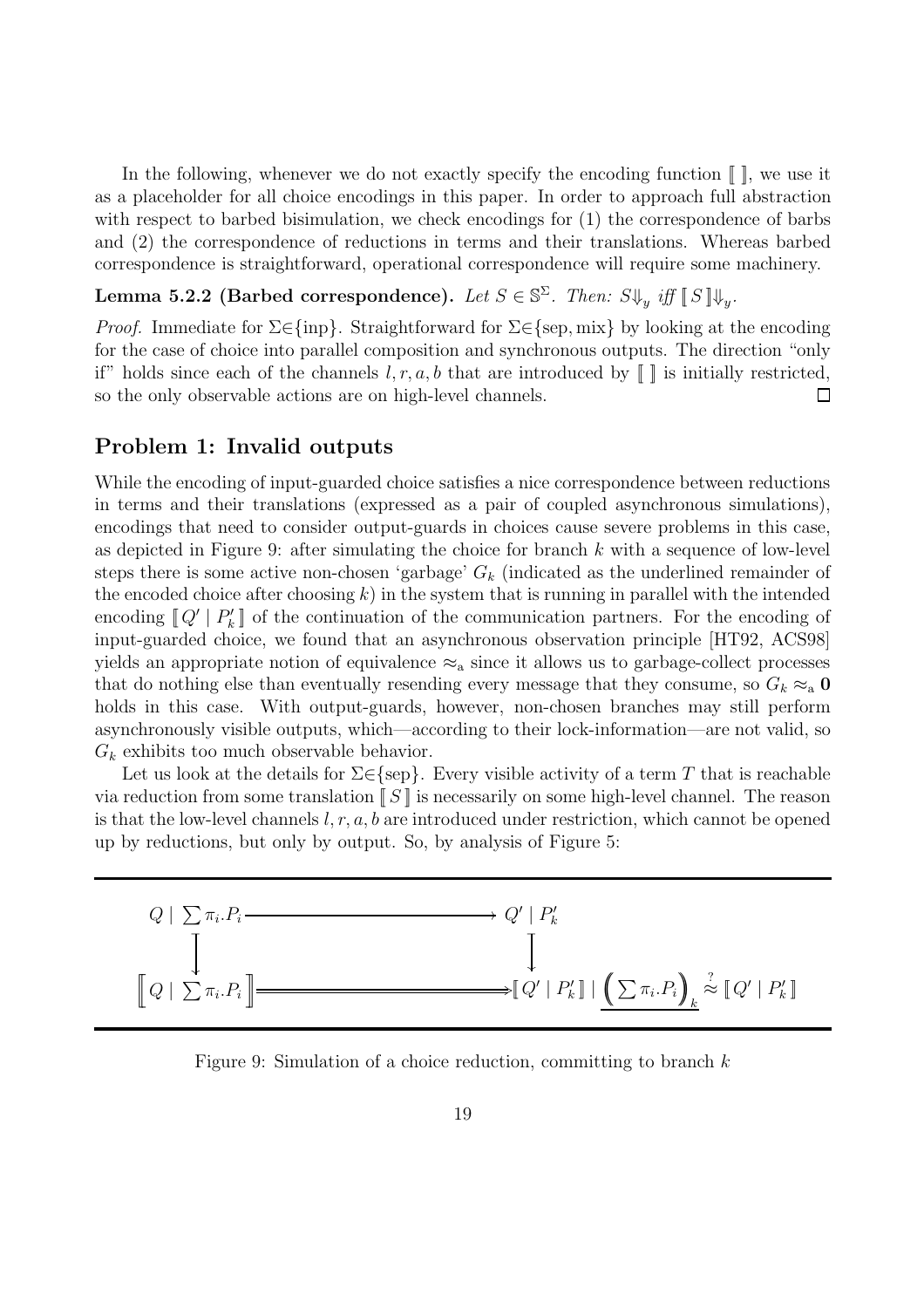if  $[[S]] \Rightarrow T\downarrow_y$ , then  $T \equiv (\nu l, a, \tilde{x}) \, (y![l, a, \tilde{z}] | \dot{T})$  for some  $\dot{T}$  and  $l, a, \tilde{x}, \tilde{z}$  with  $\tilde{x} \subseteq \tilde{z}$ .

Observe that, according to  $\dot{T}$ , it can happen that the lock channel l will eventually signal to the receiver (of the names l, a,  $\tilde{z}$  along y) that the state of the sender's choice has already been resolved, so that the previous output on  $y$  was actually a zombie—an 'invalid' output that does not correspond to the source level behavior. Note that for the above example  $G_k$ , no output at all is valid. Consequently, weak barbed correspondence for the encoding of separate choice (and also for mixed choice, see below) does not hold.

In order to 'bend' the notion of barb for dealing with separate choices, we introduce a tailored variant that captures the observation of 'valid' outputs in this case. Note that, in the above analysis of outputs on high-level channels, for every such output, we can *always immediately* find a message on the mutex channel  $l$  that is mentioned in the output:

**Lemma 5.2.3.** Let  $S \in \mathbb{S}^{\text{sep}}$  and  $\llbracket S \rrbracket \Rightarrow T \downarrow_{v}$ . Then  $T \equiv (\nu l, a, \tilde{x})$  ( y![l, a,  $\tilde{z}$ ] | l![b]  $|\hat{T}\rangle$  for some  $\hat{T} \in \mathbb{T}$ ,  $b \in \mathbb{B}$ , and l, a,  $\tilde{x}$ ,  $\tilde{z}$  with  $\tilde{x} \subseteq \tilde{z}$ .

Proof. By structural analysis of the encoding, emphasizing the case for output prefix.

Consequently, we can syntactically check, whether a low-level output on some high-level channel is valid  $(b = t)$  or not  $(b = f)$ . Using this lemma, we define in T the notion of a tailored  $\Sigma$ -barb for  $\Sigma \in \{sep\}$  as the existence of an output with 'witnessed validity':

 $\Box$ 

 $\Box$ 

$$
T\downarrow^{\text{sep}}_y \quad \text{iff} \quad T \equiv (\nu l, a, \tilde{x}) \left( \ y! [l, a, \tilde{z}] \mid l! [\mathsf{t}] \mid \hat{T} \right)
$$

for some  $\hat{T}$ , and  $T\Downarrow^{\text{sep}}_y$  if  $T \Rightarrow T'\downarrow^{\text{sep}}_y$  for some T'. Following the standard definitional path, we may provide a straightforward notion of barbed bisimulation based on Σ-barbs.

**Definition 5.2.4 (Σ-barbed bisimulation).** A relation R is a Σ-barbed bisimulation, if  $(P,Q) \in \mathcal{R}$  implies

- If  $P \to P'$ , then there is  $Q \Rightarrow Q'$  with  $(P', Q') \in \mathcal{R}$ .
- If  $P\psi_y^{\Sigma}$ , then  $Q\psi_y^{\Sigma}$ .

and vice versa. Two processes are called  $\Sigma$ -barbed bisimilar, written  $P \stackrel{\star}{\triangleright} Q$ , if there is some  $\Sigma$ -barbed bisimulation with  $(P,Q) \in \mathcal{R}$ .

Now, the desired property for non-chosen branches (according to Figure 9) holds.

 $\textbf{Lemma 5.2.5 (Garbage). } \; For \; [\; ] \; \emph{on} \; \mathbb{S}^{\rm sep} \rightarrow \mathbb{T} : \bigg(\sum \pi_i.P_i\bigg)$ k  $\stackrel{\bullet}{\Join} 0$ *Proof.* Immediate, since  $\left(\sum \pi_i P_i\right)$  $\downarrow_k$  $\Downarrow_{\emptyset}$ .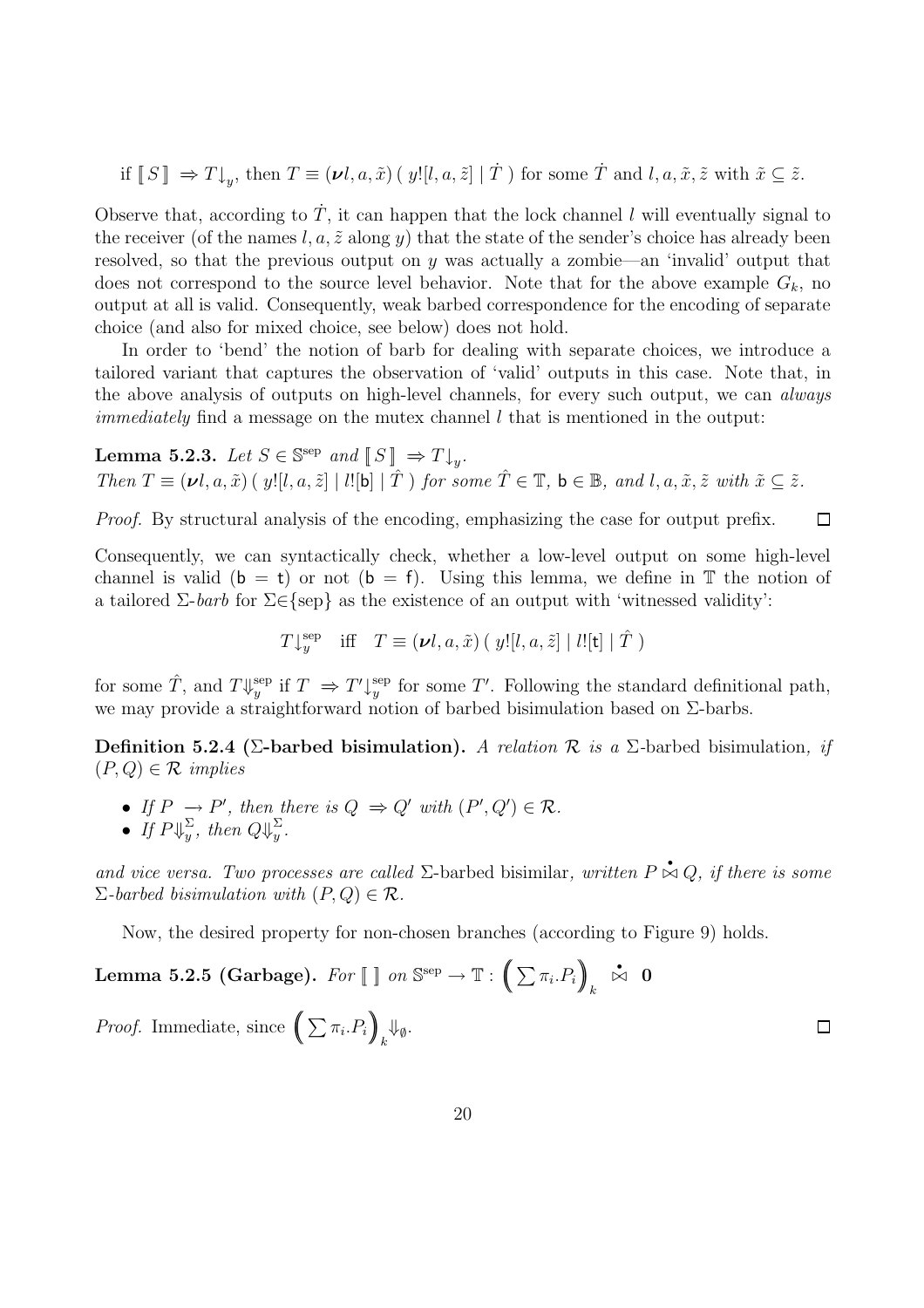We give two different ways of relating reductions in the source and target. The first makes explicit gradual commitments by stating that target descendants of translations always correspond to a state that is potentially in between two state in the source.

**Lemma 5.2.6 (Operational correspondence – I).** Let  $S \in \mathbb{S}^{\text{sep}}$ .

- 1. If  $S \rightarrow S'$ , then there is  $\llbracket S \rrbracket \Rightarrow T$  with  $T \stackrel{\bullet}{\bowtie} \llbracket S' \rrbracket$ .
- 2. If  $\llbracket S \rrbracket \Rightarrow T$ , then either  $\llbracket S \rrbracket \stackrel{\bullet}{\approx} T$  or there are  $S \Rightarrow S_1 \rightarrow S_2$  and  $\llbracket S \rrbracket \Rightarrow T_1 \Rightarrow T \Rightarrow T_2$  with  $T_i \stackrel{\bullet}{\bowtie} \llbracket S_i \rrbracket$ .

The following formulation emphasizes that gradual commitments are not noticed by barbed bisimulation. For this purpose, we use the abbreviation  $P \longrightarrow P'$  to denote that  $P \longrightarrow P'$ and also  $P \stackrel{\bullet}{\approx} P'$ , while we use  $P \stackrel{\bullet}{\implies} P'$  to denote that  $P=P_0 \stackrel{\bullet}{\longrightarrow} P_1 \stackrel{\bullet}{\longrightarrow} \ldots \stackrel{\bullet}{\longrightarrow} P_n=P'.$ 

Lemma 5.2.7 (Operational correspondence – II). Let  $S \in \mathbb{S}^{\text{sep}}$ .

- 1. If  $S \rightarrow S'$ , then there is  $\llbracket S \rrbracket \stackrel{\bullet}{\longrightarrow} T \stackrel{\bullet}{\longrightarrow} T'$  with  $T' \stackrel{\bullet}{\bowtie} \llbracket S' \rrbracket$ .
- 2. (a) If  $\llbracket S \rrbracket \stackrel{\bullet}{\Longrightarrow} T \to T''$  with  $T \not\approx T''$ , then there are  $S \Rightarrow S'$  and  $T'' \rightarrow T'$  with  $T' \stackrel{\bullet}{\bowtie} [S']$ . (b) If  $\llbracket S \rrbracket \Rightarrow T$ , then either  $\llbracket S \rrbracket \stackrel{\bullet}{\approx} T$  or there is  $S \Rightarrow S'$  with  $T \stackrel{\bullet}{\bowtie} \llbracket S' \rrbracket$ .

Proof. (Sketch) By induction on the reductions in source and target. The problems here are mostly notational and can be handled by annotation techniques as in [NP96].

(1) By "following our nose", we first perform one reduction (internal) for triggering the required input-guard loop and one reduction for consuming the respective send-request, while we remain in the same equivalence class. Then, we perform the committing steps to test the two locks. Note here that either of the first or the second test may be be committing, depending on  $S$ : if there are no competitors for the sender-lock, then the first test (for the receiver-lock) is already committing, but this is not true in general.

(2a) We need to take into account that arbitrary irrelevant reductions may take place in the target, but once we leave the equivalence class, this corresponds to some high-level reduction. By structural analysis, we decompose  $P$  into the part relevant for the last reduction leading to it. Note that  $\stackrel{\bullet}{\sim}$  includes  $\stackrel{\bullet}{\approx}$ , so the unnecessary initial reductions do not harm and can be kept separate.

(2b) We apply (2a) repeatedly according to the shape of  $[[S]] \Rightarrow P$ .  $\Box$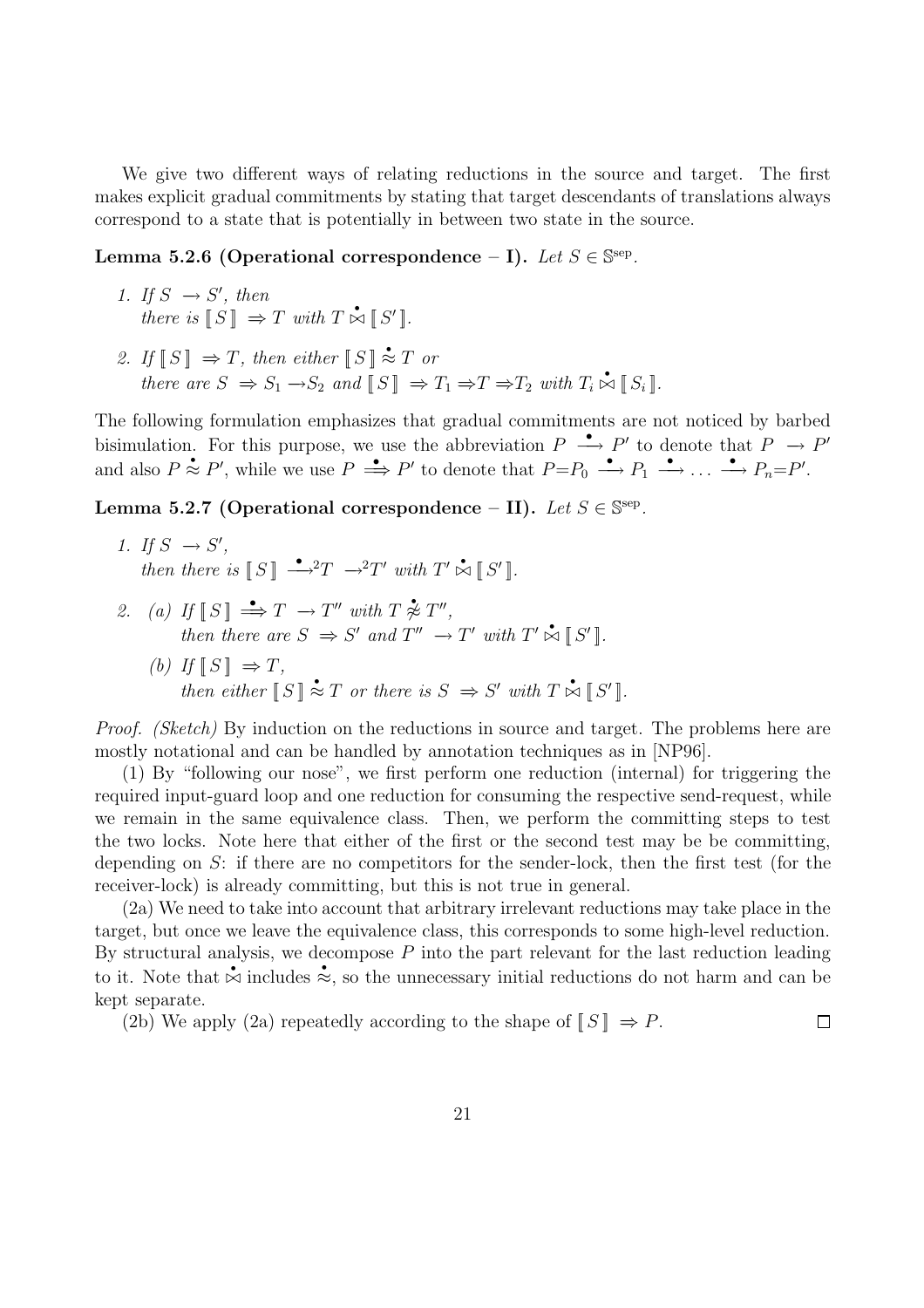#### Open problem (Full abstraction).  $\stackrel{\bullet}{\approx} S_2$  iff  $\llbracket S_1 \rrbracket \stackrel{\bullet}{\bowtie} \llbracket S_2 \rrbracket$ .

We have not yet worked out the details for the proof, but we believe that this full abstraction result actually holds and can be proven using the correspondence lemmas 5.2.7 and 5.2.2.

Since the notion of  $\Sigma$ -barbed bisimulation is rather artificial and tailored for our application, we do not expect a wider applicability for it. Nevertheless, we think that  $\Sigma$ -barbs are instructive for a better understanding of encodings of choice with output-guards. To finalize this semi-formal study, we point out two more problems that deal with the case of mixed choices and with the investigation of congruence properties.

### **Problem 2: Reversed testing and mixed choice**

The above definition of  $\Sigma$ -barbs was possible for  $\Sigma \in \{sep\}$  since in the encoding of Figure 5 sender-locks are always checked in the second place: in contrast to receiver-locks, which might not be available for a couple of reductions, testing a sender's lock (always after having successfully tested the receiver's lock) immediately causes its re-set (Figure 5). If we changed the order of checking locks in  $[\ ] : \pi_s^{\text{sep}} \to \mathbb{T}$  to test r then test l then ..., there would be situations, where the required mutex message is not available.

For example, in  $\llbracket u \cdot x \cdot u \cdot x \cdot u + y \cdot x \cdot u + y \cdot x \cdot u + y \cdot y \cdot x \cdot u + y \cdot y \cdot x \cdot u + y \cdot y \cdot x \cdot u + y \cdot y \cdot x \cdot u + y \cdot y \cdot x \cdot u + y \cdot y \cdot x \cdot u + y \cdot y \cdot x \cdot u + y \cdot y \cdot x \cdot u + y \cdot y \cdot x \cdot u + y \cdot y \cdot x \cdot u + y \cdot y \cdot x \cdot u + y \cdot y \cdot x \cdot u + y \cdot y \cdot x \cdot u + y \cdot y \cdot x \cdot u + y \cdot y \cdot x \cdot u + y \cdot y \$ have exchanged the send-request and the receiver checked the sender's lock r. In that situation, it cannot be observed directly, i.e. from the syntax of the (encoded) term, whether the possible output on  $w$  is valid, or not. It is valid, because its choice has not yet been resolved in favor of y (since the receivers' lock l has not yet been checked), but neither is the necessary lock r available (since it is currently held by the receiver on  $y$ ), nor can a state be reached by reduction, where the lock r is available again, without committing to the communication on  $y$ and turning the senders' lock  $r$  to f; the only way to detect the validity of the output on  $w$ would be by supplying a message on  $u$  from the outside and observing that the communication on  $u$  could preempt the pending communication on  $y$ , thus resulting in resending the required lock r with state information t. An appropriate notion of barb may therefore be given by observing processes within 'saturating' contexts, but this remains to be investigated.

The same arguments as for the encoding of separate choice with *reversed order* of testing also hold for the encoding of mixed choice as of Figure 7, because sender-locks are not always the second lock to be tested, as would happen with the above example, when the order determines the sender-lock as smaller than the receiver-lock.

## **Problem 3: Alien contexts**

Although not important for barbed bisimulation, but rather barbed congruence, let us also comment on the specifics of choice encodings with output-guards in that respect.

Since the internal names  $l, a$  become free after an observed output on some high-level channel, we need to require that a context behaves according to the protocol of the encoded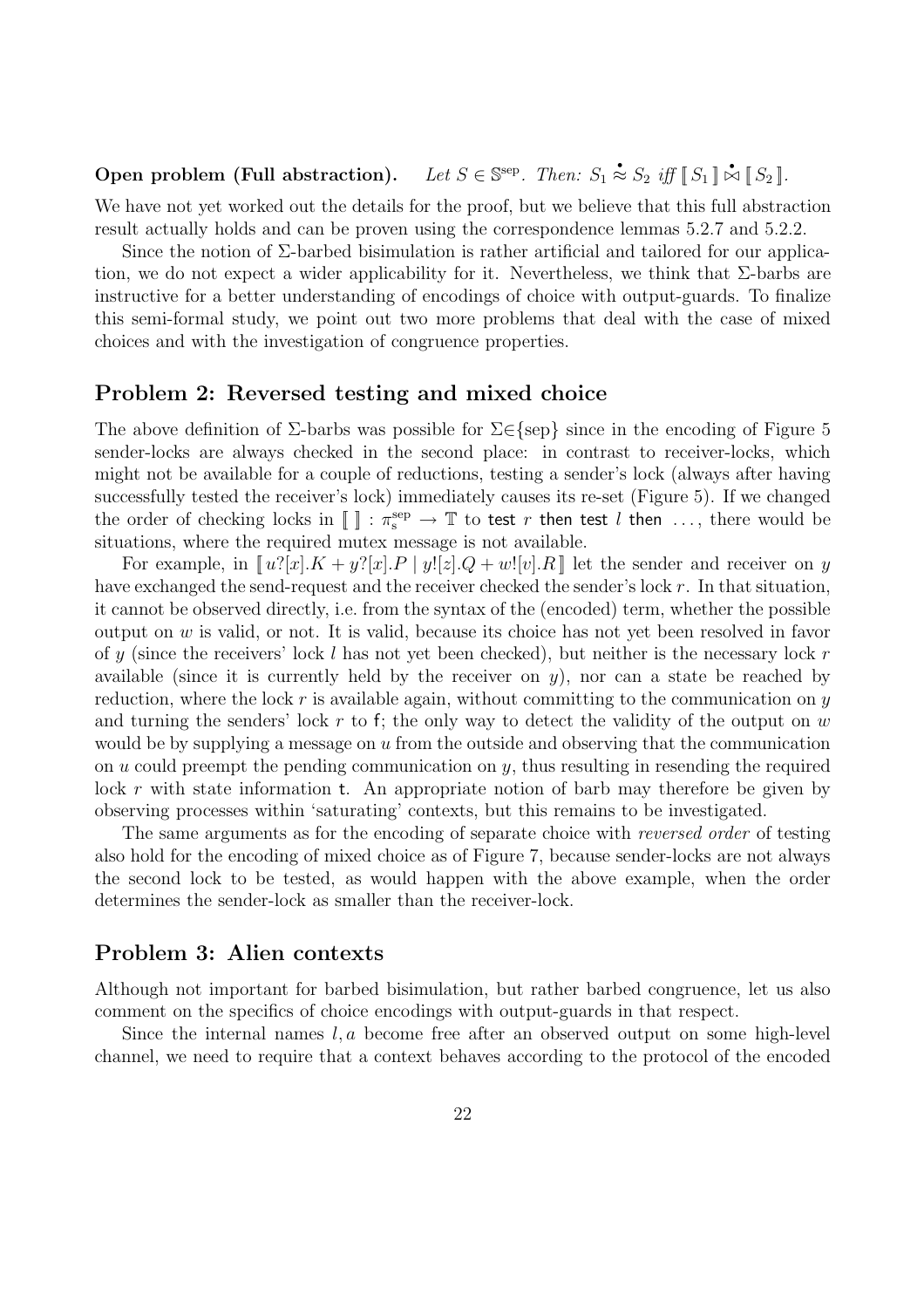terms. In general, we cannot expect correct behavior within alien contexts (see also [VP96]), so we could impose the requirement to regard  $\Sigma$ -contexts only, i.e. only those contexts that can be generated via [[ ]-encodings of  $\mathbb{S}^{\Sigma}$ -contexts, and define: two processes P and Q are called  $\Sigma$ -barbed congruent, if  $C[P] \stackrel{\bullet}{\bowtie} C[Q]$  for all  $\Sigma$ -contexts  $C[]$ .

It would be interesting to investigate, whether some form of typed observation could replace the somewhat delicate notion of Σ-context (and also of Σ-barb). Basically, a notion of type should capture, whether some context  $C[\]$  respects the protocol expected by some process P as if it was a  $\Sigma$ -context, such that  $C[P]$  becomes acceptable. However, the expected protocols for our choice encodings not only require that the pure typing aspects of Kobayashi's reliable channels are respected, but also that the boolean values on the lock channels are correctly handled by some reader of a lock in the context. More precisely, a reader of a lock not only must eventually send back *some* boolean value—in addition, it must never change the lock's value from f to t, but only from t to f, or leave it unchanged. This means that value-dependencies, although of a rather simple nature, would have to be included in the 'type' system. Work in that direction is not yet known to the author, but some extension of [Kob97, Yos96] seems worth pursuing.

**Summary** Altogether, we conclude that the problem of full abstraction for the encoding of separate choice (in comparison to input-guarded choice) might be dealt with in an ad-hoc, although not unfeasible, manner by using tailored  $\Sigma$ -barbs and -contexts to state some quite specific full abstraction result with respect to "Σ-barbed coupled  $\Sigma$ -congruence". The case for mixed choice seems hopeless at first, but, also in this case, we may state something reasonable by carefully choosing a restricted setting, as suggested in the following section.

### **5.3 Adequacy via restriction**

In this section, we will manipulate and restrict source and target terms in such a way that all communications involved in the choice protocol will always be internal. This allows us to state quite strong full abstraction properties—although in a restricted setting—since neither gradual commitments nor invalid outputs nor alien contexts come into play.

We explicitly introduce *single* input- and output-prefixes into the source language  $\mathbb{S}^{\text{sep}}$  and we distinguish the channels **N** according to their syntactic usage as single names **N**<sup>s</sup> (appear as subject in single prefixes) or *selectable names*  $N<sup>c</sup>$  (appear as subjects in selectable prefixes, i.e. choice-branches). Moreover, we restrict the source language such that communication on selectable channels is always restricted and forbid the passing of selectable channels as objects such that their scope is never extruded; then the only use of selectable channels is as subject of branches in choice expressions and as bound variable in restriction (never in object position of either input or output). These restrictions can be easily imposed by a type system that distinguishes between inner types  $(IT ::= \mathbb{B} \mid \mathbb{N} \mid [\tilde{T}]^s)$  and outer types  $(T ::= IT \mid [\tilde{T}]^c)$ , where selectable names may only have outer types. For simplicity, we omit replicated inputs on selectable channels.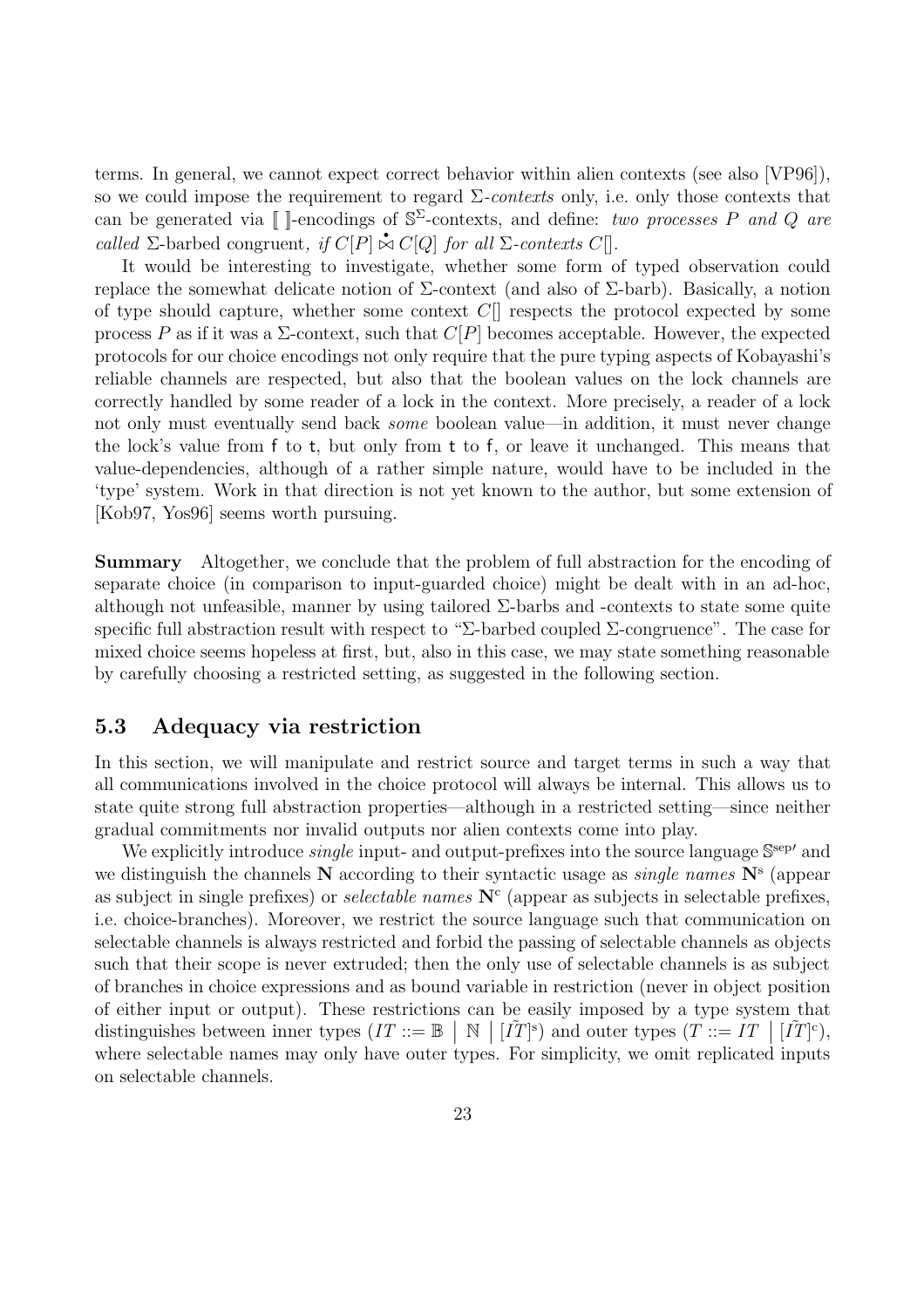| $\llbracket s \rfloor[\tilde{z}].P \rrbracket$                        | $\stackrel{\text{def}}{=}$ | $s![\tilde{z}][T\Gamma]$                                                           |
|-----------------------------------------------------------------------|----------------------------|------------------------------------------------------------------------------------|
| $\llbracket s?[\tilde{x}].P \rrbracket$                               | $\stackrel{\text{def}}{=}$ | $s?[\tilde{x}].[[P]]$                                                              |
| $\llbracket s?^{*}[\tilde{x}].P \rrbracket$                           |                            | $\stackrel{\text{def}}{=} s?^*[\tilde{x}].[[P]]$                                   |
| $\llbracket c! [\tilde{z}].P \rrbracket_r$                            | $\stackrel{\text{def}}{=}$ | $(\nu a)$ ( $c![r, a, \tilde{z}]$   test a then $\llbracket P \rrbracket$ else 0 ) |
| $\llbracket c^?[\tilde{x}].P \rrbracket_l$ $\stackrel{\text{def}}{=}$ |                            | $(\nu b)$ $(b!) \mid b?^* \mid.$                                                   |
|                                                                       |                            | $c$ ?[ $r, a, \tilde{x}$ ].                                                        |
|                                                                       |                            | test $l$                                                                           |
|                                                                       |                            | then test $r$                                                                      |
|                                                                       |                            | then $l![f]   r![f]   a![t]   [P]$                                                 |
|                                                                       |                            | else $l![t]   r![f]   a![f]   b![$                                                 |
|                                                                       |                            | else $l![f]   c![r, a, \tilde{x}]$ )                                               |

Figure 10:  $\mathbb{S}^{\text{sep}\prime} \to \mathbb{T}'$ 

We choose a target language  $\mathbb{T}'$  with synchronous output such that output on single channels may be encoded trivially and, thus, it is not possible to observe a broken atomicity by its encoding using asynchronous output. Note that for the same reason that the encodings  $\pi_{\rm s} \to \pi_{\rm a}$  (see Figure 1) are not fully abstract with respect to weak bisimulation [Hon92], also the encodings for choice with output-guards in this paper are not: the atomicity of outputs is visibly broken into a send-request and an acknowledgement reception. Consequently, whereas the processes y! $[.,y!]$ . **0** and y! $[.,0]$  | y! $[.,0]$  are weakly bisimilar, their translations are not. In contrast, the broken atomicity of inputs in the encoding of input-guarded choice is not equally visible since the second step is always restricted.

With the above distinctions and restrictions, we rephrase in Figure 10 the definition for the uniform encoding of separate choice as of Figure  $5$ , where we use  $s$  to indicate single channels and c to indicate selectable channels. With respect to full abstraction, we shall only be interested in processes that do not exhibit communication on selectable channels to the outside, so we require of  $\Sigma$ -closed processes P that  $fn(P) \cap N^c = \emptyset$ , i.e. that no selectable name may occur free in  $P$ . From the outside, source terms that internally might use selectable channels in choice expressions can then not be distinguished at all from their translations. Formally, within this very restricted setting, we get an indistinguishability result. Let  $\leq$  denote the *expansion preorder* [AH92], a refinement of the standard synchronous weak bisimulation that takes the number of internal steps into account, and let us assume a standard labeled operational semantics for this purpose.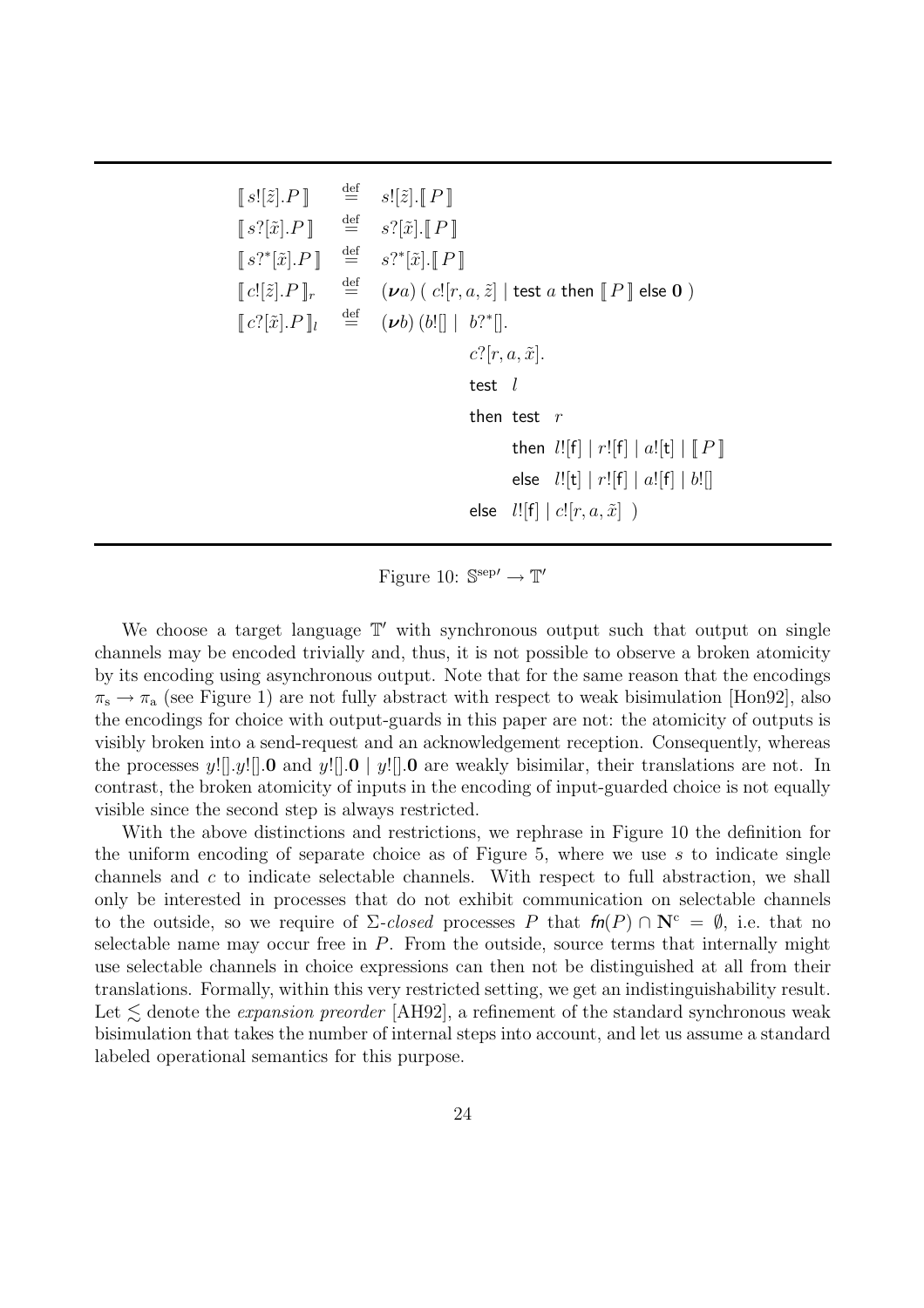## **Proposition 5.3.1.** For all  $\Sigma$ -closed  $S \in \mathbb{S}^{\text{sep'}}$ :  $S \lesssim \llbracket S \rrbracket$

Intuitively, this proposition states that 'programming with choice' is implemented correctly.

Proof. (Sketch) There is a tight operational correspondence between transitions in source and target, which can be exploited to exhibit the required expansion relation.

Because of the setup of the encoding, every visible transition is on some name in **N**<sup>s</sup> , and since the encoding leaves them untouched, there is a  $1-1$  correspondence, here.

For internal transitions on names in  $\mathbf{N}^s$ , there is again a  $1-1$  correspondence. The only interesting case is for reductions on names in  $\mathbb{N}^c$ . Here, one high-level step corresponds to a sequence of (at least 4) reductions resulting in the desired state plus some active garbage processes that represent unchosen branches. Due to  $\Sigma$ -closedness, these garbage processes do just potentially generate additional internal reductions without ever changing the visible behavior, so a term  $[[S]] \Rightarrow T$  after having committed by performing the two tests is actually just an expansion of the high-level descendant  $S \to S'$  with  $T \gtrsim \llbracket S' \rrbracket$ .

The required relation (actually an 'expansion up to expansion') can then be constructed by pairing all  $S \in \mathbb{S}^{\text{sep'}}$  with the bisimilar descendants T of  $\llbracket S \rrbracket$ , i.e., with  $\llbracket S \rrbracket \Rightarrow T$  and  $\llbracket S \rrbracket \approx T$ . Note that this proof carries through not only for output transitions, but also for input transitions, the result holds for 'synchronous' expansion.  $\Box$ 

From Proposition 5.3.1, we get full abstraction for free.

**Corollary 5.3.2.** for all  $S_1, S_2 \in \mathbb{S}^{\text{sep}}$  :  $S_1 \approx_s S_2$  iff  $\llbracket S_1 \rrbracket \approx_s \llbracket S_2 \rrbracket$ 

Proof. By the fact that expansion refines weak bisimulation, and by transitivity.  $\Box$ 

Completely analogous, restricted full abstraction also results hold for the other choice encodings of Figures 6, 7, and 8, when considered in the restricted setting with single and selectable channels and observed only under the regime of  $\Sigma$ -closedness; however, the possibility for divergence is not taken into account by expansion relations.

Another result that we get for free from the direct comparison of source terms and their translations in Proposition 5.3.1, is about deadlock-freedom.

**Corollary 5.3.3.** The encoding  $\llbracket \cdot \rrbracket$  :  $\mathbb{S}^{\text{sep}'} \to \mathbb{T}'$  is deadlock-free.

Proof. The fact that expansion refines weak bisimulation tell us that any computation path chosen starting from some translation  $||S||$  is tied to some high-level computation path, and if this high-level path has further possible steps, the low-level can always mimic it.  $\Box$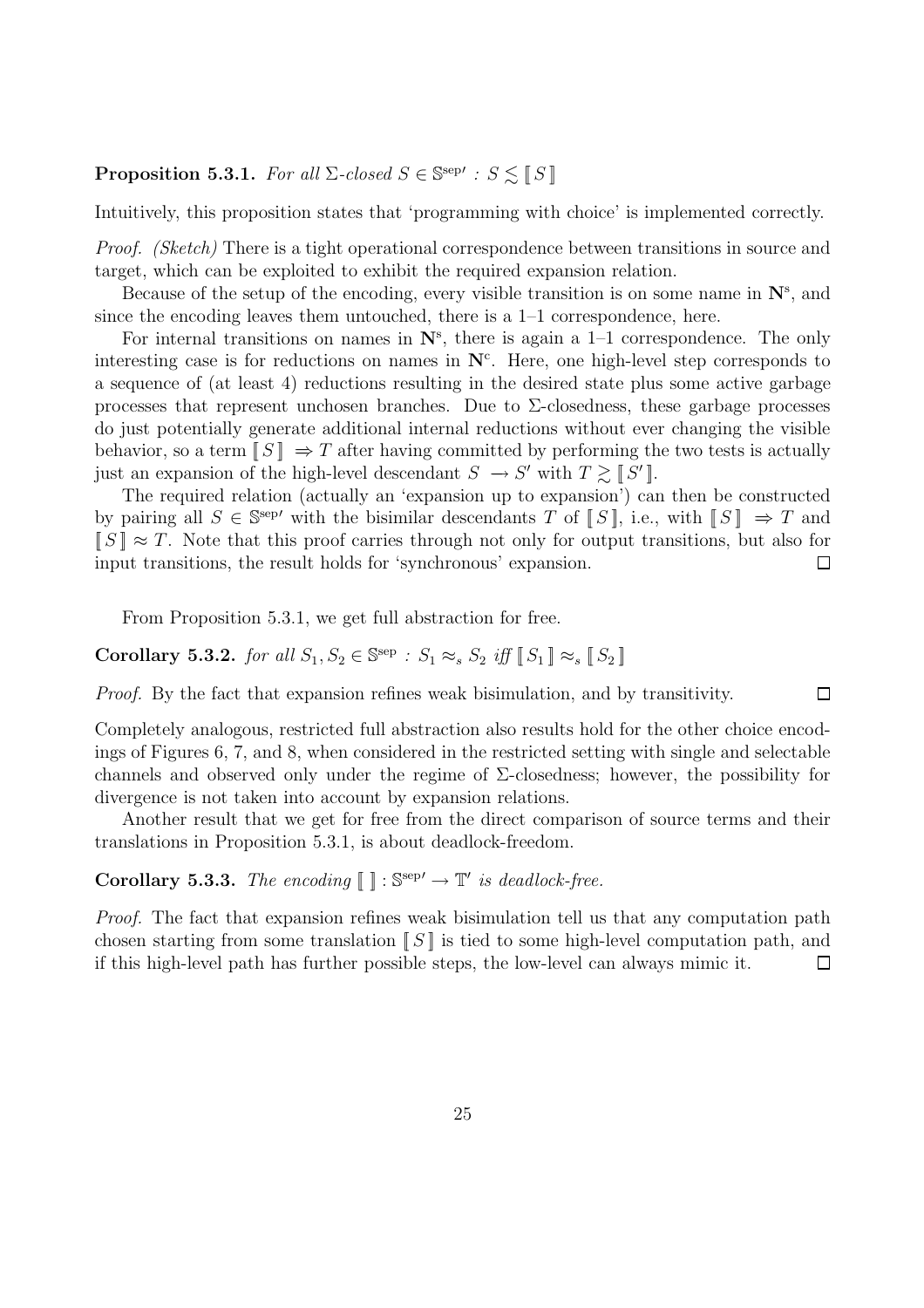## **6 Conclusion**

The encodings presented in this paper should exhibit how to abstractly model distributed implementations of guarded choice within the asynchronous  $\pi$ -calculus. Prompted by Palamidessi's work [Pal97], we emphasized the problematic case of mixed choice by developing first the quite simpler encoding for separate choice. Whereas this case satisfies all of Palamidessi's required properties, the transition to encodings for mixed choice bears all of the awkwardnesses. Two sources of potential deadlock are identified: cyclic waiting on lock channels and 'incestuous' self-communication. In order to cope with them, we pointed out that either uniformity or divergence-freedom must be dropped, if we want to stay within the chosen framework, thus confirming Palamidessi's negative result. Furthermore, we motivated that slight changes to the framework allow us to overcome the impossibility, and we exposed full abstraction results that can be achieved for the various choice encodings.

Since our encodings of mixed choice and the proposed variants in §4 can be seen as abstractions of practically 'good' distributed implementations [Kna93], one interpretation of our work might be an evaluation of whether Palamidessi's criteria are too strong for practical purposes. It was pointed out quite early [RL94] that probabilistic solutions—with divergence, but without livelock and with progress probability 1—might be practical, although they are not reasonable in [Pal97]. On the other hand, the standard way of implementing channel managers as autonomous threads [Kna93, LT95] contradicts the requirement of uniformity, if open systems are considered. As our work shows, relaxing uniformity by admitting a toplevel context or relaxing reasonableness to admit some fair degree of well-behaved divergence renders many practically motivated encodings theoretically 'good'.

In the spirit of Bougé's informal notion of symmetry "there is no priority or any other form of externally specified static partial ordering among processes" [Bou88], we may note that none of the branches in choices is statically assigned priority over its competitors by the encoding in Figure 7—the symmetry is broken only dynamically by taking a totally-ordered ticket when entering the 'bakery'. In accordance with Rabin and Lehmann [RL94], we needed (only) one small piece of *global memory*: the protected message on channel c.

Concerning the 'bakery primitive' that we introduced for the  $\pi_{a}^{\kappa}$ -calculus, we should add that it is, of course, problematic to give a standard reduction semantics for this primitive. Processes would need to store the identification numbers with them and be able to access them when required to compare them. A variant of 'configurations' containing a process and a set of identifiers, as used in some semantics of Facile [TLK96], might be used here. Yet, as we mentioned earlier, a calculus with such a primitive should be considered as instrinsically asymmetric since it allows the programmer to dynamically generate asymmetries, like timestamps, among processes and to use these for decisions when needed. We believe such calculi deserve further study.

Finally, it is necessary to point out that all of the work reported within this paper does not at all strive to tackle the problems of space leaks and efficiency, which naturally need to be considered for practical implementations. Actually, even for the encoding of input-guarded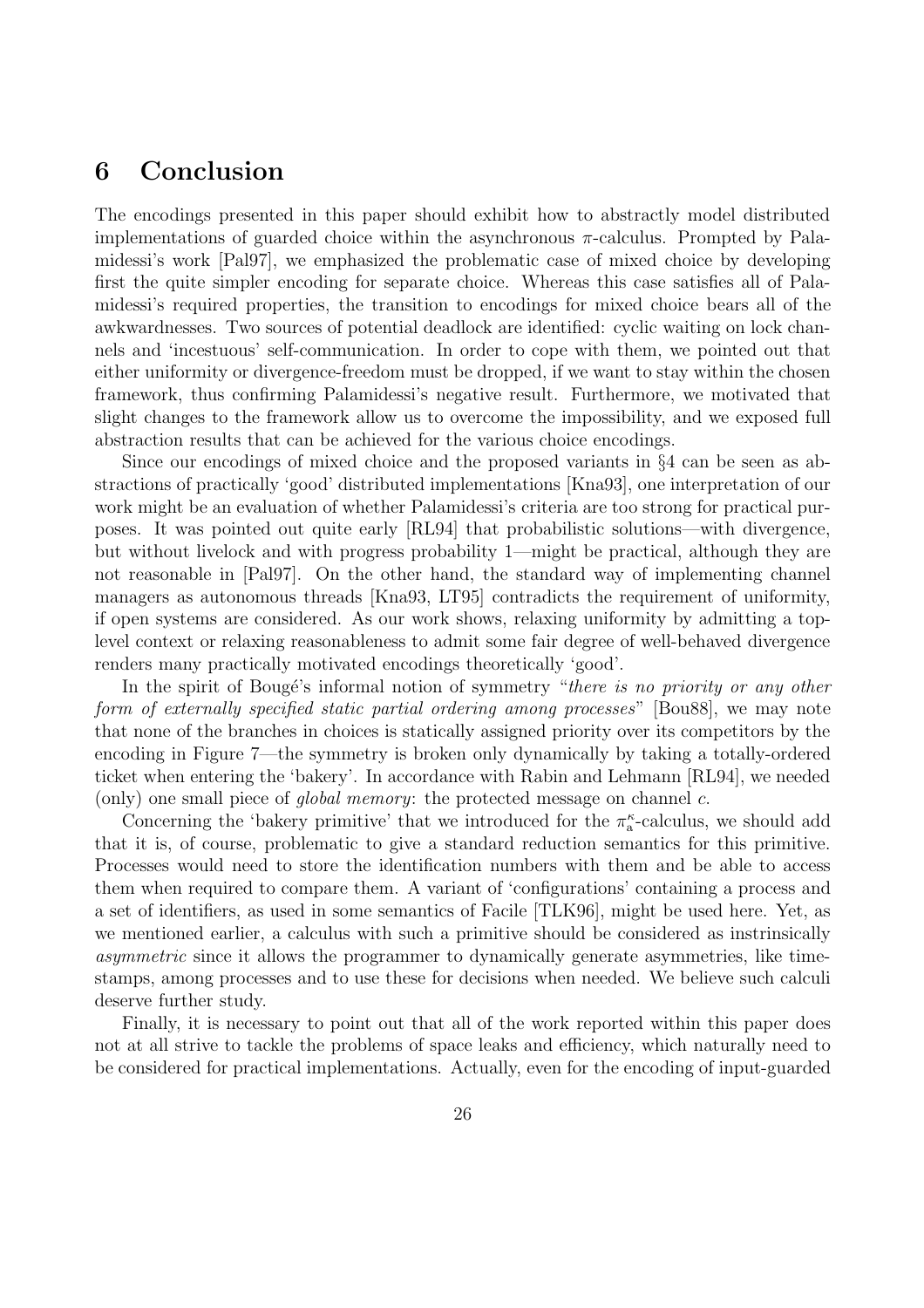choice, there are examples demonstrating that garbage collection of unused branches is not not always possible and may lead to unwantedly growing terms.

## **Acknowledgements**

The author would like to thank Cédric Fournet, Kohei Honda, Naoki Kobayashi, Catuscia Palamidessi, Benjamin Pierce, Davide Sangiorgi, Martin Steffen, and Nobuko Yoshida for many fruitful discussions, and the anonymous referees for their constructive remarks.

## **A Channel managers are not uniform**

Distributed implementations of channel-based communication usually employ so-called *chan*nel manager processes  $CHAN(y)$  for mediating between the activities of senders and receivers on channel y. Often, this is done by collecting send- and receive-requests in queues that are attached to channel managers; the synchronization protocol for a particular channel is then only started when a pair of complementary requests (from different choices) can be found in the respective queue [Kna93, LT95].<sup>6</sup>

In  $\pi$ -calculus encodings, the creation of channel managers would have to take place at the moment the corresponding channel name is created:

$$
[\![ (\nu y) \, P ]\!] \stackrel{\text{def}}{=} (\nu y) \left( [\![ P ]\!] \, | \, \mathsf{CHAN}(y) \, \right)
$$

However, free names in process terms would, in their encoding, have to be supplied explicitly with their managers at the top-level of encodings:

$$
\llbracket P \rrbracket \stackrel{\text{def}}{=} \llbracket P \rrbracket \mid \prod_{x \in \mathit{fn}(P)} \mathsf{CHAN}(x)
$$

This, in turn, conflicts with Palamidessi's requirement of uniformity, since the equation  $\llbracket P \rrbracket \mid \llbracket Q \rrbracket = \llbracket P \mid Q \rrbracket$  does not hold in general, because a free name shared by P and Q would be provided with *two* competing managers on the left side, but only one (as intended) on the right side. For this reason, e.g. encodings with 'centralized' channel managers are not uniform. Consequently, if we want to stick to 'uniformity', we either have to restrict ourselves to closed process terms with no observable behavior at all (i.e. no free names), or we have to leave the encoding of restriction as

$$
\llbracket (\boldsymbol{\nu} y) \, P \rrbracket \stackrel{\text{def}}{=} (\boldsymbol{\nu} y) \, \llbracket P \rrbracket
$$

and distribute the functionality of channel managers, if possible, over all places where channels are used, as is exemplified in the encodings of §3 and §4.

 ${}^{6}$ In a distributed system, channel managers need to reside at some particular location, the choice of which may heavily influence the efficiency of computations: it decides whether individual communications are either local or remote. Consequently, a big advantage is the unique-receiver property (see §4.3 and [FG96]), because it allows the implementer to statically choose just the location of the unique receiver as the residence of the channel manager process.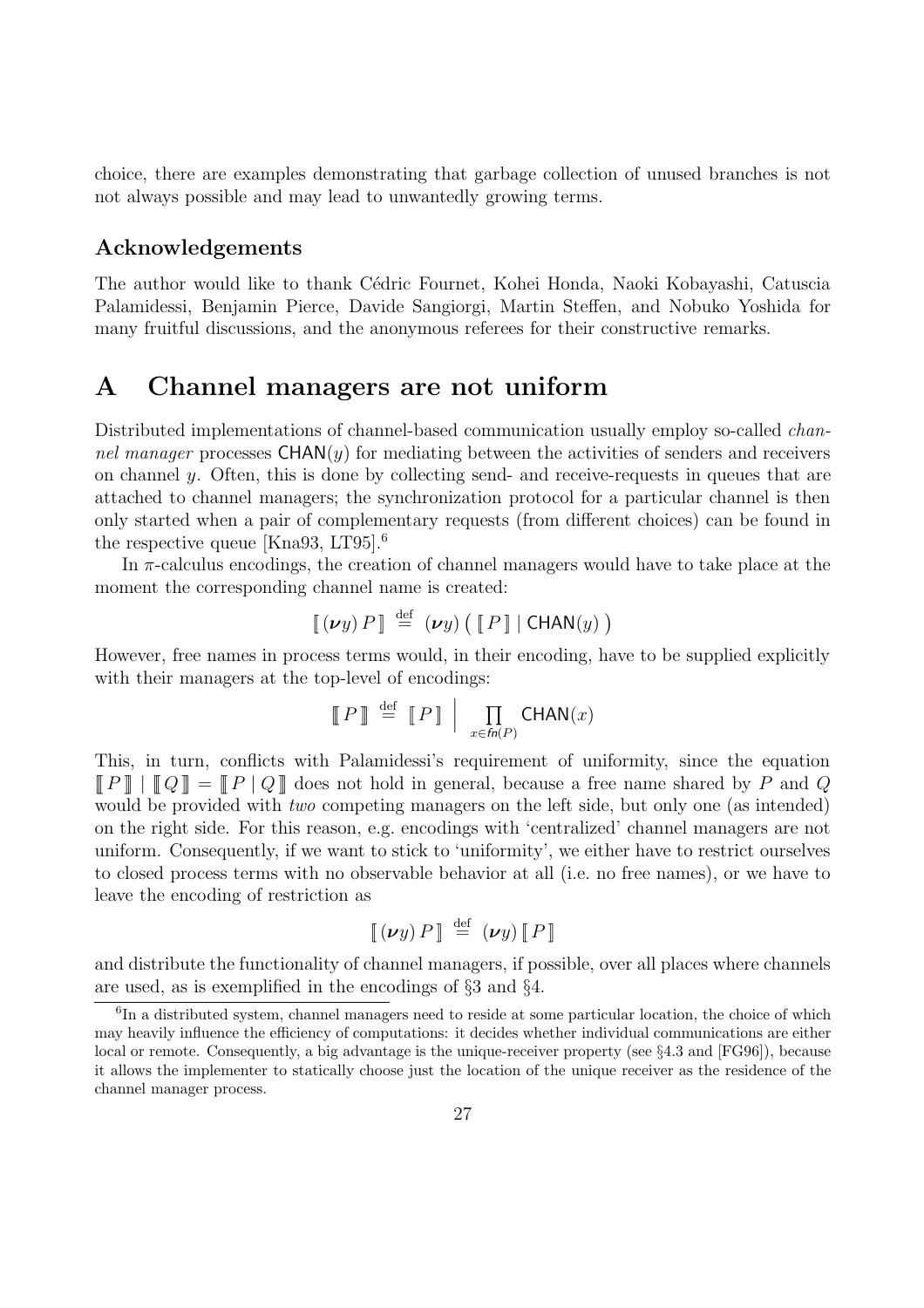## **B Type-checking partial deadlock-freedom**

This section provides a quick overview of Kobayashi's type system for deadlock-freedom. Since it would be too space-consuming to present all the necessary formal definitions and theorems from [Kob97], we assume the more interested reader to have a copy of that paper at hand. We then provide the ingredients for carrying out the formal proof for an application of this type system to the encoding of separate choice as in Figure 5.

## **B.1 Types for reliable channels**

We sketch Kobayashi's [Kob97] non-recursive channel types  $p^m[T_1, \ldots, T_n]^t$  with

- polarity  $p \subseteq \{I, O\}$  known from Pierce and Sangiorgi [PS96] for denoting input and output capabilities (with abbreviations  $| := \{\}, \uparrow := \{O\}, \downarrow := \{I\}, \text{ and } \uparrow := \{I, O\}\)$ ,
- multiplicity  $m \in \{1, \ast, M, \omega\}$  for classifying channels,
- arity  $n \in \mathbb{N}_0$  known from Milner's polyadic  $\pi$ -calculus [Mil93], and
- time tag  $t \in \mathbf{T}_*$ , which we explain below.

The multiplicity of a channel constrains its usage according to capabilities and obligations: *lin*ear (1) channels must eventually be used once for input and output, after they become active; replicated-input (∗) channels must be used in exactly one replicated input-prefix immediately after creation, but they can be used arbitrarily often for sending; muter  $(M)$  channels have to be supplied with some value immediately after creation, and a reader of some mutex channel is obliged to eventually resend some value, thus, at any time, there is at most one message in the system; unreliable  $(\omega)$  channels can be used arbitrarily with the exception of replicated input-prefixes. A channel is also called reliable if it is not unreliable; basically, every process that communicates on a reliable channel will eventually find its communication partner.

Kobayashi introduces a type system for a calculus very similar to our target language T with boolean primitives ( $\mathbb B$  as base type, and if instead of test) and a typed restriction operator, which also introduces fresh time tags. (For some proof strategies, it also convenient to introduce additional time tags with input variables, which then have to match the tags of the communicated values.) Time tags  $t$  are used within the typing rules to express constraints on the order of using reliable channels (unreliable channels as well as replicated input channels always carry the tag  $\star$  which is both smaller and greater than any other tag): basically, s $\prec t$ means that obligations according to the type of a channel associated with t may (not must) be delayed until the completion of some communication on the channel associated with s. Example obligations are, for example, that a linear channel needs to be find the complementary partner, once it has become active; with mutex channels, only the sender half represents an obligation: if the channel associated with tag  $t$  is a mutex channel, then the (re-) sending on channel may be blocked by some communication on the channel associated with tag s. Clearly, deadlocks may arise when the ordering among the channels indicates cyclic waiting,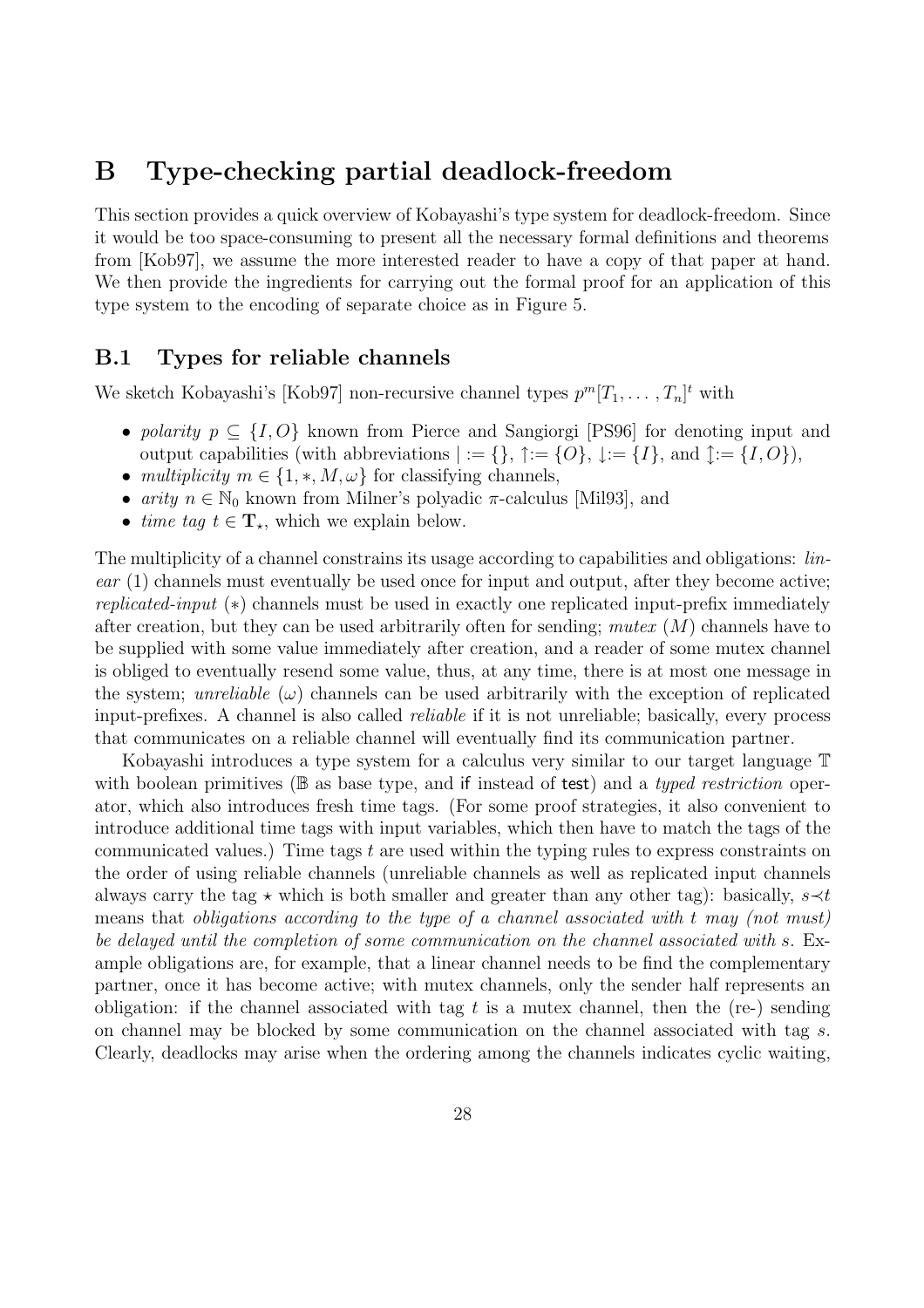where an obligation might, by transitivity, be blocked by its own fulfillment. Thus, an ordering ≺ is indicating deadlock-freedom, if its transitive closure ≺<sup>+</sup> is a strict partial order on  $\mathbf{T} \times \mathbf{T}$  (i.e. ignoring the  $\star$ ).

Kobayashi then specifies partial deadlock-freedom of terms by means of his classification of channels: only the reliable channels are expected to be satisfy deadlock-freedom properties. For explanation, let us assume a process  $P \nightharpoondown \leftrightarrow$  with no more reductions. Let us further regard P in normal form, i.e.  $P \equiv (\nu \tilde{w}) \prod N_j$  where N are either a message y![ $\tilde{z}$ ], a single input  $y$ ?[ $\tilde{x}$ ].Q, or a replicated input  $y$ <sup>2</sup>\*[ $\tilde{x}$ ].Q. Whether N is interpreted as a deadlocked sub-process in  $P$ , depends on the type of its channel  $y$ :

- According to the intuition of replicated and mutex channels, *mutex messages* and replicated receivers are not counted as regards deadlock, because they are meant to be always (for mutex: always eventually) present after channel creation. On the other hand, mutex receivers and replication triggers indicate unwanted deadlock, since they are meant to always find their counterpart, so N should be neither of them.
- With respect to linear channels,  $N$  must be seen in context. If its channel  $y$  is restricted in  $P$ , then we regard  $N$  as causing deadlock, since it was never used after it has become active; if this  $y$  is free in  $P$ , then its complement might still be supplied from the outside, and then  $y$  is called *half-used*.
- If N's channel y is unreliable, then it is not interpreted as ill-behaved since we have not required it to behave reliably in any sense.

Let  $\Gamma$  be a list of typing assumptions for names, and  $\prec$  a tag ordering, where  $\prec^+$  is a strict partial order. A typing judgement  $\Gamma, \prec \vdash P$  intuitively means

- 1. P uses only the capabilities specified in  $\Gamma$ ,
- 2. P fulfills all the obligations specified by  $\Gamma$ , and
- 3. P obeys the ordering specified in  $\prec$  in fulfilling the obligations.

There are two strategies for using Kobayashi's type system:

- (A) One uses Kobayashi's two-phase type-checking algorithm: the first-phase is building up a type derivation tree witnessing the correct use of arities, polarities, and multiplicities, while collecting up constraints on time tags according to the applied rules; the second phase tries to solve the tag constraints and checks whether the transitive closure of the resulting tag ordering, if it exists, is a strict partial order.
- (B) One supplies an appropriate candidate for a time tag ordering from the beginning and directly type-checks the terms under investigation in one single phase including the conditions on time tag required by the applied rules.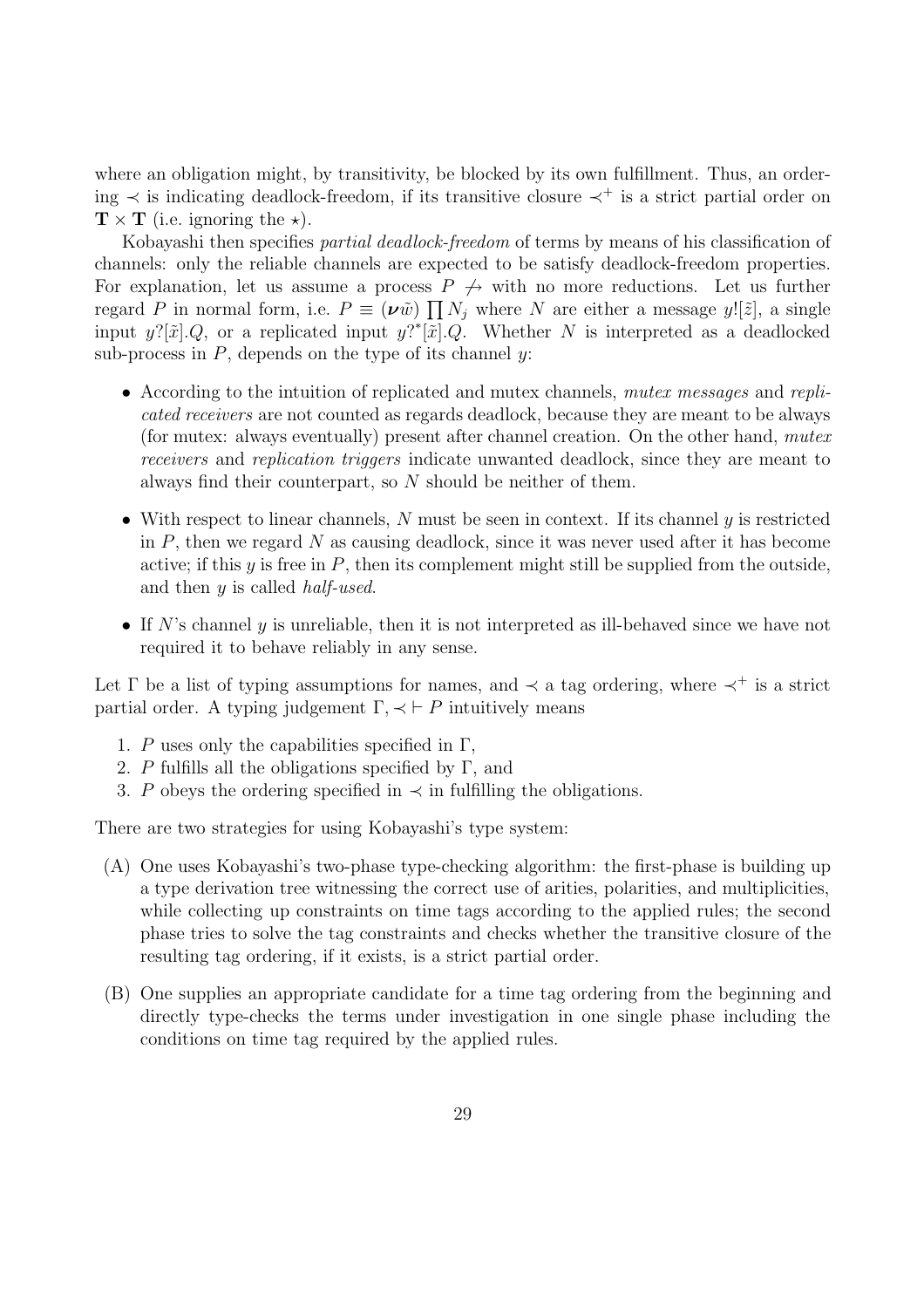For well-typed processes, we have the following useful properties concerning partial deadlockfreedom [Kob97], which we present here in a weaker, but simplified version:

### **Theorem B.1.1 (Subject reduction).**

If  $\Gamma, \prec \vdash P$  and  $P \to P'$ , then there are  $\Gamma', \prec'$  with  $\Gamma', \prec' \vdash P'$ .

**Theorem B.1.2 (Immediate deadlock).** Suppose  $\Gamma$ ,  $\prec \vdash P$  and  $P \not\rightarrow$ , then pending communications in P are  $(1)$  on some unreliable channel,  $(2)$  on some linear channel that is half-used according to  $\Gamma$ , or (3) are either a mutex message or a replicated input.

Together, the two theorems guarantee that during reduction of well-typed processes no partial deadlock, as specified by the classification of reliable channels, can ever occur.

## **B.2 Separate choice**

In this subsection, we prove deadlock-freedom for the encoding of separate choice in Figure 5 via Kobayashi's type system in the following sense: since we use only reliable channels for encoding choice, and if we regard all high-level channels as unreliable, then the typability of translated terms implies that the encoding does not add deadlocks. This is true, because all of these reliable channels—especially the linear acknowledgement channels—are restricted, so only the cases (1) and (3) of Theorem B.1.2 apply. Since mutex messages and replicated inputs of case (3) can be regarded as garbage, the only remaining deadlocked subprocesses are on high-level channels. Since these have been translated in a 1 − 1 fashion, we know that the deadlock must have been present already in the source term.

According to the above idea, we first assume a simple polyadic type system for the source language as a non-recursive structural variant of Milner [Mil93], extended with boolean-typed names. This system can be seen as Kobayashi's system by stripping off polarity, multiplicity, and time tags, or else by having only one polarity  $\uparrow$ , one multiplicity  $\omega$ , and one time tag  $\star$ , such that  $[T] := \int^{\omega} [T]^*$ , where T is either the type boolean B or a finite tuple T. Let us assume that we have typing statements of the form  $\{\tilde{y} : T\} =: \mathcal{T} \vdash P$  in S, and that all source terms under investigation are well-typed, accordingly.

Next, we propose a tag ordering that we are going to apply for type-checking translated terms (i.e. we are following proof strategy B). It is intuitively derived from the encoding's algorithmic idea. Let  $T \supseteq T_l \oplus T_r \oplus T_a$  distinguish three pairwise disjoint subsets of tags, where the indices of the tag sets indicate the channels they are going to be associated with.

$$
\prec \stackrel{\mathrm{def}}{=} (\mathbf{T}_l \times \mathbf{T}_a) \cup (\mathbf{T}_r \times \mathbf{T}_a) \cup (\mathbf{T}_r \times \mathbf{T}_l)
$$

defines the tag ordering that corresponds to the use of mutex and linear channels in the encoding: a communication on the linear acknowledgement channels a may be delayed by both a communication a receiver-lock  $l(\mathbf{T}_l \times \mathbf{T}_a)$  or on a sender-lock  $r(\mathbf{T}_r \times \mathbf{T}_a)$ , whereas the resending of the mutex message for the receiver-lock  $l$  may be blocked by a reception for the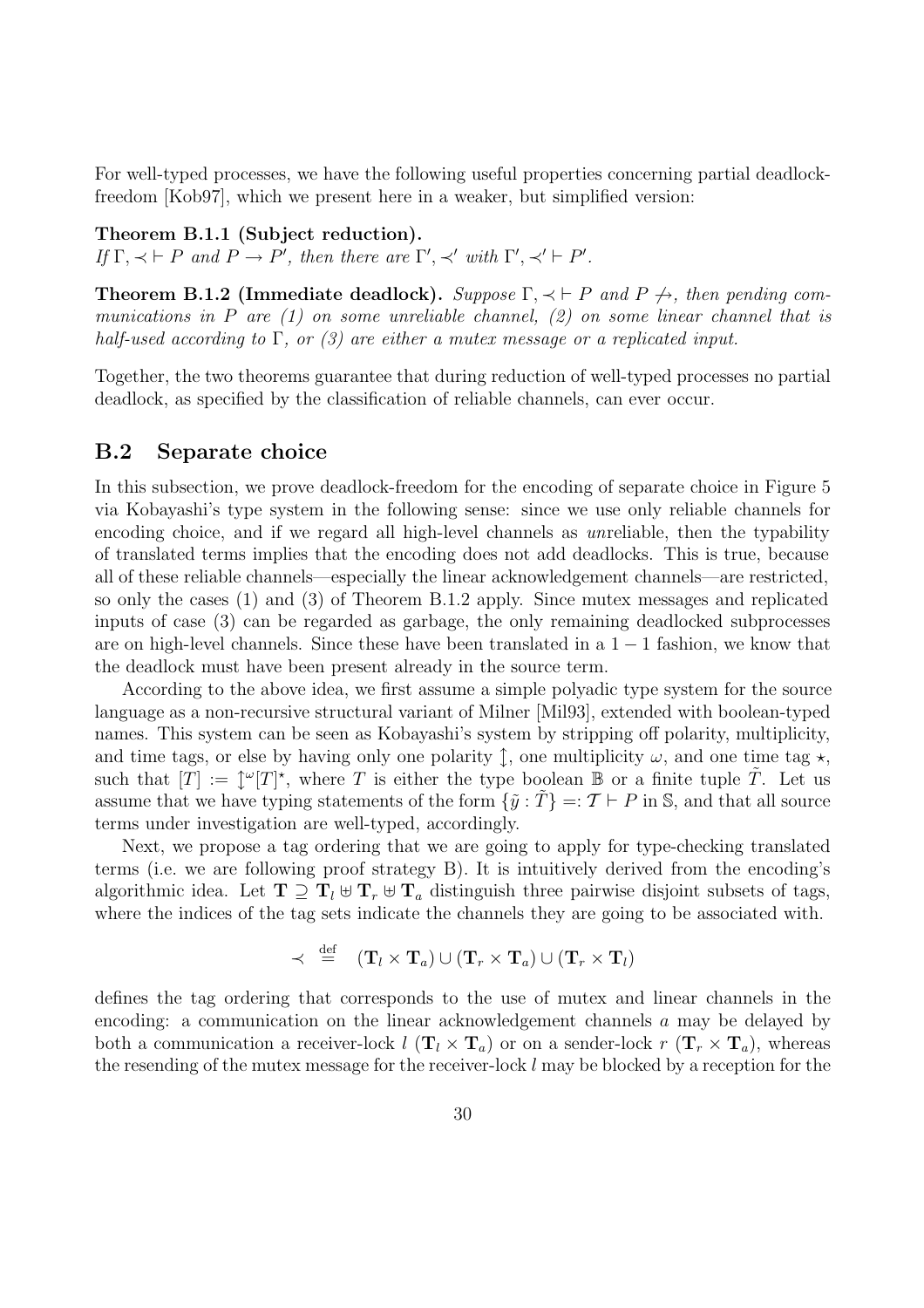$l$  :  $\mathcal{L}^M[\mathbb{B}^\star]^{t_l}$   $r$  :  $\mathcal{L}^M[\mathbb{B}^\star]^{t_r}$   $a$  :  $\mathcal{L}^1[\mathbb{B}^\star]^{t_a}$   $b$  :  $\mathcal{L}^*[\:]^{\star}$  $y : \llbracket [\tilde{T}] \rrbracket^{\mathbf{T}} \stackrel{\text{def}}{=} \downarrow^{\omega}[\downarrow^M[\mathbb{B}^{\star}]^{t_r}, \uparrow^1[\mathbb{B}^{\star}]^{t_a}, \llbracket \tilde{T} \rrbracket^{\mathbf{T}}]^{\star} \quad in \; \mathbb{T}, \qquad \qquad \text{if } y : [\tilde{T}] \; \text{in } \mathbb{S}$ 

### Figure 11: Types for  $\mathbb{S}^{\text{sep}} \to \mathbb{T}$

sender-lock  $r(\mathbf{T}_r \times \mathbf{T}_l)$ , but not the other way around. The latter blocking actually happens only if the receiver-lock carried t, so only then it will not be resent until the sender-lock has also been checked. The following important fact holds by definition:

### **Lemma B.2.1.**  $\prec^+$  is a strict partial order.

With this ordering, we can now provide a *typed encoding*  $\llbracket \cdot \rrbracket^T$  for separate choice, assuming that we only consider well-typed source terms. In Figure 11, each of the channels that are added by the encoding is given a reliable type and is associated the respective time tag, where  $t_l \in \mathbf{T}_l$ ,  $t_r \in \mathbf{T}_r$ , and  $t_a \in \mathbf{T}_a$ . In contrast, every high-level channel is regarded as unreliable (note y's multiplicity  $\omega$ ), and its type is appropriately translated to carry additional information according to its use in encoded terms: a low-level send-request on a high-level channel y carries the input-end for some mutex channel  $(\downarrow^M[\mathbb{B}^{\star}]^{t_r})$  and the output-end for some linear acknowledgement channel  $({\uparrow}^1[\mathbb{B}^{\star}]^{t_a})$  as additional parameters. With  $[\mathbb{B}]\mathbb{T} := \mathbb{B}^{\star}$ , let us also extend the typed encoding on types componentwise to type environments  $\mathcal T$  of the source language by  $[\![\emptyset\,]\!]^{\mathbf{T}} := \emptyset$  and  $[\![\mathcal{T}, y : T]\!]^{\mathbf{T}} := [\![\mathcal{T}]\!]^{\mathbf{T}}, y : [\![T]\!]^{\mathbf{T}}$ .

On terms, the typed encoding  $\llbracket \llbracket^T$  is then defined by simply adding the types proposed in Figure 11 for  $a, b, l$  and  $r$ , to the restriction occurrences in Figure 5, where each occurrence gets a fresh time tag. We further translate the typed restriction  $(\nu x : T) P$  for high-level channels in the source language into the enhanced typed restriction  $(\nu x : [T]^T) [P]^T$  in the target language. For type-checking, we expand out test-expressions by using if-forms instead, and we also add time-tags in the case of the encoding of (replicated) inputs, so let us choose occurrences of tag variables  $s_r \in \mathbf{T}_r$  and  $s_a \in \mathbf{T}_a$  and attach them to the respective occurrences in the encoding of Figure 5. The third parameter of translations of high-level inputs  $\tilde{x}$  is, according to Figure 11, implicitly tagged with  $\star$ .

 $\text{Lemma B.2.2.} \ \left( \{ {}^{[t_r,t_a]}\! \big|_{[s_r,s_a]} \} \right) \prec \ \subseteq \ \prec$ 

The order of the time tags t of the received channels  $r$  and  $a$  is always sufficient for the required order on the time tags s of the corresponding input variables. This lemma is needed, whenever we derive low-level communications on high-level channels  $y$ .

**Lemma B.2.3.**  $\{t_r, t_a\} \nless \nless \{s_r, s_a\}$ 

Note that  $t_r \prec s_l \prec s_a$  (and  $s_r \prec s_l \prec t_a$ ), but that  $t_r \not\prec s_a$  (and  $s_r \not\prec t_a$ ), since  $\prec$  is not transitive. This lemma is needed in the proof of in-rules.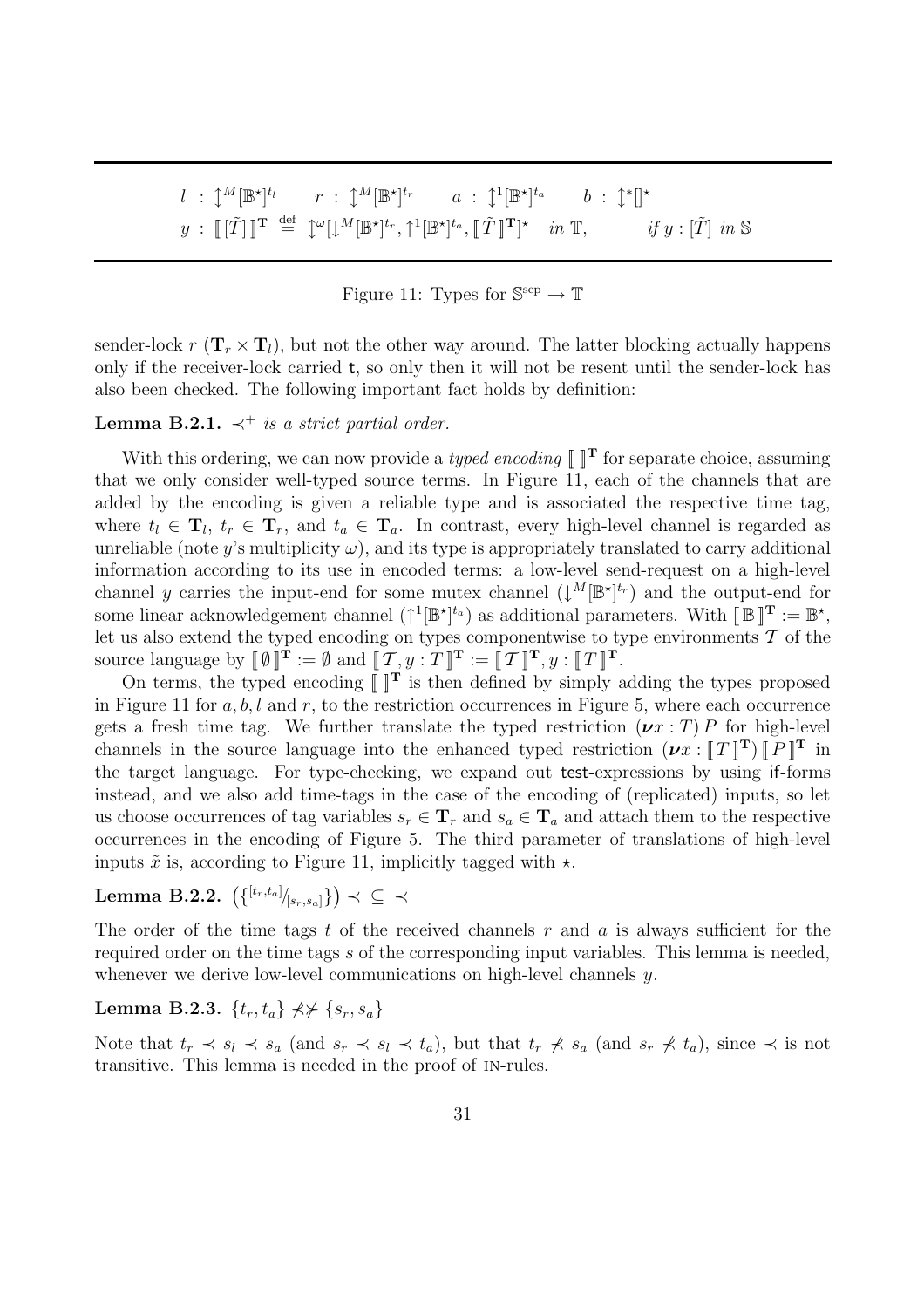Since we interpret all high-level channels as unreliable, we face the problem, for the type-checking of typed translations, that rule T-In of Kobayashi [Kob97] is not applicable, when trying to use it for a high-level replicated input. So, we need to assume an additional typing rule T-URIN (*unreliable replicated input*), which is defined just like T-IN of Kobayashi [Kob97], but allows the conclusion for replicated input syntactically. This rule does not change the deadlock-properties of the well-typed processes, if we only allow its application for channels that we explicitly regard as unreliable. Finally, we get the main property, where  $\prec$ **I**<sub>I([S]T)</sub> denotes  $\prec$  with all ordered pairs mentioning inner tags **I**([S]<sup>T</sup>) of the translated term, i.e. those introduced as  $s_r$  and  $s_a$  above, removed.

**Proposition B.2.4 (Preservation of typing).** Let  $S \in \mathbb{S}^{\text{sep}}$ . If  $\mathcal{T} \vdash S$ , then  $([\![\mathcal{T}]\!]^{\mathbf{T}} \cup {\{\mathsf{t},\mathsf{f}:\mathbb{B}^{\star}\}})$ ,  $\prec \downarrow_{\mathbf{I}([\![S]\!]^{\mathbf{T}}}) \vdash [\![S]\!]^{\mathbf{T}}$ .

Proof. By induction on the structure of S.

The intuition of well-typed processes is that deadlocks can only be caused by unreliable channels, so we also know that deadlocks can only be caused by high-level channels: every deadlock in some derivative originates from some deadlock present in the source language.

**Corollary B.2.5.**  $\mathbb{S}^{\text{sep}} \to \mathbb{T}$  is deadlock-free.

## **B.3 Mixed choice**

In analogy to the discussion on cyclic waiting  $(\S4)$ , the type-checker (strategy A) for deadlockfreedom fails, when reusing the encoding for separate choice in the case of mixed choice. In type-checking the example  $[ P | Q ]$ , there is no ordering for the use of the two choice-locks that can be used consistently on both sides of the parallel composition (cf. proof sketch of Proposition B.2.4). Although Kobayashi's system is not complete, i.e. it rejects processes that are deadlock-free, in our case the rejection is correct as indicated in §3.

Similar to the approach in the previous section, we can provide a tag ordering for the randomized solution of Subsection 4.1: the pairs are given by  $t_s \prec t_b \prec t_l$ ,  $t_r$ ,  $t_a$ , where we again indicate the ordering among (sets of) tags by their associated channel names. The state channels s associated with tags  $t_s$  are never delayed since resending on s is always immediate, according to the encoding in Figure 6. With Kobayashi, we may say that well-typed terms never get into a deadlock, however they might fall into an infinite loop.

If we wanted to use Kobayashi's system to type-check the 'bakery' encoding for mixed choice in Figure 7, we would need to extend the system to deal with natural numbers. Then, we would need rules for checking consistency of the constraints on the time tag ordering on critical channels with the occurrences of the conditional operator: in contrast to Kobayashi's rules, we would need to allow the two strands of a conditional to be typed according two different time tag orderings. The study of the feasibility of such a system is left for future work.

 $\Box$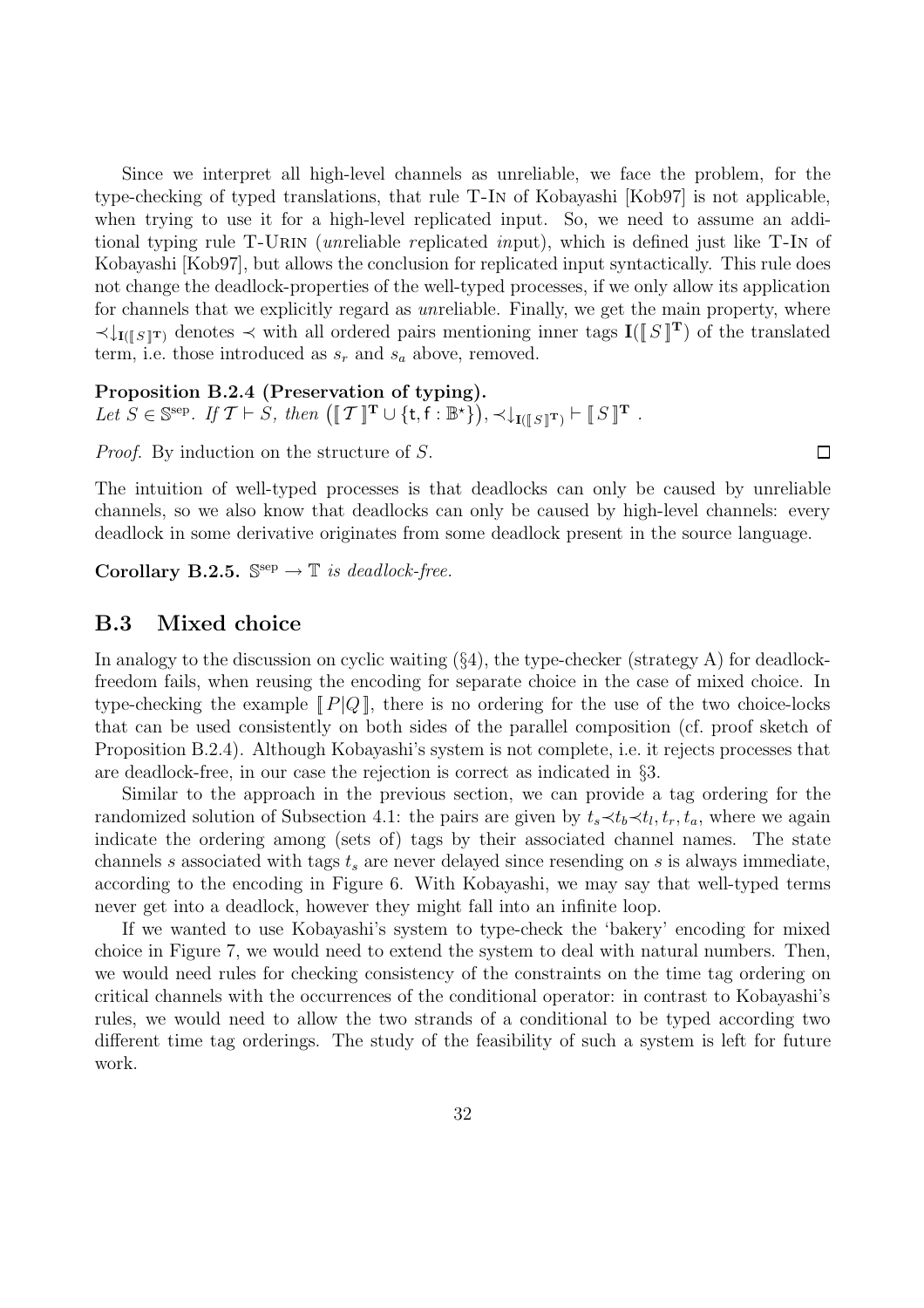## **References**

- [ACS98] R. M. Amadio, I. Castellani and D. Sangiorgi. On Bisimulations for the Asynchronous π-Calculus. *Theoretical Computer Science*, 195(2):291–324, 1998. An extended abstract appeared in *Proceedings of CONCUR '96*, LNCS 1119: 147–162.
- [AH92] S. Arun-Kumar and M. Hennessy. An Efficiency Preorder for Processes. *Acta Informatica*, 29:737– 760, 1992.
- [Ama97] R. M. Amadio. An Asynchronous Model of Locality, Failure, and Process Mobility. In D. Garlan and D. Le Metayer, eds, *Proceedings of COORDINATION '97*, volume 1282 of *LNCS*. Springer, 1997. Extended version as Rapport de Recherche RR-3109, INRIA Sophia-Antipolis, 1997.
- [Ben83] M. Ben-Or. Another Advantage of Free Choice: Completely Asynchronous Agreement Protocols (Extended Abstract). In *Proceedings of PODC '83*, pages 27–30. ACM, August 1983.
- [Ber80] A. Bernstein. Output Guards and Nondeterminism in "Communicating Sequential Processes". *ACM Transactions on Programming Languages and Systems*, 2(2):234–238, Apr. 1980.
- [BGZ97] N. Busi, R. Gorrieri and G. Zavattaro. On The Turing-Equivalence of Linda Coordination Primitives. In C. Palamidessi and J. Parrow, eds, *Proceedings of EXPRESS '97*, volume 7 of *ENTCS*. Elsevier Science Publishers, 1997.
- [Bou88] L. Bougé. On the Existence of Symmetric Algorithms to Find Leaders in Networks of Communicating Sequential Processes. *Acta Informatica*, 25(2):179–201, 1988.
- [Bou92] G. Boudol. Asynchrony and the π-calculus (Note). Rapport de Recherche 1702, INRIA Sophia-Antipolis, May 1992.
- [BS83] G. Buckley and A. Silberschatz. An Effective Implementation for the Generalized Input-Output Construct of CSP. *ACM Transactions on Programming Languages and Systems*, 5(2):223–235, 1983.
- [BS94] G. Bellin and P. Scott. On the π-Calculus and Linear Logic. *Theoretical Computer Science*, 135:11–65, 1994. Also published as LFCS report ECS-LFCS-92-232, LFCS, University of Edinburgh.
- [FG96] C. Fournet and G. Gonthier. The Reflexive Chemical Abstract Machine and the Join-Calculus. In J. G. Steele, ed, *Proceedings of POPL '96*, pages 372–385. ACM, Jan. 1996.
- [FG98] C. Fournet and G. Gonthier. A Hierarchy of Equivalences for Asynchronous Calculi. In K. G. Larsen, S. Skyum and G. Winskel, eds, *Proceedings of ICALP '98*, volume 1443 of *LNCS*, pages 844–855. Springer, July 1998.
- [Hon92] K. Honda. Notes on Soundness of a Mapping from π-calculus to ν-calculus. With comments added in October 1993, May 1992.
- [HT92] K. Honda and M. Tokoro. On Asynchronous Communication Semantics. In M. Tokoro, O. Nierstrasz and P. Wegner, eds, *Object-Based Concurrent Computing 1991*, volume 612 of *LNCS*, pages 21–51. Springer, 1992.
- [Kna93] F. Knabe. A Distributed Protocol for Channel-Based Communication with Choice. *Computers and Artificial Intelligence*, 12(5):475–490, 1993.
- [Kob97] N. Kobayashi. A Partially Deadlock-Free Typed Process Calculus. In *Proceedings of LICS '97*, pages 128–139. Computer Society Press, July 1997. Full version as as Technical Report 97-02, University of Tokyo.
- [KS97] D. Kumar and A. Silberschatz. A Counter-Example to an Algorithm for the Generalized Input-Output Construct of CSP. *Information Processing Letters*, 61:287, 1997.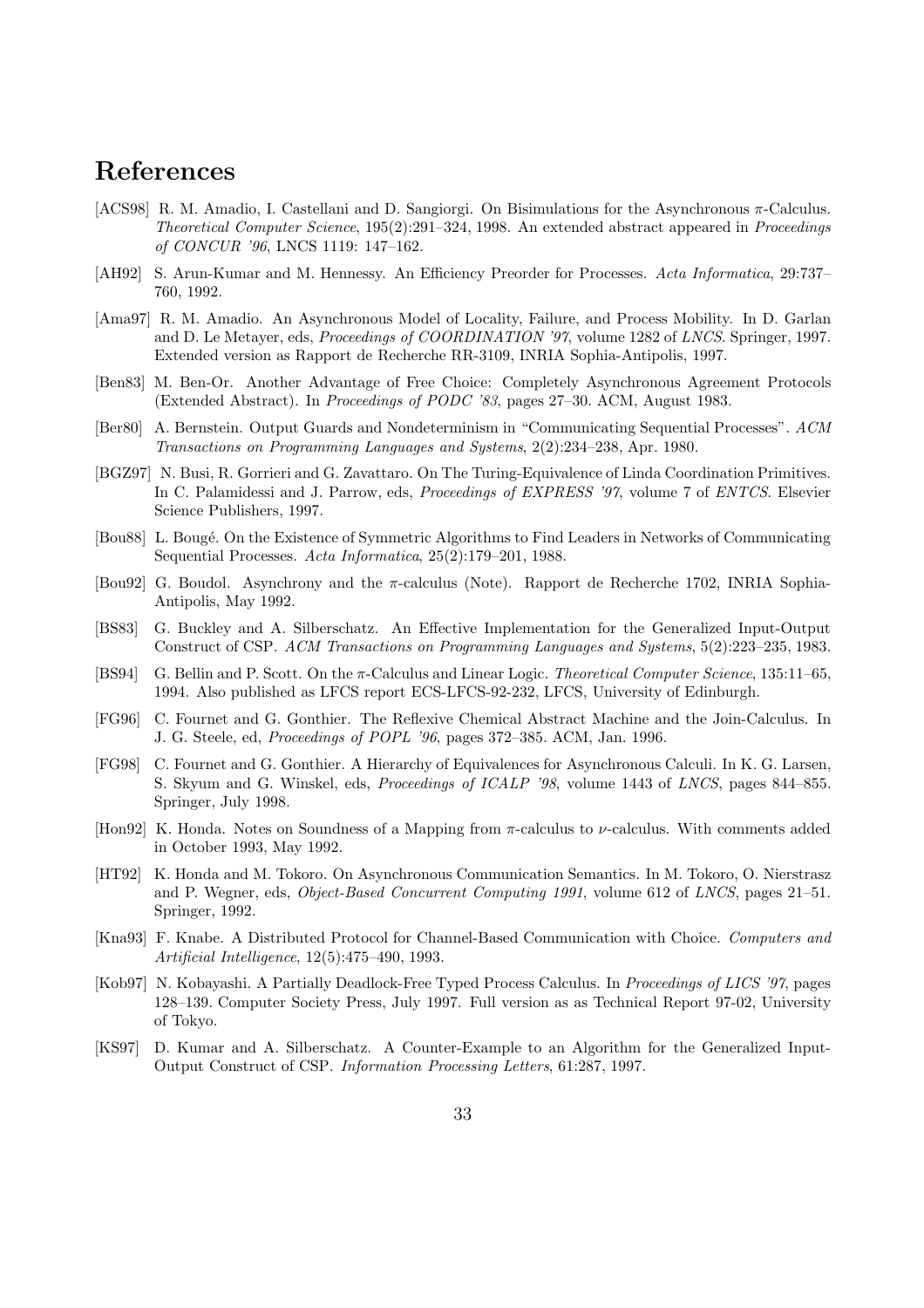- [Lam74] L. Lamport. A New Solution of Dijkstra's Concurrent Programming Problem. *Journal of the ACM*, 17(8):453–455, 1974.
- [LT95] L. Leth and B. Thomsen. Some Facile Chemistry. *Formal Aspects of Computing*, 7(3):314–328, 1995. A Previous Version appeared as ECRC-Report ECRC-92-14.
- [Mil93] R. Milner. The Polyadic π-Calculus: A Tutorial. In F. L. Bauer, W. Brauer and H. Schwichtenberg, eds, *Logic and Algebra of Specification*, volume 94 of *Series F: Computer and System Sciences*. NATO Advanced Study Institute, Springer, 1993. Available as Technical Report ECS-LFCS-91-180, University of Edinburgh, October 1991.
- [MPW92] R. Milner, J. Parrow and D. Walker. A Calculus of Mobile Processes, Part I/II. *Information and Computation*, 100:1–77, Sept. 1992.
- [MS92] R. Milner and D. Sangiorgi. Barbed Bisimulation. In W. Kuich, ed, *Proceedings of ICALP '92*, volume 623 of *LNCS*, pages 685–695. Springer, 1992.
- [Nes96] U. Nestmann. *On Determinacy and Nondeterminacy in Concurrent Programming*. PhD thesis, Technische Fakultät, Universität Erlangen, November 1996. Arbeitsbericht IMMD-29(14).
- [NP96] U. Nestmann and B. C. Pierce. Decoding Choice Encodings. In U. Montanari and V. Sassone, eds, *Proceedings of CONCUR '96*, volume 1119 of *LNCS*, pages 179–194. Springer, 1996. Latest full version as report BRICS-RS-99-42, Universities of Aalborg and Århus, Denmark, 1999. To appear in *Journal of Information and Computation*.
- [Pal97] C. Palamidessi. Comparing the Expressive Power of the Synchronous and the Asynchronous πcalculus. In *Proceedings of POPL '97*, pages 256–265. ACM, Jan. 1997.
- [PS92] J. Parrow and P. Sjödin. Multiway Synchronization Verified with Coupled Simulation. In R. Cleaveland, ed, *Proceedings of CONCUR '92*, volume 630 of *LNCS*, pages 518–533. Springer, 1992.
- [PS96] B. C. Pierce and D. Sangiorgi. Typing and Subtyping for Mobile Processes. *Mathematical Structures in Computer Science*, 6(5):409–454, 1996. An extract appeared in *Proceedings of LICS '93*: 376–385.
- [Rep91] J. Reppy. CML: A Higher-Order Concurrent Language. In *Proceedings of PLDI '91*, pages 293–259. ACM, June 1991. In *SIGPLAN Notices* 26(6).
- [RL94] M. O. Rabin and D. Lehmann. On the Advantages of Free Choice: A Symmetric and Fully Distributed Solution to the Dining Philosophers Problem. In A. W. Roscoe, ed, *A Classical Mind: Essays in Honour of C.A.R. Hoare*, chapter 20, pages 333–352. Prentice Hall, 1994. An extended abstract appeared in *Proceedings of POPL'81*, pages 133–138.
- [San93] D. Sangiorgi. *Expressing Mobility in Process Algebras: First-Order and Higher-Order Paradigms*. PhD thesis, LFCS, University of Edinburgh, 1993.
- [San97] D. Sangiorgi. The Name Discipline of Uniform Receptiveness. In P. Degano, R. Gorrieri and A. Marchetti-Spaccamela, eds, *Proceedings of ICALP '97*, volume 1256 of *LNCS*, pages 303–313. Springer, 1997. Full version as Technical Report, INRIA Sophia-Antipolis, December 1996.
- [TLK96] B. Thomsen, L. Leth and T.-M. Kuo. A Facile Tutorial. In U. Montanari and V. Sassone, eds, *Proceedings of CONCUR '96*, volume 1119 of *LNCS*, pages 278–298. Springer, 1996.
- [VP96] B. Victor and J. Parrow. Constraints as Processes. In U. Montanari and V. Sassone, eds, *Proceedings of CONCUR '96*, volume 1119 of *LNCS*, pages 389–405. Springer, 1996.
- [Yos96] N. Yoshida. Graph Types for Monadic Mobile Processes. In V. Chandru and V. Vinay, eds, *Proceedings of FSTTCS '96*, volume 1180 of *LNCS*, pages 371–386. Springer, 1996. Full version as Technical Report ECS-LFCS-96-350, University of Edinburgh.